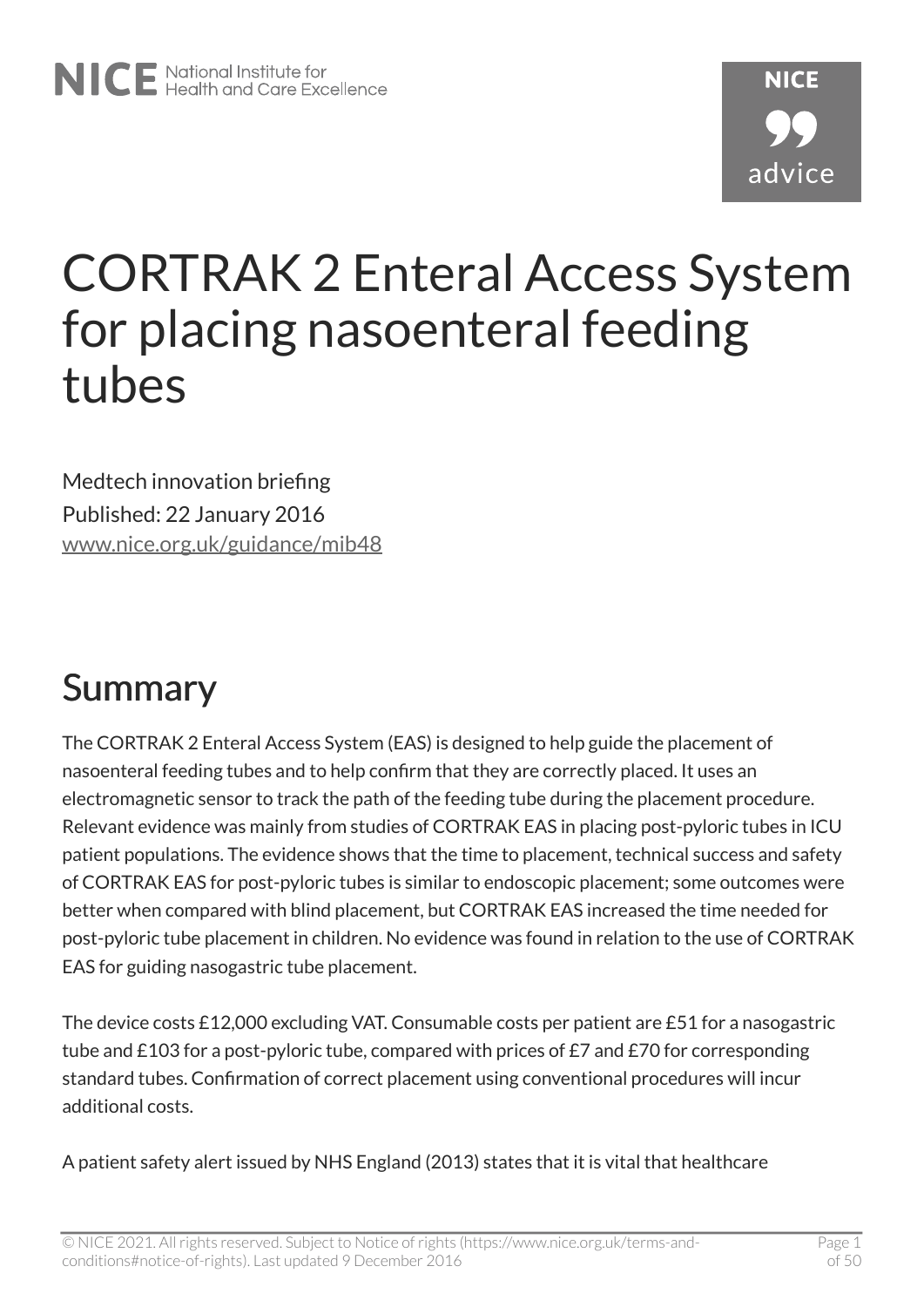professionals use pH or X-ray testing to confirm correct placement of nasogastric tubes after initial insertion, even when using placement devices.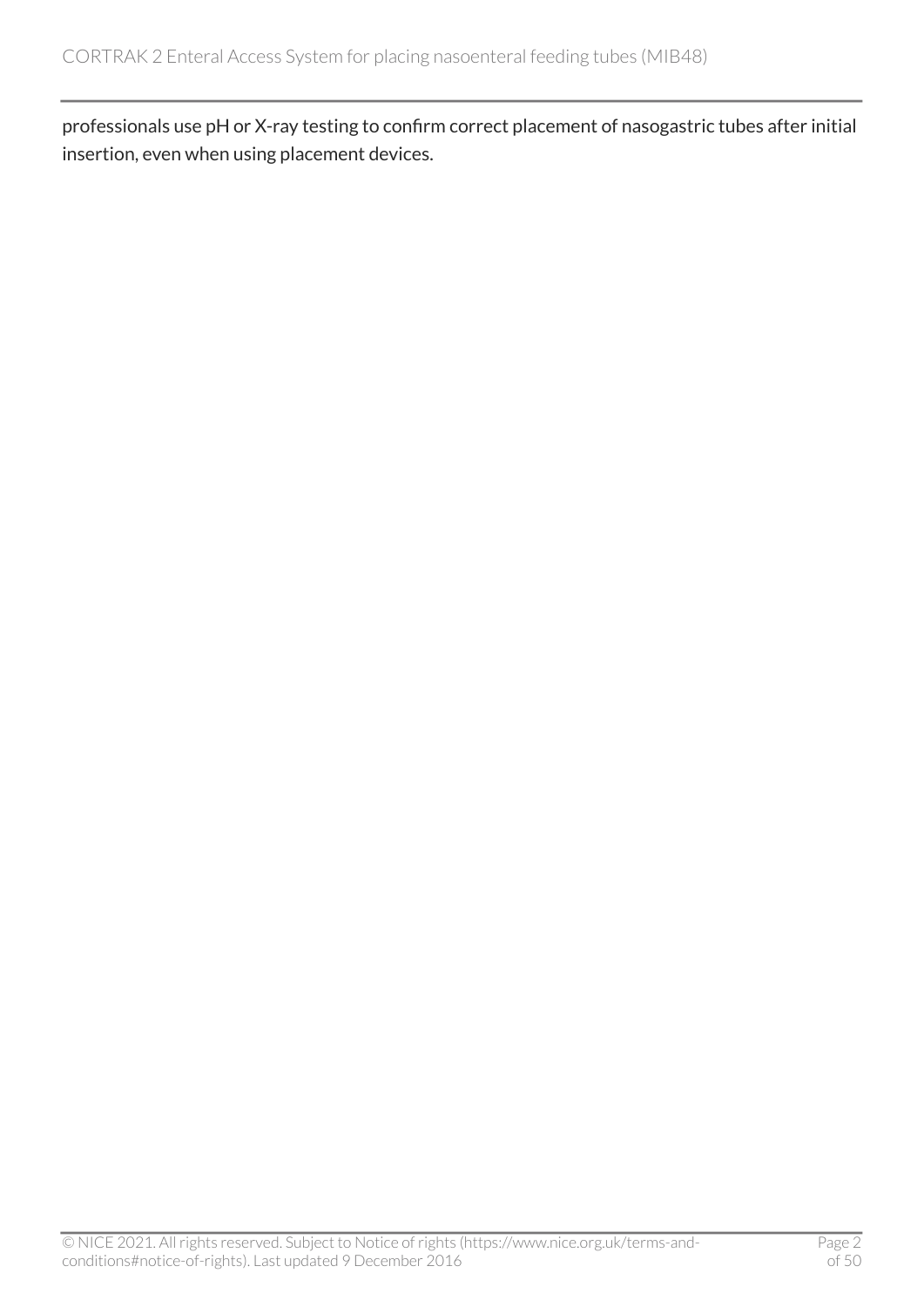#### Product summary and likely place in therapy

- The CORTRAK 2 Enteral Access System (EAS) is used to aid the placement of nasoenteral feeding tubes passed through the nose into either the stomach (nasogastric), duodenum (nasoduodenal) or jejunum (nasojejunal). The latter 2 types are also known as post-pyloric placement.
- CORTRAK 2 EAS would be used in place of, or in addition to, existing methods of tube placement in people of all ages who need nasoenteral feeding.

#### Effectiveness and safety

- The published evidence summarised in this briefing comes from 7 studies (n=667 patients; 681 placements) and includes 3 randomised controlled trials (RCTs). Only 1 of the studies was done in the UK and this was the only study of nasogastric tube placement. Most studies drew patients from an ICU setting.
- Three RCTs and 3 prospective cohort studies provide evidence on the use of CORTRAK EAS for guiding post-pyloric or nasogastric tube placement and 1 prospective cohort study provides evidence on confirmation of post-pyloric tube placement.
- One RCT (n=66) compared CORTRAK EAS with the standard endoscopic technique and found that post-pyloric (nasojejunal) feeding tube placement using CORTRAK was as fast, safe and successful as the endoscopic method in an adult ICU population.
- A second RCT (n=49) compared CORTRAK EAS with blind post-pyloric tube placement and found that CORTRAK EAS increased the time needed for accurate placement in critically ill children.
- A third RCT (n=37) compared CORTRAK EAS with blind placement of post-pyloric tubes and found that CORTRAK EAS was faster and more effective in and adults.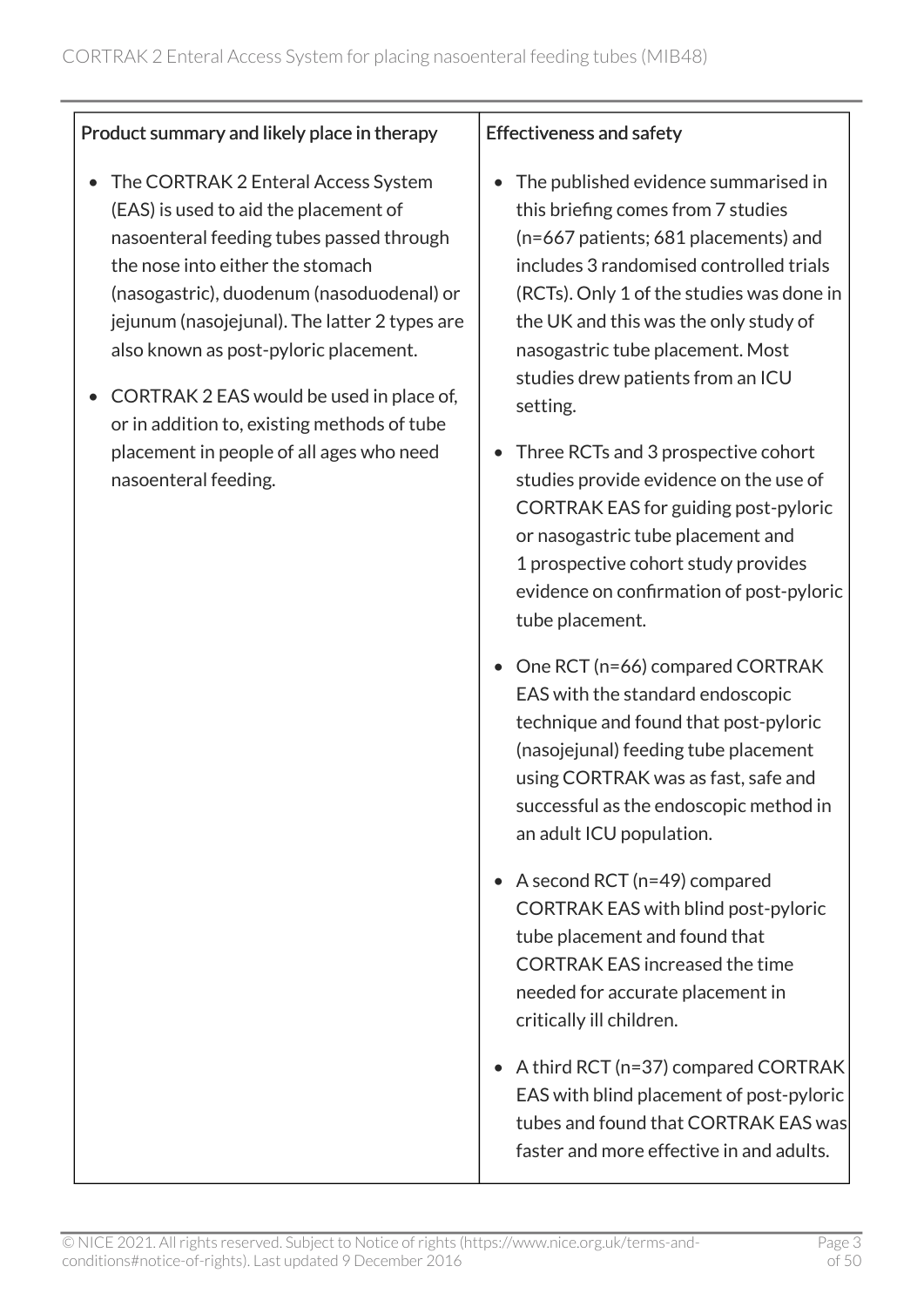| Two prospective cohort studies (1 in<br>adults $[n=101]$ and 1 in children $[n=107]$<br>compared CORTRAK EAS with blind<br>post-pyloric tube placement and<br>concluded that CORTRAK EAS was a<br>safe and effective method of guiding<br>post-pyloric tube placement. |
|------------------------------------------------------------------------------------------------------------------------------------------------------------------------------------------------------------------------------------------------------------------------|
| One prospective cohort study in adults<br>(n=113) compared CORTRAK EAS with<br>existing methods such as pH and X-ray<br>and concluded that CORTRAK EAS can<br>accurately guide nasogastric tube<br>placement.                                                          |
| One prospective cohort study of post-<br>pyloric tube placement in children (n=18)<br>and adults (n=176) compared CORTRAK<br>EAS with X-ray and concluded that<br><b>CORTRAK EAS can accurately confirm</b><br>tube placement.                                         |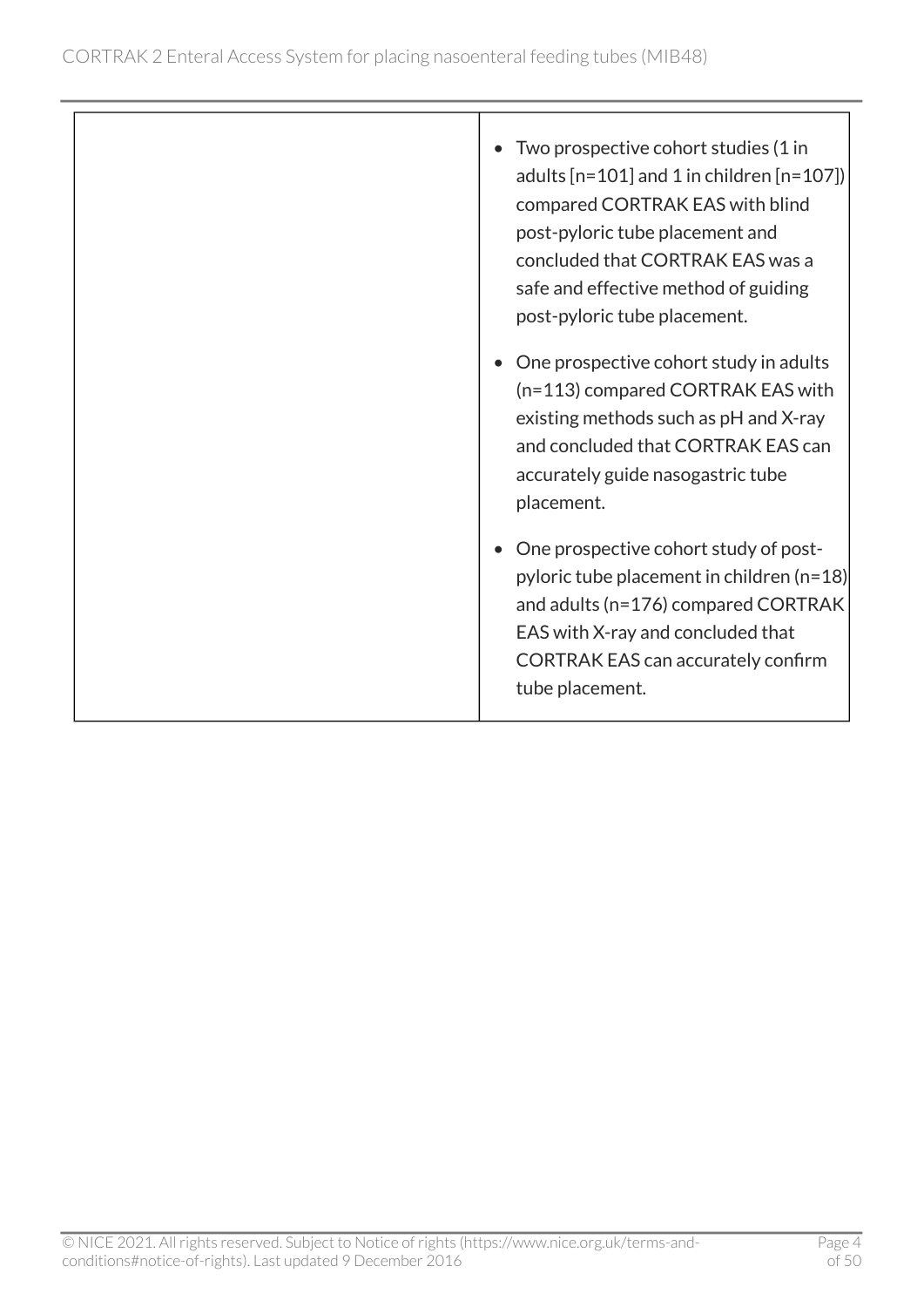#### Technical and patient factors

- A Patient Safety Alert issued by NHS England in 2013 states that it is vital that healthcare professionals perform pH or X-ray testing to confirm correct placement of nasogastric tubes after initial insertion even when using placement devices. The alert was issued following reports of 2 deaths after enteral nutrition was unintentionally given into the respiratory tract through a misplaced nasogastric tube inserted with the aid of a placement device.
- CORTRAK 2 EAS uses electromagnetic sensing technology to track and display the path of a feeding tube during placement.
- The system consists of an LCD monitor unit, specific nasoenteral feeding tubes each containing a stylet with a transmitter, and a signal receiver unit.
- CORTRAK 2 EAS is intended for use by trained operators in a secondary care setting.
- The included studies used CORTRAK 2 EAS or the previous operationally identical version, CORTRAK EAS (collectively referred to as CORTRAK EAS in this briefing).
- CORTRAK EAS must be used with proprietary CORTRAK feeding tubes.

#### Cost and resource use

- CORTRAK 2 EAS costs £12,000 excluding VAT. Consumable costs per patient are £51 for a nasogastric tube and £103 for a postpyloric tube compared with prices of £7 and £70 for corresponding standard tubes. Confirmation of placement by conventional methods such as X-ray or pH testing will incur additional costs.
- Two conference abstracts and 4 published articles considered the cost and resource consequences of using CORTRAK EAS. All studies analysed a small prospective or retrospective cohort. Three were based in the USA and 3 in the UK.
- Four of the studies compared nasoenteral feeding using CORTRAK EAS with conventional bedside placement and provided some evidence of relative cost savings.
- Two of the studies did not compare resource use. One estimated the overspend in a single ICU from the combined use of CORTRAK EAS and Xrays to confirm nasogastric tube placement. The other costed the system from the perspective of a single NHS trust and found it reduced the number of X-rays and endoscopic feeding tube placements needed, both of which could be associated with a cost reduction.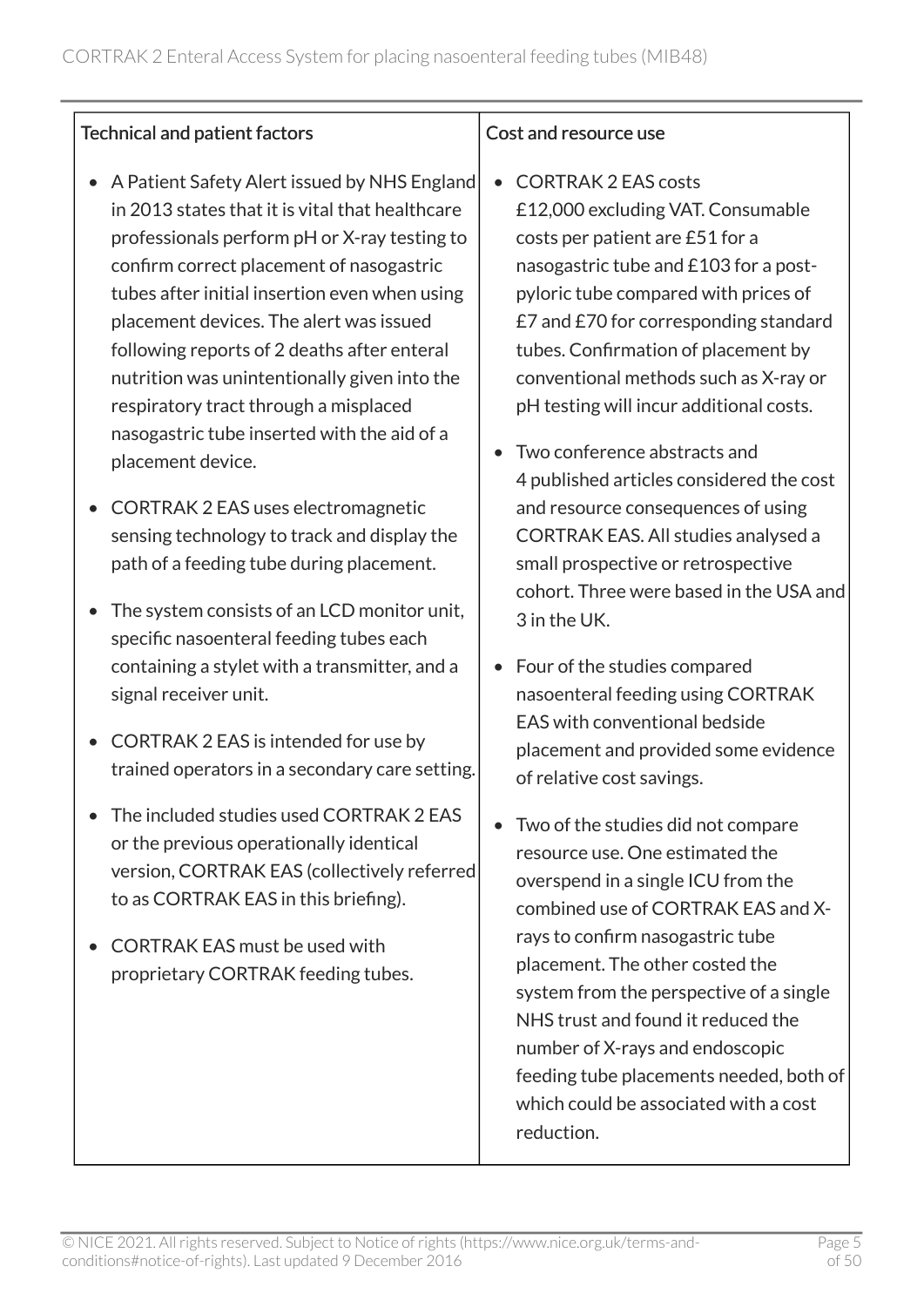# Introduction

Enteral feeding is the delivery of a nutritionally complete feed directly into the stomach or small intestine using a feeding tube. Tubes can be inserted through the abdominal wall (percutaneous) or through the nose (nasoenteral). Percutaneous feeding tubes are generally only considered if longterm feeding (4 weeks or more) is needed. Nasoenteral tubes, used for short-term feeding, can deliver feeds directly into the stomach (nasogastric [NG]), jejunum (nasojejunal [NJ]) or duodenum (nasoduodenal [ND]). The latter 2 types are also known as post-pyloric placement.

NG feeding is the most common method used, and an estimated 271,000 NG tubes are supplied to the NHS annually (Macmillan Cancer Support 2013; Great Ormond Street Hospital 2014, National Patient Safety Agency Quarterly Data Summary 2008). The actual number is likely to be higher than this estimate as multi-packs may have been considered as single tubes.

Inserting feeding tubes is a common clinical procedure with well-recognised risks. Incorrectly placed NG tubes are relatively common and if undetected can result in significant complications. Between September 2005 and March 2011, the National Patient Safety Agency in the UK recorded 21 deaths and 79 cases of harm relating to NG feeding tubes being placed into the lower bronchial tree rather than the digestive tract. All nasoenteral tube placements carry further risk of pneumothorax, nose bleeds, bronchopleural fistula, aspiration pneumonia and vocal cord injury (Metheny et al. 2007, Roberts et al. 2007). In addition, once placement has been confirmed, nasoenteral tubes are often secured to the nose or cheek with tape. If this tape is not secure, or the patient has an episode of vigorous movement or vomiting, there is a risk that the tube can migrate, for example from the jejunum into the stomach. Nasoenteral tube placement is therefore frequently reviewed (often on a daily basis), using the centimetre markings printed on the tubes, to ensure migration has not occurred. People at increased risk of incorrect placement or migration of nasoenteral tubes include those who are intubated or ventilated, and those with decreased levels of consciousness, vocal cord dysfunction or dysphagia (National Patient Safety Agency 2011, Roberts et al. 2007).

Improving the accuracy of nasoenteral feeding tube placement may lower the risk of complications associated with the procedure.

## Technology overview

This briefing describes the regulated use of the technology for the indication specified, in the setting described, and with any other specific equipment referred to. It is the responsibility of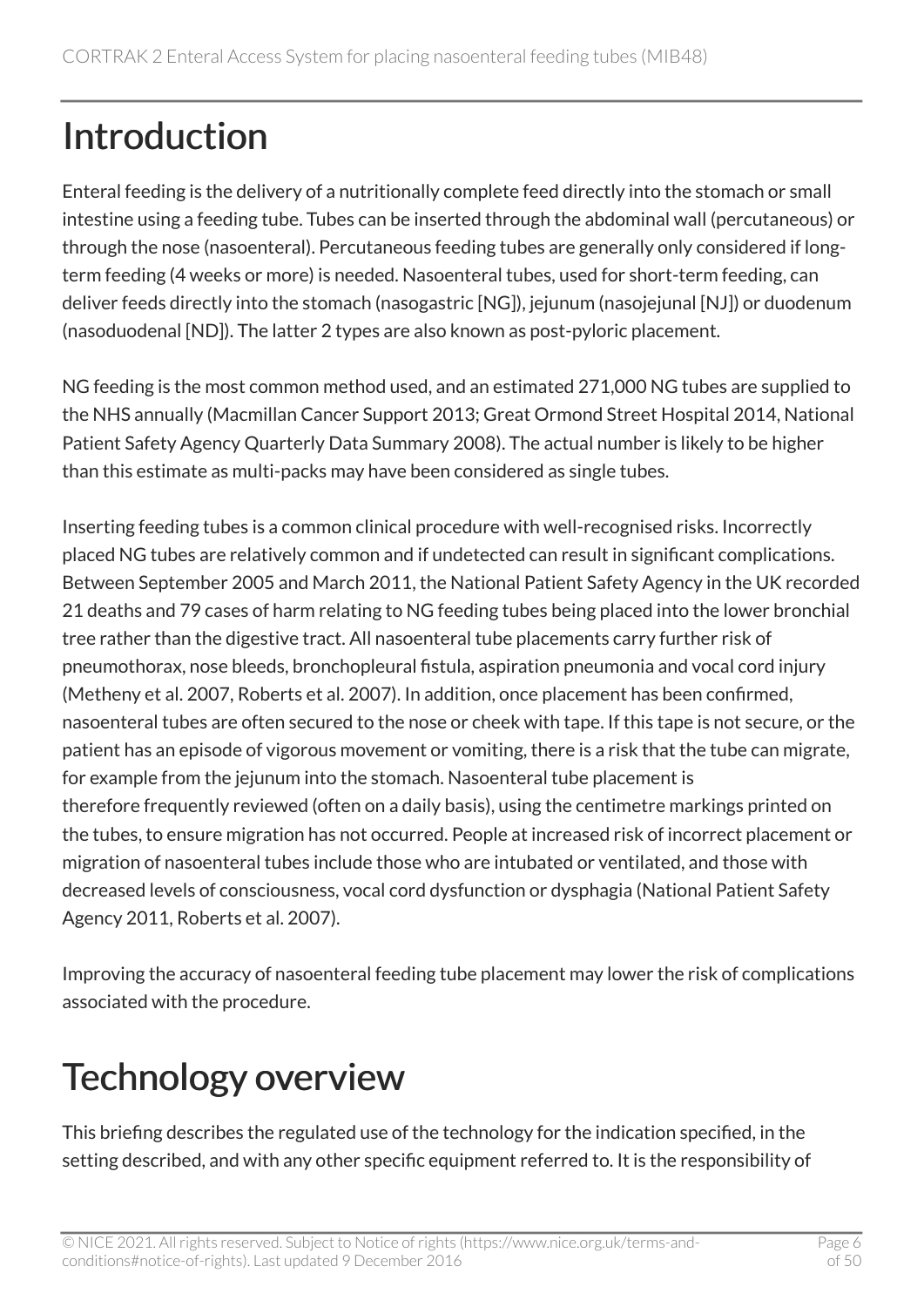healthcare professionals to check the regulatory status of any intended use of the technology in other indications and settings.

### About the technology

### CE marking

CORTRAK 2 EAS was CE marked in September 2012 as a class I self-certified device. CORTRAK enteral feeding tubes are CE marked separately as class IIb devices (since November 2008). Both the system and the tubes are manufactured and distributed by CORPAK MedSystems (USA).

CORTRAK 2 EAS is regulated under the European Medical Device Directive (2007/47/EC).

### **Description**

CORTRAK 2 EAS uses electromagnetic sensing technology to track and display the path of the feeding tube during a placement procedure. The CORTRAK 2 EAS unit must be used with devicespecific CORTRAK enteral feeding tubes.

CORTRAK 2 EAS consists of 3 major parts:

- A portable, battery powered monitor unit (width 31 cm, height 34 cm, depth 8 cm) with an LCD display and touchscreen interface – This unit, which weighs 3.6 kg, contains the electronics and software for the system. The internal rechargeable battery will operate the device for approximately 2 hours (if in continuous use) when fully charged. Charging an empty battery to full capacity takes approximately 4 to 6 hours. The system can also be powered from the mains electricity supply.
- A single-use polyurethane CORTRAK radiopaque tube and tip (for X-ray visualisation) Each tube is supplied with a pre-inserted, single patient-use braided stainless steel stylet with a small electromagnetic coil (transmitter) located at the tip. A cable connects the stylet to the monitor unit. The tube has water-activated C-19 lubricant on the tip and in the internal lumen, an anti-clog exit port and a Y-access port for irrigation, aspiration or feed, allowing a closed system to be maintained. Centimetre markings are printed on the tube to aid placement and check for migration during use. CORTRAK NG feeding tubes are 92 cm long and CORTRAK post-pyloric feeding tubes are either 109 cm or 140 cm long. The feeding tubes are available in 3 sizes: 8, 10 or 12 Fr (French scale: 1 Fr is 0.33 mm). The length and diameter chosen will depend on the patient; for example, smaller tubes are needed for children. A stylet storage bag is provided with each tube.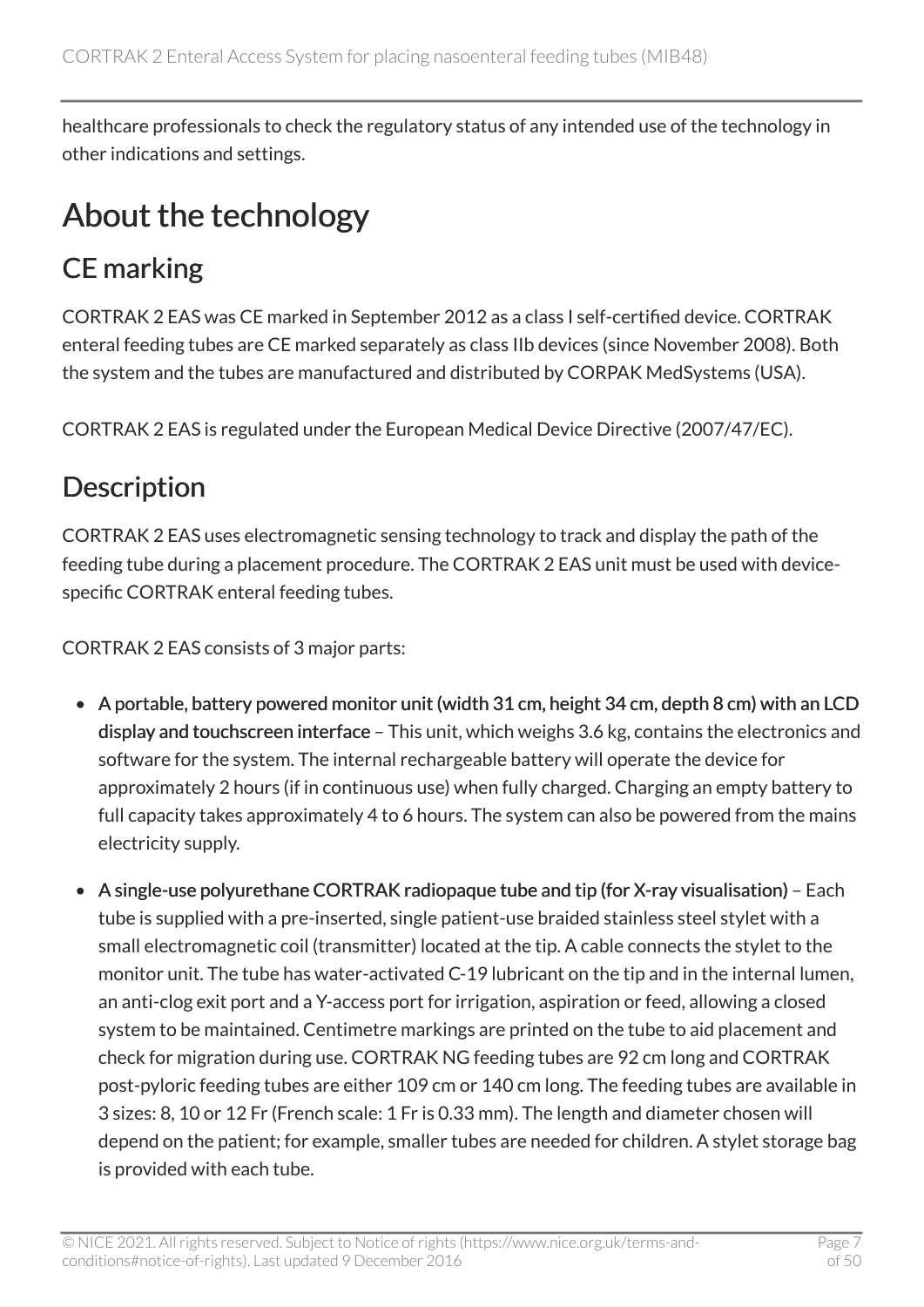• A receiver unit – This tracks the electromagnetic signal from the transmitting stylet throughout the placement procedure. The receiver unit is attached by a cable to the monitor unit, which then provides a graphical display of the feeding tube tip location relative to the receiver unit and track.

An optional printer is available for printing adhesive labels to attach to patient records, detailing the anterior view of the tube track along with patient and operator details.

In practice, CORTRAK 2 EAS can be operated in 2 modes: accounts mode and anonymous mode. There is also an administrative mode which allows access to additional system features not needed during placements.

- In accounts mode each operator is assigned a unique account consisting of a login name and a password which must be used to perform or review placements. The monitor unit can save video files to an external USB flash drive. These files may subsequently be reviewed on a computer for reference and training purposes.
- In anonymous mode no operator login is needed. The entire placement video is temporarily held in the monitor unit's memory for immediate review or critique, but is not recorded.

CORTRAK 2 EAS is used as follows:

- After the person is positioned in accordance with hospital protocol (usually in a semi-upright position) for tube placement, the front of the receiver unit is placed over the xiphoid process (the anatomical landmark for the oesophageal/gastric junction on the lower sternum). The receiver unit, which does not need to be placed directly on the skin, is held in place either by a second staff member or by a stabiliser, which is a weighted accessory available from the manufacturer. The receiver unit is attached by a cable to the monitor unit.
- The distal end of the stylet (which is pre-inserted into and spans the length of the feeding tube) is connected to the monitor using a short interconnecting cable.
- The feeding tube (containing the stylet) is inserted via the nostril into the stomach or small intestine.
- The monitor unit displays a real-time graphical representation of the tube tip path and tip location relative to the receiver unit (not an image of the actual feeding tube position). The track of the tube is shown on the computer monitor with 3D views, obtained from a combination of the 'anterior view' (frontal plane), the 'depth cross-section view' (transverse plane) and the 'lateral view' (sagittal plane) simultaneously (figure 1).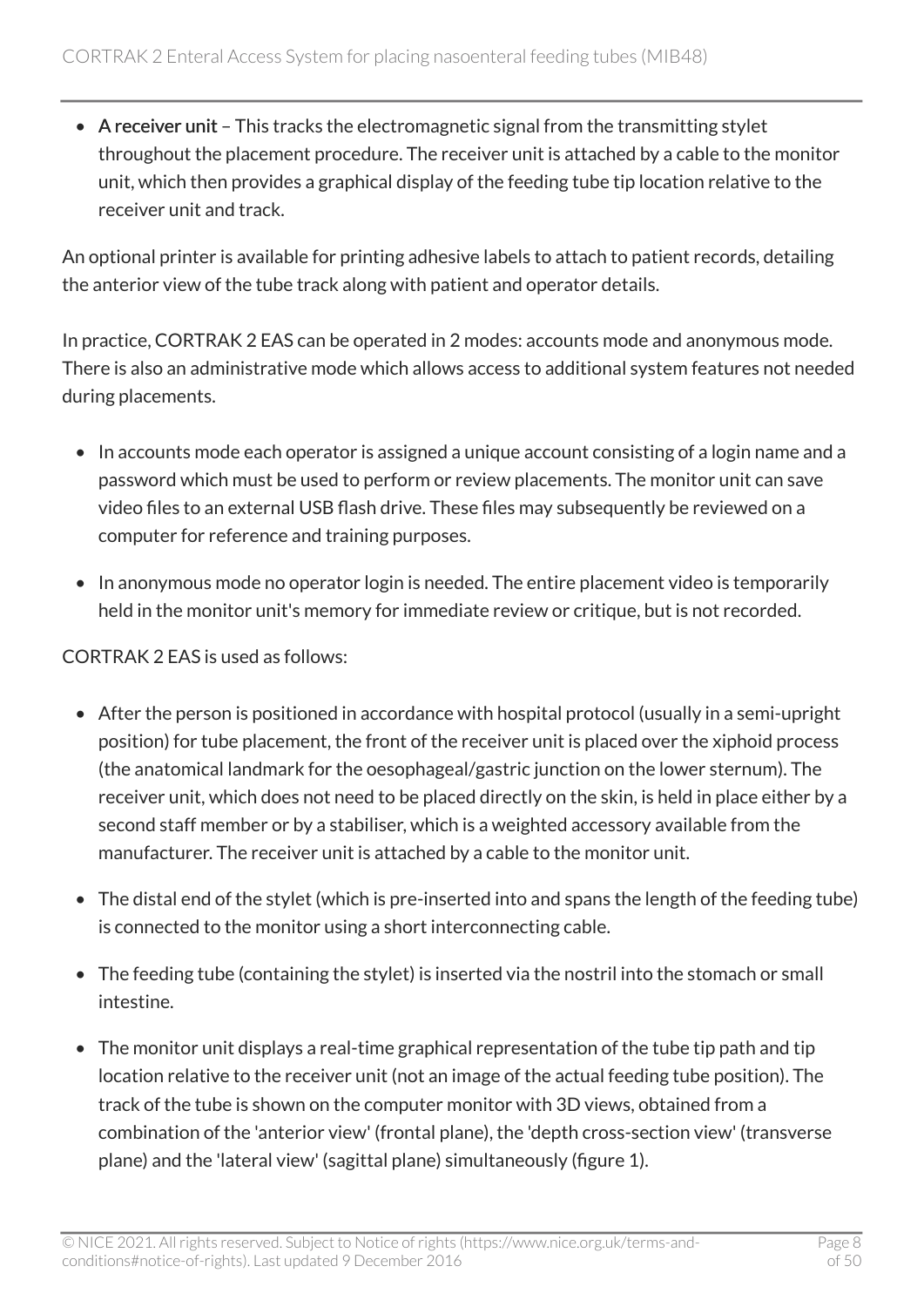- If the position of the stylet tip is outside the range of the receiver unit (approximately 30 cm), the monitor unit displays 'Out of range'.
- When placement is complete, the stylet is disconnected (the stylet cable should remain connected to the monitor unit). The stylet is then removed from the feeding tube, leaving the feeding tube in situ.
- The stylet can be re-used if placement needs to be confirmed again in the same patient. If reuse is intended, the stylet should be cleansed in warm water or 70% isopropyl alcohol and retained in the stylet storage bag provided (or similar aerated container). The bag should be labelled with the patient's details to ensure single-patient use.
- To re-use the stylet, the stylet must be re-connected to the monitor unit cable. The tip of the stylet can then be inserted into the centre of the feeding tube and down the length of the tube.

Although the manufacturer indicates that CORTRAK 2 EAS may be used to confirm tube placement instead of X-ray imaging, the instructions for use state that users should ultimately confirm the position according to facility protocol, which may include X-ray or endoscopy depending on tube type.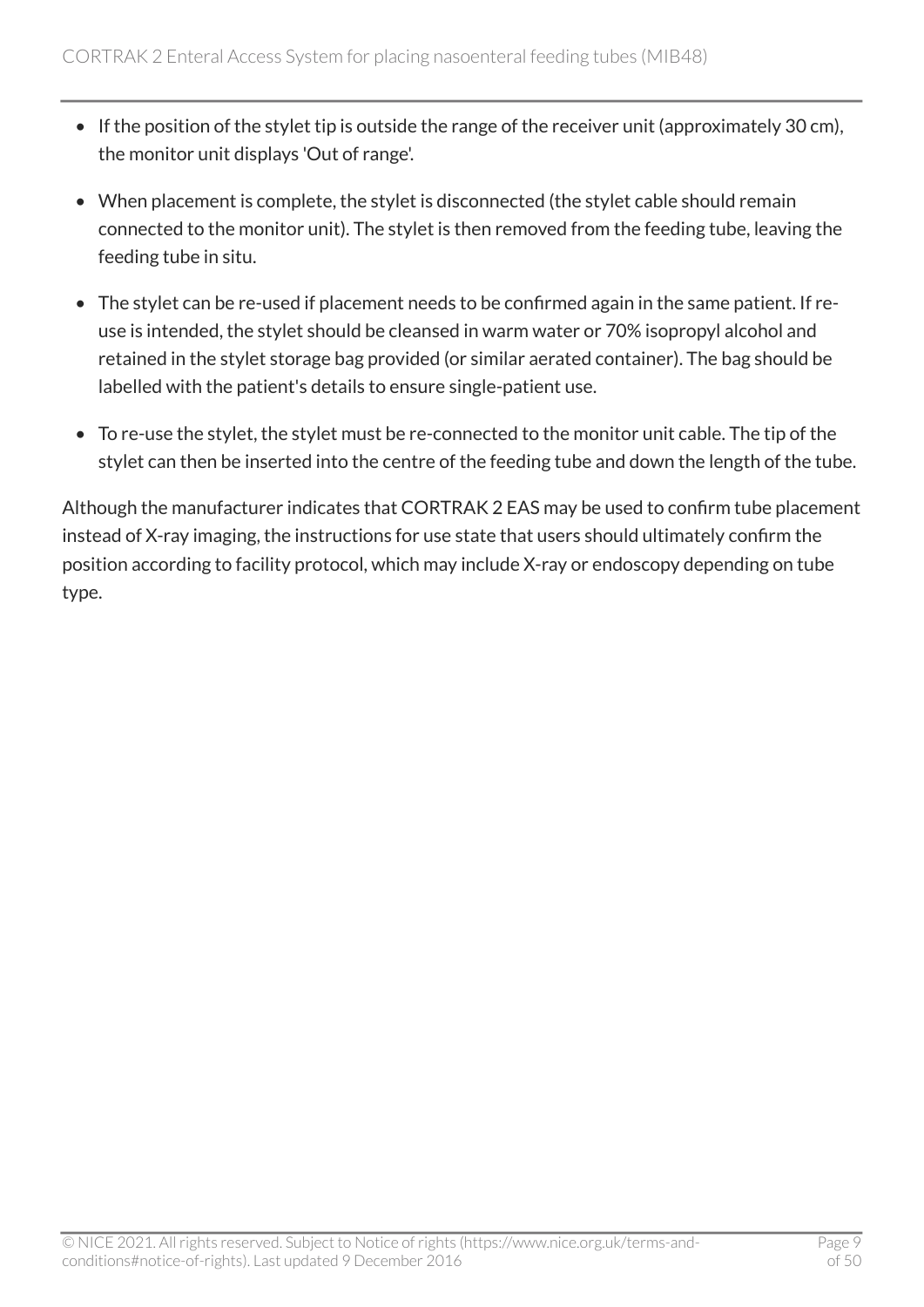#### Figure 1: The CORTRAK 2 EAS monitor unit display during tube insertion (receiver unit shown in blue)



CORTRAK 2 EAS is operationally identical to the predecessor system, CORTRAK EAS. All CORTRAK EAS devices have been upgraded to CORTRAK 2 EAS.

#### Setting and intended use

CORTRAK 2 EAS is intended to guide appropriately qualified operators (medical or nursing staff trained in tube placement and use of the CORTRAK system) in the correct placement of CORTRAK enteral feeding tubes into the stomach or small intestine. The manufacturer states that CORTRAK 2 EAS can also be used for periodic re-confirmation of the placement, or repositioning, of indwelling CORTRAK feeding tubes. This may be useful in situations where the tube may have moved after routine (per hospital protocol) placement checks.

The device is not intended to be used as a training aid for staff learning to place nasoenteral feeding tubes. CORTRAK 2 EAS should not be used in people with implanted medical devices that may be affected by electromagnetic fields. Precautions should be taken with burns patients in identifying the xiphoid process by palpation and placing the receiver unit on the chest.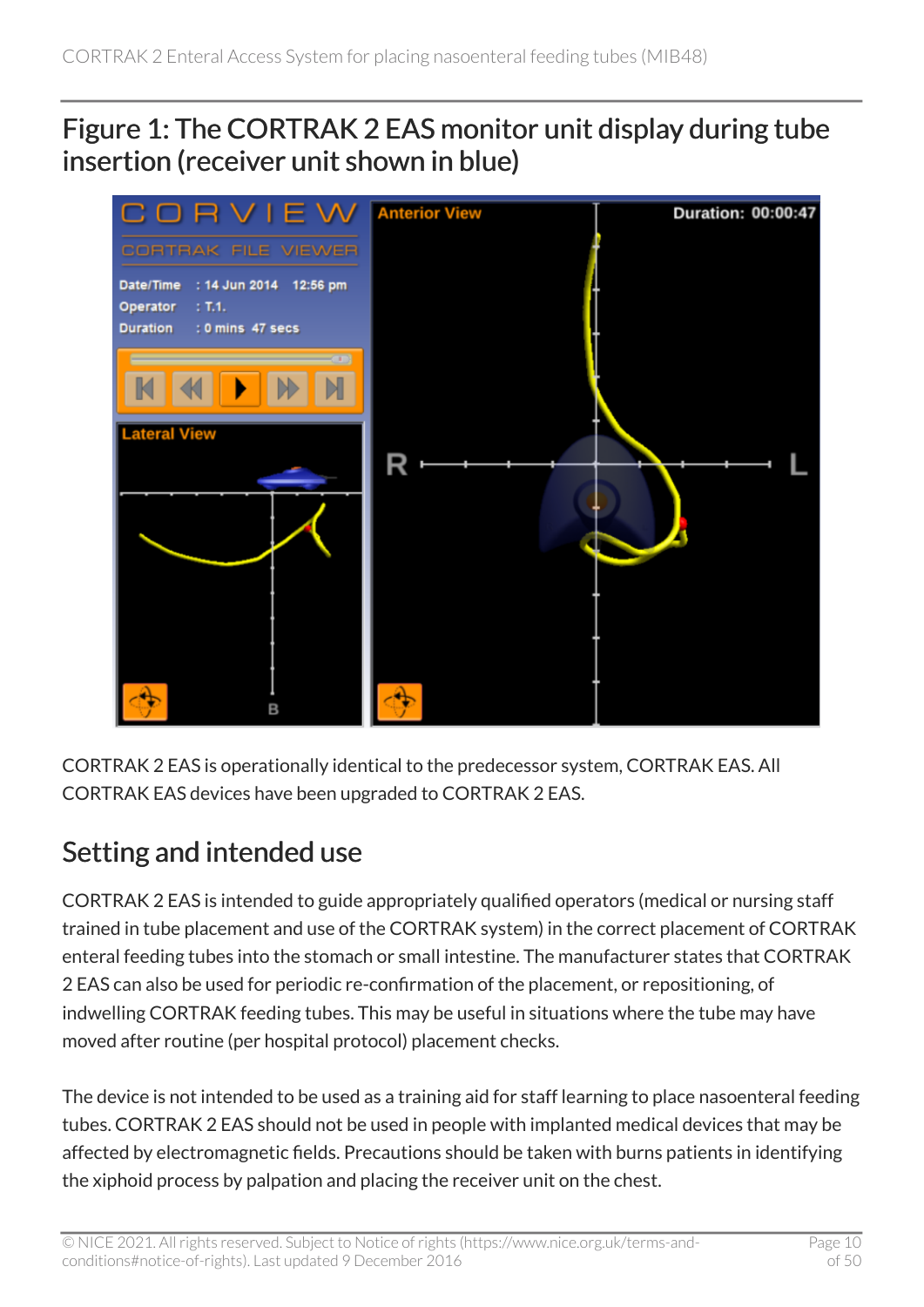Healthcare professionals must be trained to use the device according to the instructions for use; CORPAK MedSystems offers a training programme.

CORTRAK 2 EAS is intended to be used in the secondary care setting and is currently being used in a number of NHS hospitals.

### Current NHS options

The NICE guideline on [nutrition support for adults](http://www.nice.org.uk/guidance/cg32) recommends that enteral tube feeding should be considered in people who are malnourished or at risk of malnutrition and have:

- inadequate or unsafe oral intake (including both food and drink)
- a functional, accessible gastrointestinal tract.

According to the British Society of Gastroenterologists [guidelines for enteral feeding in adult](http://www.bsg.org.uk/clinical-guidelines/small-bowel-nutrition/guidelines-for-enteral-feeding-in-adult-hospital-patients.html)  [hospital patients](http://www.bsg.org.uk/clinical-guidelines/small-bowel-nutrition/guidelines-for-enteral-feeding-in-adult-hospital-patients.html) (Stroud et al. 2003), enteral tubes should be placed by experienced medical or nursing staff. NG tubes can be placed without the aid of an endoscope to visualise the digestive system. This is known as 'blind' placement. For post-pyloric tubes (and complex NG tube placements), endoscopic visualisation may be used before either blind placement or placement under fluoroscopic guidance (using fluoroscopy after administering a contrast medium to guide tube placement in real time).

The NICE guideline on [nutrition support for adults](http://www.nice.org.uk/guidance/cg32) recommends that the position of all NG tubes should be confirmed after placement and before each use by aspirating the feeding tube and testing the aspirate for acidity using pH paper. Aspirates at pH 5.5 or below indicate placement in the stomach. X-ray may also be used if necessary. For post-pyloric tube placements a confirmatory X-ray should always be done unless the tubes were placed under fluoroscopic guidance.

NHS England issued a Patient Safety Alert in 2013, following reports of 2 deaths after enteral nutrition was unintentionally given into the respiratory tract through a misplaced nasogastric tube inserted with the aid of a placement device. Two similar moderate harm incidents had been reported previously. The placement device used was not stated. The alert states that it is vital that healthcare professionals perform pH or X-ray testing to confirm correct placement of nasogastric tubes after initial insertion even when using placement devices (NHS England 2013). The need for robust systems for supporting staff to deliver safety-critical placement checks of nasogastric tube has been emphasised in a 2016 Patient Safety Alert directed at trust boards (NHS England 2016).

NICE is not aware of any other CE-marked devices that have a similar function to the CORTRAK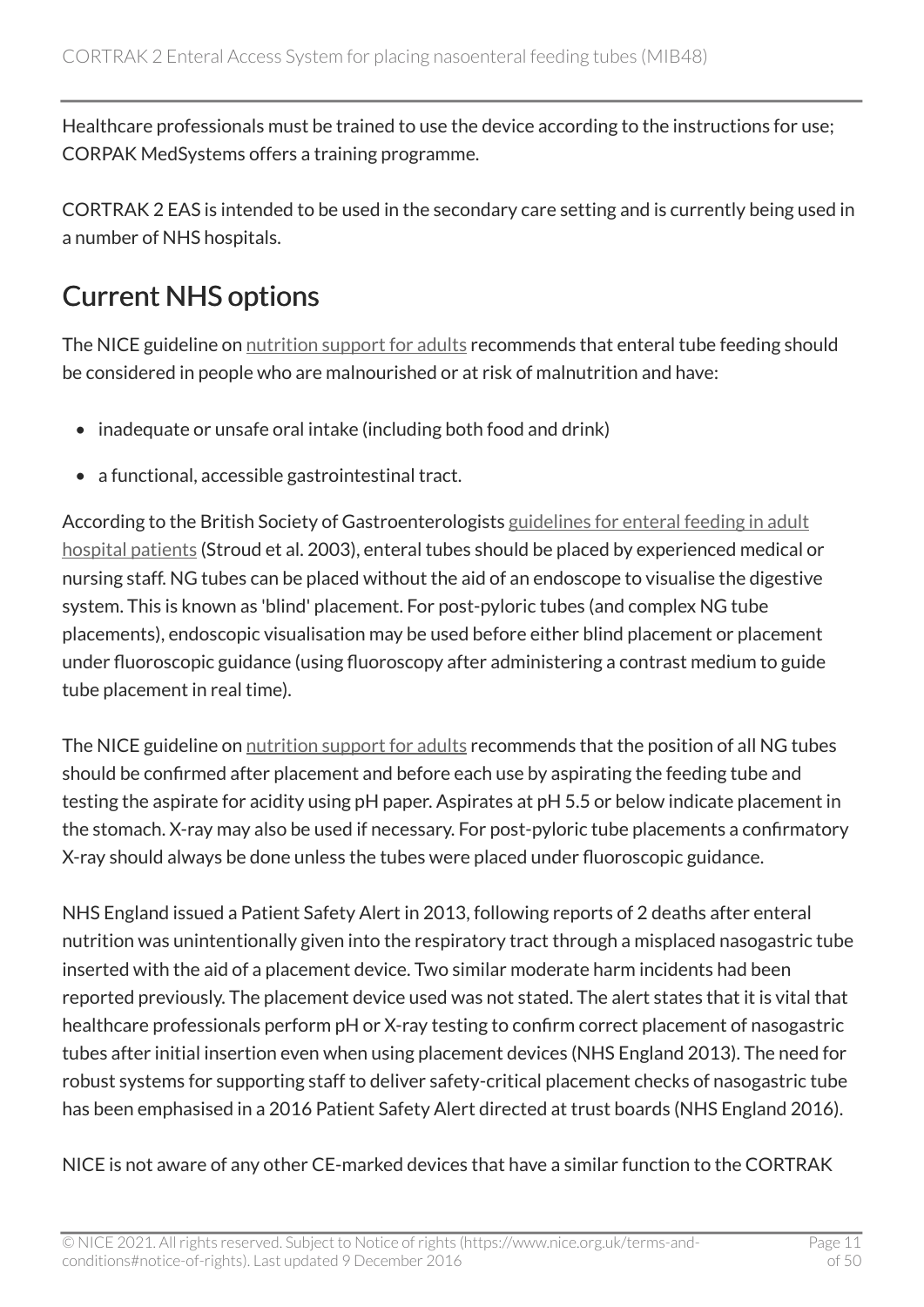#### 2 EAS.

### Costs and use of the technology

The capital components of the CORTRAK 2 EAS system (monitor unit, receiver unit and stylet connecting cable) cost £12,000 excluding VAT. This price also includes a CORTRAK 2 EAS accessory kit (with USB flash drive, stabiliser and levelling device), a replacement battery, a replacement receiver unit, a CORTRAK printer, a charger and a stand for the device. The prices of the consumables, per-procedure and excluding VAT, are:

- £51 for a NG tube (92 cm long)
- £103 for a post-pyloric tube (109 cm or 140 cm long).

The lifespan of the system is 5 years. October and Hardart (2009) estimated an average treatment session time of 1.7 hours (102 minutes) for post-pyloric tube placement (the time between taking a post-pyloric tube from stock to confirmation of placement). Taylor et al. (2010) suggested a median time of 17 minutes for post-pyloric placement. Windle et al. (2010) estimated 6 minutes as the mean time of placement, using a sample that included both NG and post-pyloric tubes. The latter 2 estimates, however, do not include setup time or the time to confirmation of tube placement. If it is assumed that 5 tubes can be placed in a day and 1200 tubes placed in a year (240 annual working days), and that CORTRAK 2 EAS use is split equally between NG and post-pyloric tube insertions using a standard annuity method with a discount rate of 3.5%, the estimated average treatment cost per tube placement is £79.

CORTRAK 2 EAS must be used with CORTRAK 2 EAS enteral feeding tubes. The cost of conventional polyurethane (non-CORTRAK) tubes for short-term placement range from as low as £3 (NG, 8 Fr and 10 Fr) to £9 (post-pyloric, 8 Fr) each (NHS supply chain 2015). The routine nature of nasoenteral feeding tube placement means that no information is included in published NHS reference costs. Instead, GP or self-referral plain film X-ray costs are reported to be £30 (Department of Health 2014; code DAPF). Windle (2010) reports a £66 (inflation-adjusted) unit cost for bedside chest X-rays to confirm tube placement, but this is not a national average and only represents the experience of 2 sites in the Mid Yorkshire Hospitals NHS Trust. Market prices suggest the cost of pH-graded paper strips (pH 0–6) is around £9.14 per 100 strips (NHS supply chain, 2015).

Post-pyloric tubes are generally placed using endoscopy. Tubes more suited for long-term placement and use with an endoscope cost around £70 (NHS supply chain, 2015). There is no nationally representative unit cost information available for endoscopically inserting post-pyloric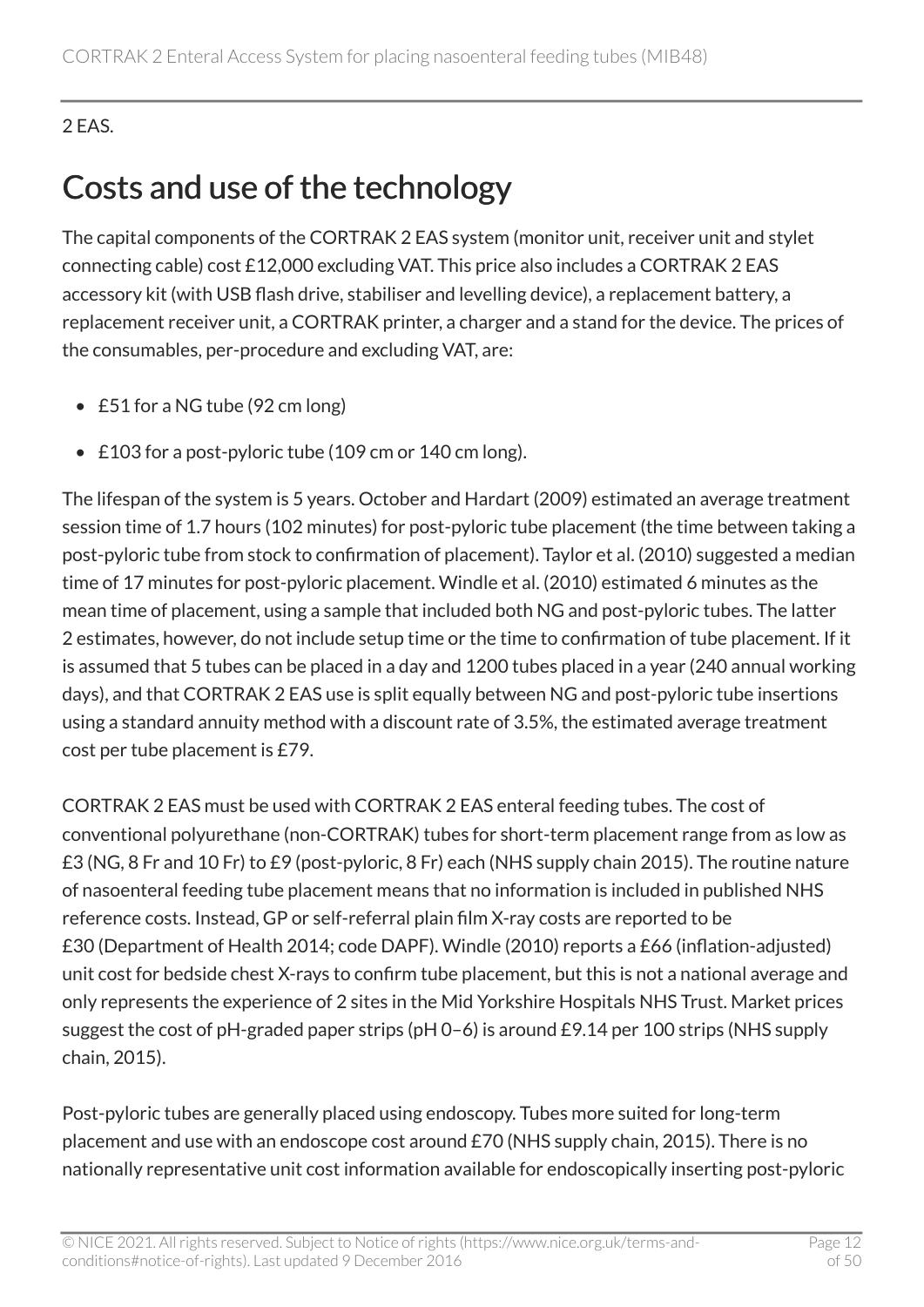tubes. As an alternative, Windle (2010) notes that the cost of this procedure for a single NHS trust is reported to be approximately £700.

The manufacturer instructions state that users should ultimately confirm the position according to facility protocol. In this case, many of the costs mentioned above (pH strips or X-ray), as well as the usual NHS (labour and facility) costs will still be incurred. Therefore, the difference in cost per treatment session will be the per treatment cost calculated above (£79), minus the cost of a conventional polyurethane tube that is displaced because a CORTRAK 2 EAS specific tube is being used. This gives an additional cost of around £70 to £76 per treatment when CORTRAK 2 EAS is used.

Training is needed to use the system. The manufacturer provides classroom and clinical training at no cost.

No other practical difficulties have been identified in using or adopting the technology.

### Likely place in therapy

CORTRAK 2 EAS is used as an adjunctive technology to aid in the blind placement of nasoenteral feeding tubes, or in place of (where used) endoscopic tube placement.

Although the manufacturer indicates that CORTRAK 2 EAS can be used to confirm the placement of nasoenteral tubes and may replace imaging, it states that users should ultimately confirm position according to facility protocol. In standard UK practice, this is aspiration and testing the aspirate using pH paper (and X-ray if necessary) for NG tubes. Initial post-pyloric tube placement is confirmed with an abdominal X-ray, unless placed under fluoroscopic guidance.

### Specialist commentator comments

Two specialist commentators highlighted that CORTRAK feeding tubes are considerably more expensive than standard feeding tubes with pH or X-ray confirmation of placement. One commentator noted that procedural costs for the CORTRAK 2 EAS will vary depending on the location in which the device is used and the experience of the operator. The commentator added that using the same CORTRAK 2 EAS in different wards at the same hospital may also affect overall costs, because of the resource use associated with transporting the equipment, implementing appropriate infection control measures, and repairing any damage caused by repeated movement. However, they also stated that there may be additional costs if CORTRAK 2 EAS were used on a single ward, such as those associated with storage space. Finally, the commentator noted that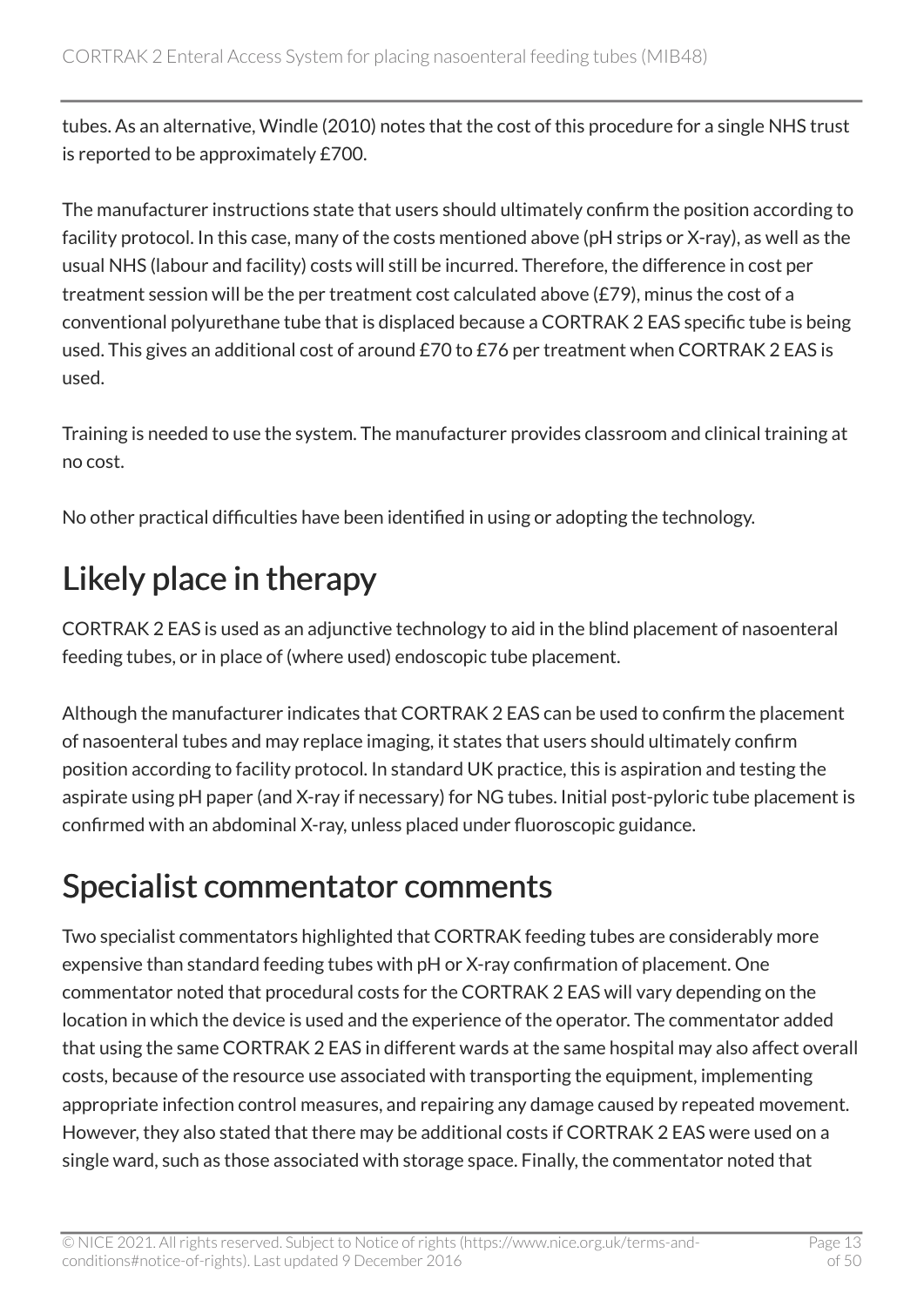because the system is only compatible with CORTRAK feeding tubes, the impact of an increase in the price of these feeding tubes could be substantial. They suggested, therefore, it would be worthwhile performing a sensitivity analysis to demonstrate the extent to which any financial benefit derived from the system would be affected by an increase in the price of CORTRAK feeding tubes.

One commentator expressed concern at the availability of the anonymous mode, noting that there would be no audit trail from procedures where this mode is used. Another commentator noted that CORTRAK 2 EAS is more likely to benefit trainee clinicians than clinicians experienced in placing feeding tubes.

One commentator surmised that CORTRAK 2 EAS is not necessarily quicker, more reliable in preventing misplacement, or cheaper than standard methods of feeding tube insertion. They added that the exception appears to be cases where its use allows endoscopic feeding tube placement (and the associated cost and unpleasantness) to be avoided, although it was stressed that there are comparatively few of these cases. A second commentator stated that NG tubes are rarely placed with an endoscope. One commentator noted that in a subset of endoscopic tube placements, the endoscopy may be needed for other diagnostic purposes. In these cases, part of the endoscopic cost at the time of feeding tube placement should be attributed to the diagnostic effort.

Two commentators agreed that the benefits of using CORTRAK 2 EAS in addition to facility protocol (pH paper and X-ray) for confirming feeding tube placement are unclear. One commentator noted, however, that if CORTRAK 2 EAS were to reliably replace the need for X-ray tube placement confirmation, then potentially worthwhile savings would arise. According to the commentator, avoiding X-rays could reduce the time between insertion of tube and starting feeding, as well as save the time of nurses and other staff members who may need to accompany patients to X-ray. Another specialist added that although the device may be associated with a reduction in the number of X-rays, these slots are likely to be utilised by other services and, therefore, may not result in meaningful cost savings for a hospital. They added that it is important to note that X-ray costs differ substantially between trusts.

Finally, one commentator stated that from their personal experience, they were unsure how an electromagnetic probe system would be able to demonstrate the location of a feeding tube to the same degree of accuracy as air contrast on plain X-ray, which confirms location almost beyond doubt.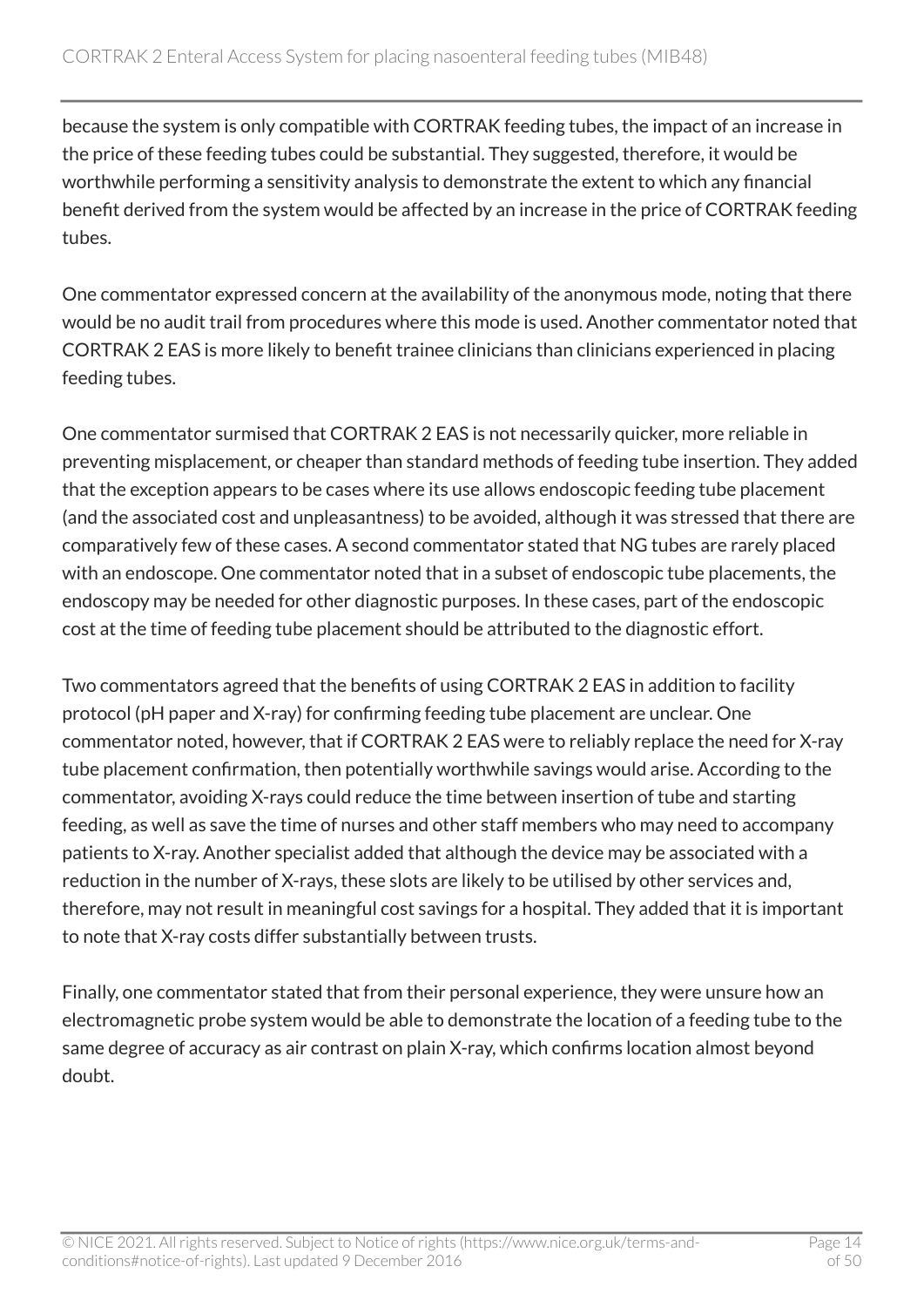### Equality considerations

NICE is committed to promoting equality, eliminating unlawful discrimination and fostering good relations between people with particular protected characteristics and others. In producing guidance and advice, NICE aims to comply fully with all legal obligations to:

- promote race and disability equality and equality of opportunity between men and women
- eliminate unlawful discrimination on grounds of race, disability, age, sex, gender reassignment, marriage and civil partnership, pregnancy and maternity (including women post-delivery), sexual orientation, and religion or belief (these are protected characteristics under the Equality Act 2010).

CORTRAK 2 EAS may particularly benefit people with chronic diseases of the nervous system (such as cerebral palsy or multiple sclerosis), which may result in swallowing disorders. Multiple sclerosis is a progressive disease and people with multiple sclerosis are considered to have a disability from the point of diagnosis.

CORTRAK 2 EAS is contraindicated for people with implanted medical devices that may be affected by electromagnetic fields. Certain chronic diseases, such as heart disease, may be treated with implanted medical devices. Chronic disease is treated as a disability if it has a substantial and long-term adverse effect on a person's ability to carry out normal day-to-day activities.

Disability is a protected characteristic defined in the Equality Act 2010.

### Patient and carer perspective

The Patients on Intravenous and Naso-gastric Nutrition Treatment (PINNT) support group made the following comments on the device.

Despite guidelines stating that NG tube placement is to be confirmed by aspiration and pH confirmation, many hospitals still use X-ray imaging for confirmation. This can be very distressing for patients because there is usually a long delay between tube placement and X-ray imaging confirmation.

The use of aspirate confirmation can be problematic for some people with low output in the stomach, for whom obtaining a positive aspirate can be a challenge. People with low stomach output would still have to undergo X-ray confirmation.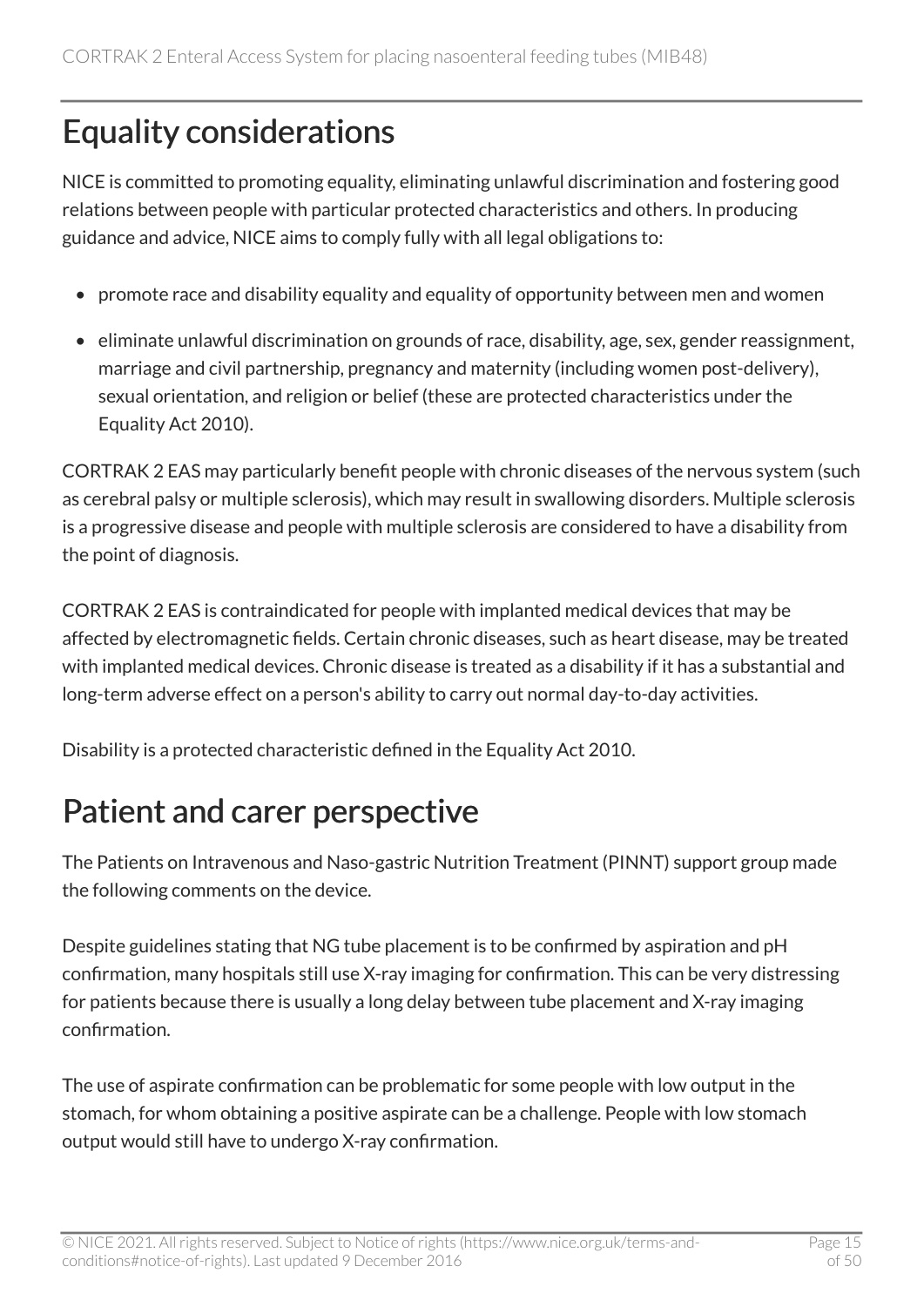The nasal cavity can become very sensitive due to tube placement, irrespective of the care used during placement, so any delay in removing the guide wire causes additional discomfort and distress to the patient.

It is important to acknowledge that for many people tube placement is a distressing and upsetting procedure and therefore anything that can minimise the level of discomfort and anxiety that accompanies it is of benefit.

Placement of tubes in certain population can be particularly challenging, particularly people with learning difficulties or special needs. The necessity for quick placement and confirmation is vital for the person and their carer as repeated attempts will lead to further anxiety and distress.

For many people the use of CORTRAK 2 EAS when placing nasoenteral tubes will be of great benefit.

# <span id="page-15-0"></span>Evidence review

There are 2 versions of CORTRAK EAS (the original, predecessor version, referred to as CORTRAK 1 EAS for differentiation, and CORTRAK 2 EAS) included in the evidence. Because both versions work in the same way, studies which used either version were included in this briefing (referred to collectively as CORTRAK EAS unless explicitly stated otherwise).

### Clinical and technical evidence

### Regulatory bodies

A search of the Medicines and Healthcare Products Regulatory Agency website revealed no manufacturer Field Safety Notices or Medical Device Alerts for this device. There were 68 adverse events identified from a search of the US Food and Drug Administration (FDA) database: Manufacturer and User Device Facility Experience (MAUDE) from 2007 to present. Fourteen events were device malfunctions and did not result in patient harm. Forty-one events involved incorrect tube placement which caused patient harm including pneumothorax and, in 5 cases, death.

### Clinical evidence

A literature search revealed 48 journal articles that reported on CORTRAK EAS (1 or 2). Studies were included if they investigated the efficacy (successful tube placement, time to placement, the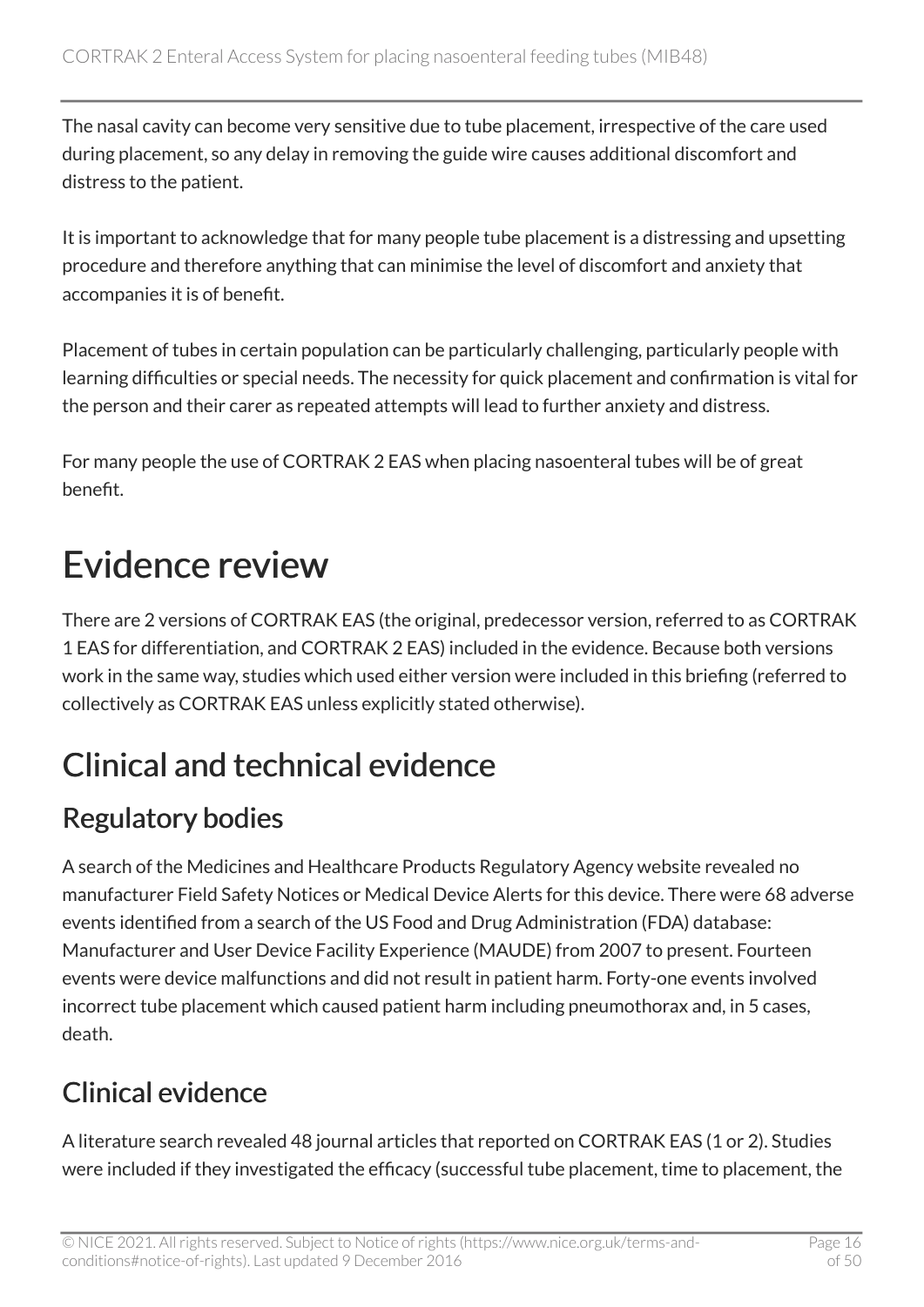proportion of patients needing imaging to confirm placement/resource utilisation, accuracy for confirming tube placement) and safety of the device. Retrospective studies and studies with fewer than 30 patients were excluded. Consequently, 7 studies (3 randomised controlled trials and 4 prospective cohort studies) have been included in this briefing.

#### Evidence on guiding post-pyloric placement in place of existing insertion methods

Holzinger et al. (2011) was a single-centre randomised controlled trial set in Austria ([NCT00500851\)](https://clinicaltrials.gov/ct2/show/NCT00500851). The aim of the study was to compare the success rate of NJ feeding tube placement using CORTRAK 1 EAS with that of the endoscopic technique. Patients (n=66) were adults (55±18 years old) in intensive care (ICU) who did not tolerate NG feeding. The primary outcome was successful placement of the NJ feeding tube. Secondary outcomes included placement times, rates of nose bleeds, ICU survival and hospital survival. Neither the difference in placement success rates nor the difference in placement time between CORTRAK 1 EAS and the endoscopic technique were significant. However, CORTRAK 1 EAS resulted in correct placement at the first attempt more often than the endoscopic method (relative risk 2.44, 95% confidence interval [CI] 1.24 to 4.78, p=0.009). Comparisons between the rates of nose bleeds, ICU survival and hospital survival showed no statistically significant differences between the 2 groups. The authors concluded that using CORTRAK 1 EAS to place NJ feeding tubes in an ICU adult population is as fast, safe, and successful as using the endoscopic technique.

Gray et al. (2007) was a single-centre, prospective, observational study set in the USA. Its main aim was to evaluate the safety (absence of serious adverse events such as lung intubation) of CORTRAK 1 EAS in post-pyloric feeding tube placement compared to blind placement. Patients (n=101) were adults in ICU who needed post-pyloric feeding tubes. Secondary outcomes included a comparison of the rate of accurate placement (as confirmed by X-ray), number of X-rays needed to confirm placement, time from clinician request to start of enteral feeding (reported as 2 separate outcomes: time from clinician request to tube placement and time from placement to initiation of enteral feeding). For the primary outcome, no complications or adverse events were reported in the intervention or control groups. In terms of secondary outcomes, the difference in the success rate of feeding tube placement between the CORTRAK 1 EAS and blind placement groups was not statistically significant but the CORTRAK 1 EAS group needed 50% fewer abdominal X-rays to confirm feeding tube placement (p=0.0001). The time between clinician request and start of feeding was 66% lower in the CORTRAK 1 EAS group than in the blind placement group (p=0.0032). The time between clinician request and actual post-pyloric placement was 48% lower in the CORTRAK 1 EAS group than in the control group (p=0.0059); however, the median time between tube placement and initiation of feeding was 4.5 hours in the control group and 4 hours in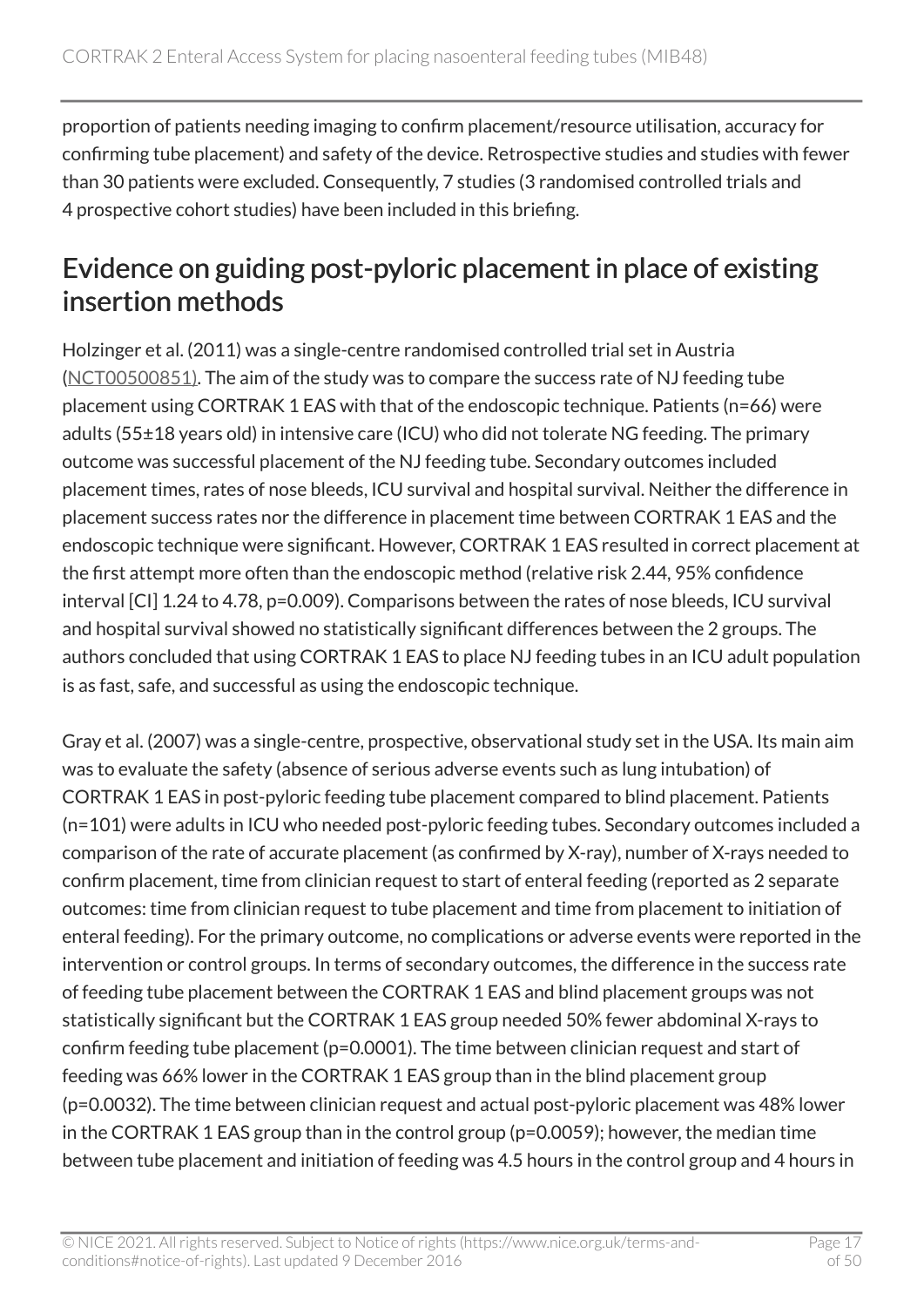the study group (not statistically significant). The authors concluded that using CORTRAK 1 EAS for post-pyloric feeding tube placement avoided serious adverse events and resulted in fewer Xrays and more timely initiation of enteral feedings compared with the blind placement technique.

October and Hardart (2009) was a single-centre prospective cohort trial with serial control groups set in the US. The aim of the study was to evaluate the effectiveness of post-pyloric feeding tube placement using CORTRAK 1 EAS compared with blind placement. Patients (n=107; 1 month to 25 years old) were recruited from a paediatric ICU. The primary outcome of the study was the success rate of post-pyloric tube placement as determined by abdominal X-ray. The secondary outcomes included the median time to successful placement (as confirmed by the radiologist review of the abdominal X-ray) and the total number of abdominal X-rays conducted. The study found that the difference in the success rate between the CORTRAK 1 EAS group and the blind placement group was significant (82.0% versus 39.0%, p<0.0001) as was the median time to successful placement (including confirmation; 1.7 versus 21.0 hours, p<0.0001). The unusually long 'time to successful placement' shown for blind placement is due to the definition of this outcome in the paper and the fact that blind placement procedure might require repeated placement attempts and X-rays to confirm successful placement. Significantly fewer abdominal X-rays (p<0.0001) were needed in the CORTRAK group than in the blind placement group. The authors concluded that CORTRAK 1 EAS is a safe and effective technique for post-pyloric feeding tube placement.

Kline et al. (2011) was a single-centre randomised clinical trial set in the USA. The aim of the study was to compare the time to successful post-pyloric feeding tube placement using CORTRAK 1 EAS with that of blind placement. Patients (n=49) were children (neonates to 17 years old) in a paediatric ICU needing feeding tube placement. The primary outcome of the study was the time to successful placement. The secondary outcome was success rate as confirmed by X-ray. The time to successful placement was significantly longer in the CORTRAK 1 EAS group than in the blind placement group (hazard ratio 2.1; 95% CI 1.4 to 4.1, p<0.03). The difference between the success rates with CORTRAK 1 EAS and the blind placement technique was not statistically significant (p=0.49). The authors concluded that CORTRAK 1 EAS does not shorten the time needed by experienced practitioners to place post-pyloric feeding tubes in children.

Viana et al. (2011) was a single-centre randomised controlled trial set in Brazil. The aim of the study was to evaluate the success rate of post-pyloric feeding tube placement using CORTRAK 1 EAS with that of blind placement. Patients (n=37) were adults (67.3±14.2 years) in a general ICU of a tertiary hospital. The secondary outcome was time to successful placement. The difference in success rates between CORTRAK 1 EAS and blind placement was significant (p<0.001), and CORTRAK 1 EAS took significantly less time than blind placement (p<0.001). The authors concluded that CORTRAK 1 EAS was a faster and more effective method of placing post-pyloric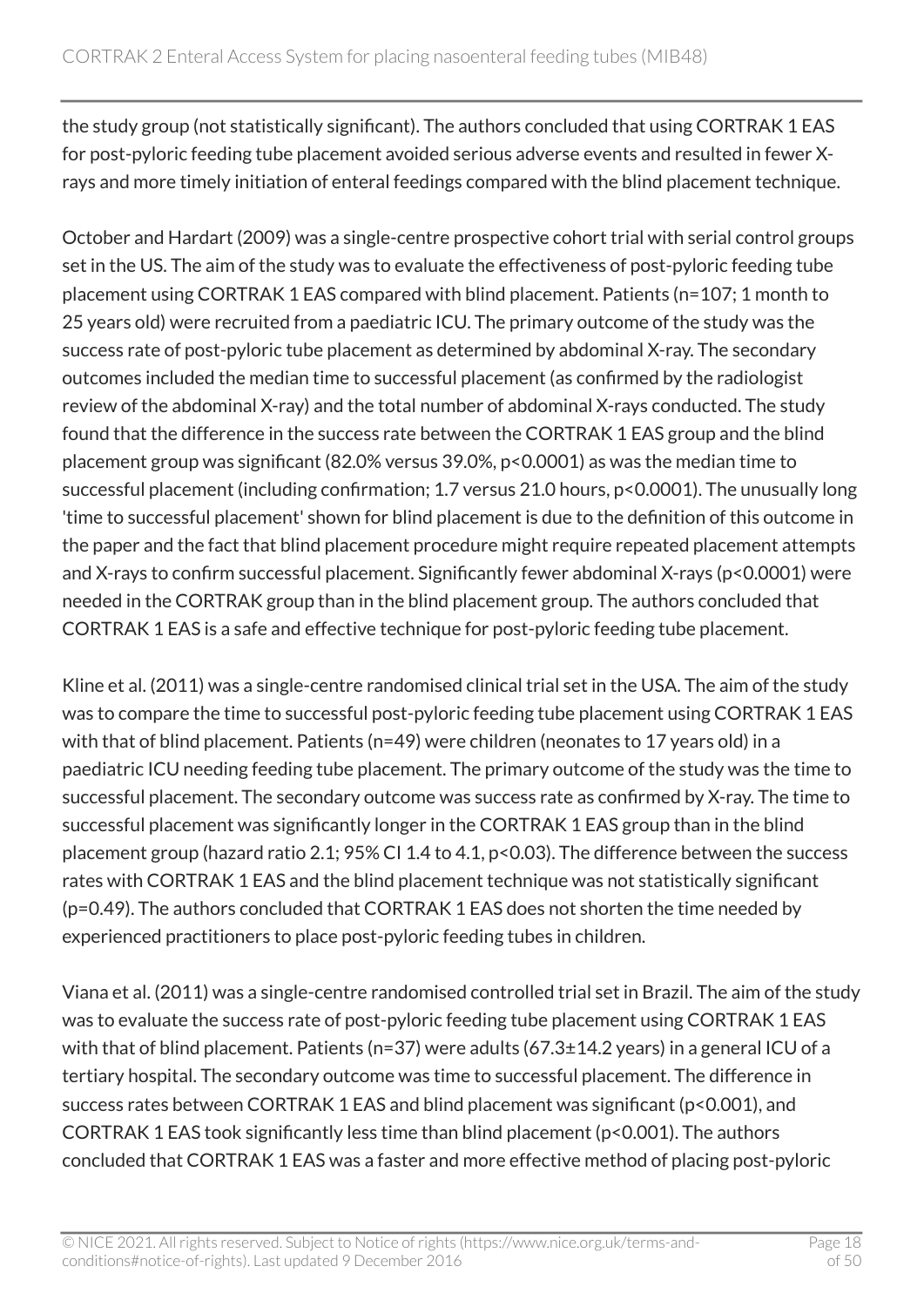feeding tubes than blind placement.

#### Evidence on confirming post-pyloric placement in place of existing methods

Powers et al. (2011) was a multicentre, prospective cohort study set in the USA. The aim of this study was to compare the accuracy of CORTRAK 1 EAS with abdominal X-rays for confirmation of placement of post-pyloric feeding tubes at the bedside. Patients (n=194) included children and adults (12 days to 102 years old) needing feeding tube placement and were recruited from tertiary referral centres including an ICU, a general adult ward and a general paediatric ward. The primary outcome was agreement between the CORTRAK 1 EAS signal reading and X-ray image on potentially 3 separate occasions: directly following CORTRAK 1 EAS-guided placement, after contrast was injected through the feeding tube and during a final radiographic reading by an independent radiographer. Secondary outcomes included successful placement in the small intestine, percentage of placements where real-time tracing using CORTRAK 1 EAS showed airway placement and the process was halted, median time for feeding tube placement using CORTRAK 1 EAS, and safety. The percentage of agreement between CORTRAK 1 EAS interpretation and the X-rays was 86.9% for the first X-ray, 97.4% for the second X-ray and 99.5% for the third X-ray. During the study, 191 feeding tubes (98.4%) were successfully placed in the small intestine at the bedside. In 7.5% of cases, the tube's advancement was stopped after CORTRAK 1 EAS tracing on the screen demonstrated placement in the airway. Median time for feeding tube placement using CORTRAK 1 EAS was 12 minutes (range 1 to 52 minutes). No complications associated with the use of CORTRAK 1 EAS were identified. The authors concluded that CORTRAK 1 EAS can accurately confirm placement of post-pyloric tubes when compared with abdominal X-rays and that CORTRAK 1 EAS appears to be safe to use.

#### Evidence on guiding nasogastric placement in place of existing methods

Taylor et al. (2014) carried out a single-centre, prospective study set in the UK. Although the stated aim of this study was to determine the success rate of CORTRAK EAS in confirming NG feeding tube placement compared with pH testing or X-ray, the study provides evidence on guiding NG feeding tube placement. The study included 113 adults (median age 53 years) in ICU who needed a new or replacement NG tube. A total of 127 tube placements using the CORTRAK EAS were included in the analysis. Overall, CORTRAK EAS guided placement and confirmation of placement (with aspiration of fluid with a pH≤5.0, or X-ray) took a median of 6.4 minutes (interquartile range 4 to 10.4). In 7% of patients, the CORTRAK EAS trace deviated significantly to the left or right, suggesting placement in the left or right main bronchus. All tubes were withdrawn without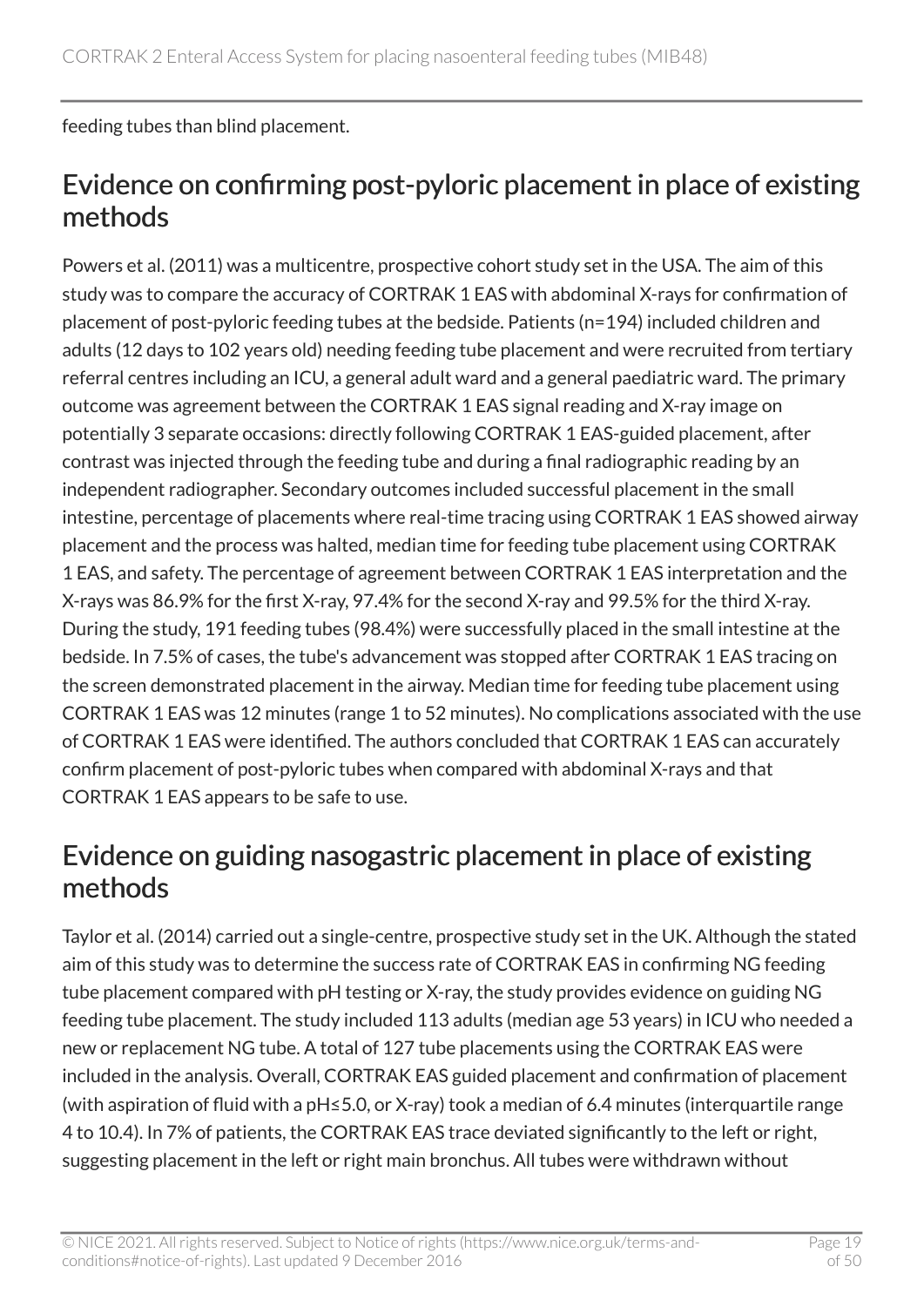complication, demonstrating that CORTRAK EAS enabled users to view the path of the feeding tube in real time which enabled them to avoid incorrect tube placement before trauma occurred. There were no reported tube misplacements.

#### Evidence on confirming nasogastric placement in place of existing methods

No relevant evidence was identified.

#### Recent and ongoing studies

Two ongoing studies on CORTRAK EAS were identified in the Netherlands Trial Register (NTR) and 1 was notified by the manufacturer.

- CORRECT trial ([NTR4286](http://www.trialregister.nl/trialreg/admin/rctview.asp?TC=4286)): a parallel group randomised controlled trial which aims to compare the success rate of duodenal feeding tube placement using the CORTRAK EAS with the endoscopic technique. Patients had achalasia or dysphagia and needed a duodenal feeding tube. The trial had a planned starting date in December 2013 and its planned closing date was September 2014. The current trial status is unknown.
- CORE trial ([NTR4420](http://www.trialregister.nl/trialreg/admin/rctview.asp?TC=4420)): a parallel-group, multicentre, non-inferiority randomised controlled trial which aims to evaluate the effectiveness of nasoenteral feeding placement with CORTRAK EAS compared with endoscopic placement. Participants were surgical patients admitted to gastrointestinal wards in 5 hospitals requiring nasoenteral feeding. The trial had a planned starting date in October 2013 and its planned closing date was March 2015. Data collection has been completed.

### Costs and resource consequences

The British Association for Parenteral and Enteral Nutrition estimates that as of 2011, between 28% and 34% of those admitted to hospital in the UK were at medium or high risk of malnutrition. NG feeding is the most common method used, and an estimated 271,000 NG tubes are supplied to the NHS annually (Macmillan Cancer Support 2013; Great Ormond Street Hospital 2014, National Patient Safety Agency Quarterly Data Summary 2008). This indicates the potential use of the CORTRAK EAS for placing NG tubes in the NHS.

According to the manufacturer, the device is being used at 34 NHS centres and 1 private centre in the UK. In addition, the device is being used at 6 centres in Ireland.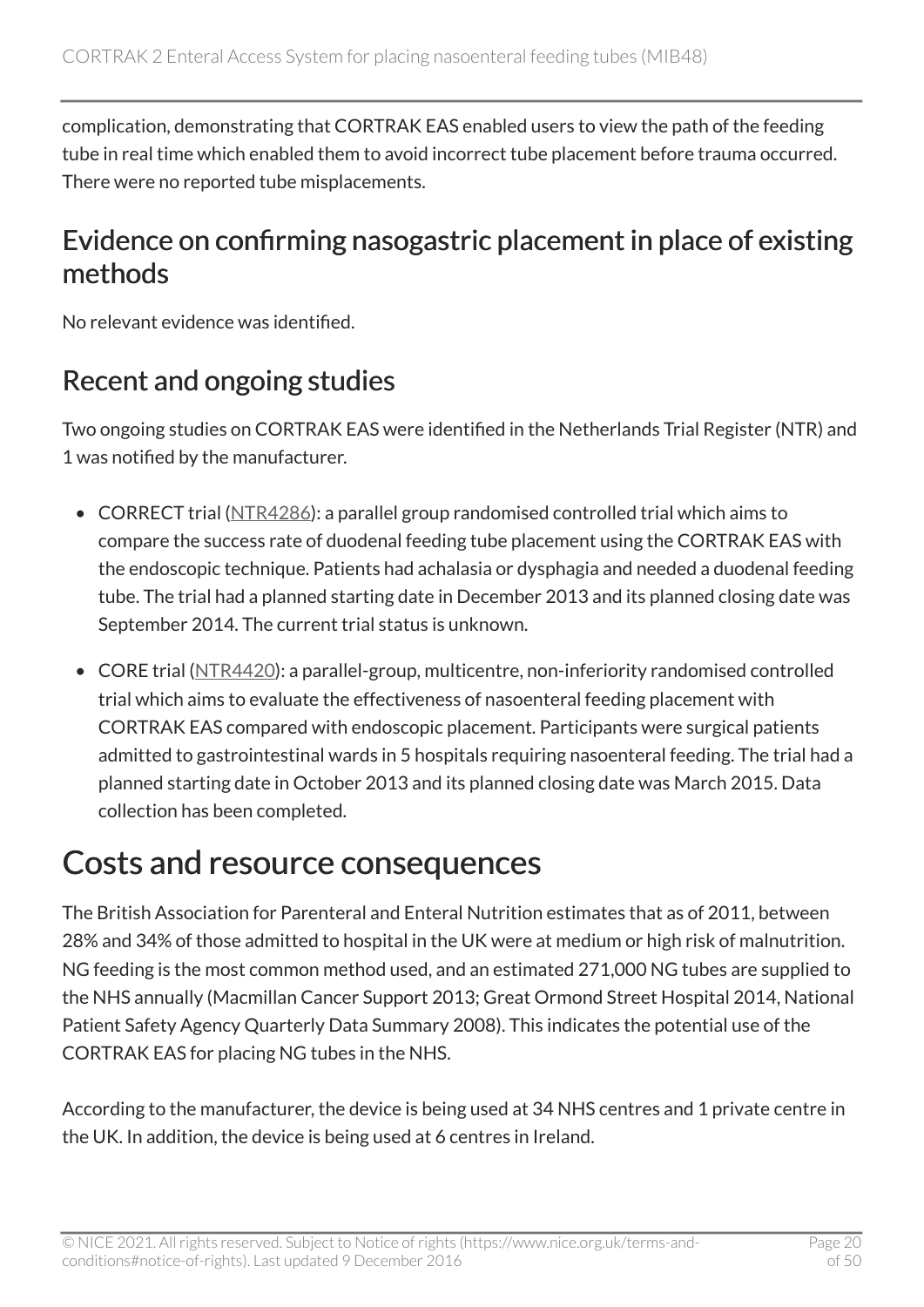If CORTRAK 2 EAS were adopted, there would be no need to change the way current services are organised or delivered. No other additional facilities or technologies are needed alongside the technology.

The systematic review identified 2 conference abstracts and 4 published studies that provide some evidence concerning resource consequences. All 6 are non-randomised with sample sizes below 100 patients. These studies provide some evidence of cost savings for the NHS based on savings in staff time and potential reduction in need for X-ray confirmation, endoscopic tube placement and intra-hospital transports. All costs were adjusted for inflation and, where relevant, converted to pounds sterling.

Three studies based in the US compared resource use between nasoenteral feeding using CORTRAK EAS and conventional blind bedside placement (sometimes including prokinetic medication). Brown (2012) suggested a relative cost savings for CORTRAK EAS system of around £94 per placement; Gray (2007) suggested cost savings of £115 per placement and October (2009) suggested savings of £41 per placement.

The Taylor (2010) study was based at Frenchay Hospital in Bristol and compared feeding with CORTRAK 1 EAS with NG feeding plus prokinetics. They report cost savings equivalent to £143 per patient (originally reported in US dollars).

Windle (2010) used medical, dietetic and nursing records for 2 sites in the Mid Yorkshire NHS Trust to provide a trust perspective costing estimate for CORTRAK 1 EAS. They estimate a cost of £122 per tube insertion attempt, inclusive of a wide range of resource use.

An abstract by Sharma (2013) describes the experience of a single UK ICU. They report that 2 inadvertent lung placements confirmed by CORTRAK EAS led to mistrust of the device and an increase in X-ray-led confirmation. This unnecessary use of X-rays and radiographer time while using the CORTRAK EAS created an average overspend of £86 per patient.

### Strengths and limitations of the evidence

Two studies included in this briefing are randomised controlled trials and 4 are prospective cohort studies. Taylor et al. (2014) was the only study conducted in the UK and so these results may be more relevant to the NHS. It was also the only study of the use of CORTRAK EAS in NG tube placement. Although the authors concluded that CORTRAK EAS may be considered a standalone method of confirming NG tube position, this may be misleading because the study did not actually observe or confirm any tube misplacements.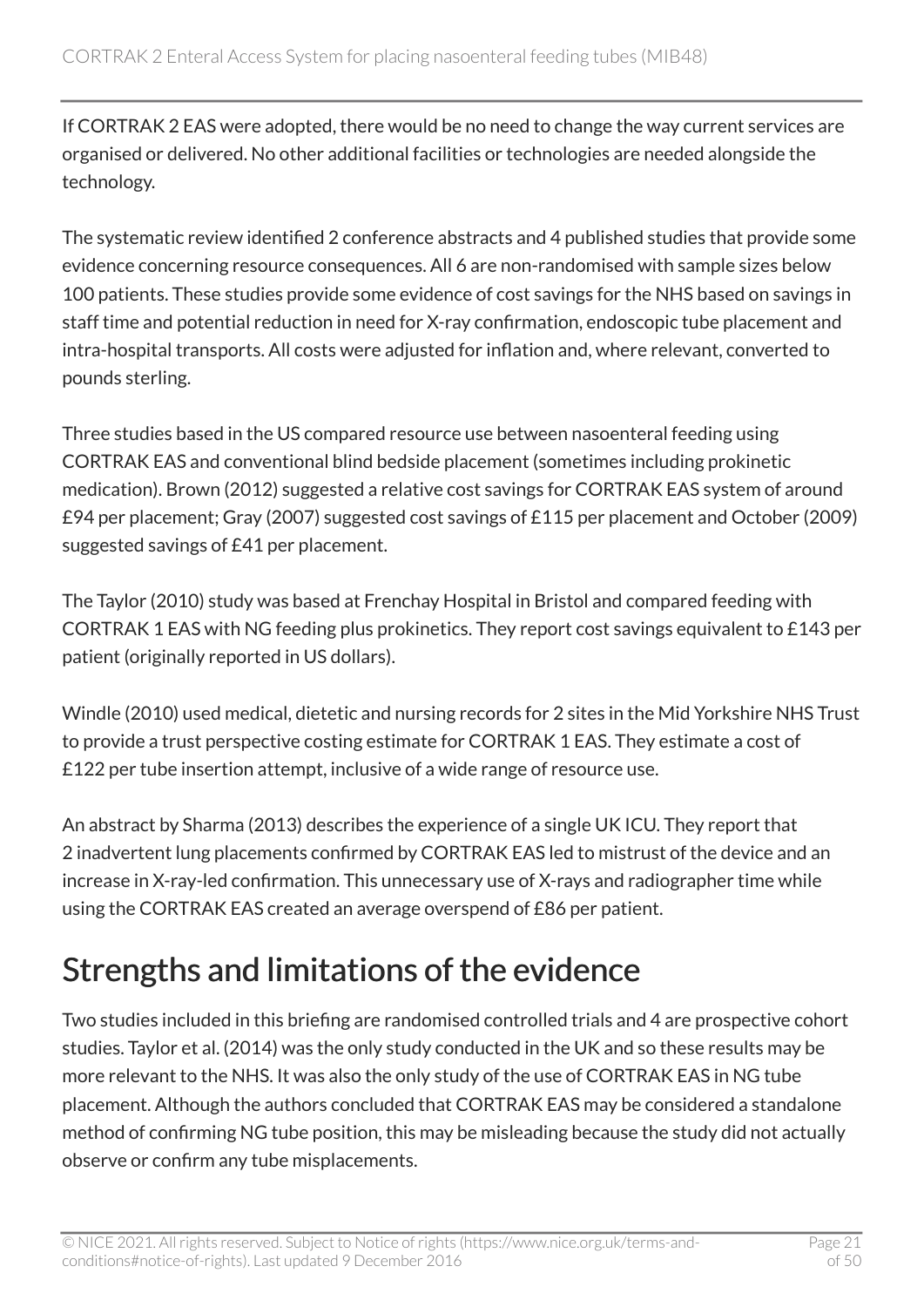All but 1 of the studies (Power et al. 2011) recruited patients from ICUs. However, according to the manufacturer, CORTRAK EAS can be used in other settings including acute assessment units and outpatient settings. This focus on critically ill populations introduces a significant source of bias. Many of the ICU patients are mechanically ventilated, sedated and having antihypotensive agents. These factors increase the risk of tube misplacement and also increase the likelihood that enteral tube placement will be needed.

The 2 randomised controlled trials (Holzinger et al. 2011 and Kline et al. 2011) and 1 prospective cohort study (October and Hardart 2009) had sample size calculations for their primary outcome of success rate and time needed for accurate placement. The third randomised controlled trial by Viana et al. (2011) was stopped early due to a lack of device supplies, but according to the authors the study was shown to have sufficient statistical power to confirm the study hypothesis. Gray et al. (2007) performed retrospective sample size calculations and stated that a larger sample size would have strengthened the power of their study. A small sample size reduces the probability of detecting a difference between groups where such a difference exists (type II error), and will also increase the likelihood that a statistically significant finding is actually a false positive. The 2 remaining prospective studies (Powers et al. 2011; Taylor et al. 2014) did not report sample size calculations. Due to the relative low frequency of harm associated with any tube insertion method and the rarity of direct harm in existing placement checks, it is unclear whether studies had enough power to compare the safety of CORTRAK EAS with comparator methods.

Most studies used appropriate comparators although it should be noted that comparators vary among countries and clinical settings. In the UK the gold standard for the placement of post-pyloric feeding tubes is the endoscopic technique, which has success rates above 90% (Byrne and Fang 2006; Wiggins and DeLegge 2006); endoscopy was the comparator in the Holzinger et al. (2011) study. However, Gray et al. (2007), October and Hardart (2009), Kline et al. (2011) and Viana et al. (2011) used blind placement as a comparator noting that this was the conventional technique for post-pyloric tube placement (Viana et al. 2011; October and Hardart 2009), the hospitals' standard clinical practice (Kline et al. 2011) or what is traditionally advocated (Gray et al. 2007). X-rays and pH measurement are standard methods for confirmation of the tube's position and were used in studies where confirmation was necessary (Gray et al. 2007; Powers et al. 2011; October and Hardart 2009; Taylor et al. 2014).

Four studies with evidence on CORTRAK-EAS used the same tube type for both the intervention and comparator groups. Only 1 study (Holzinger et al. 2011) used a different type of tube for the endoscopic placement control group (a 150 cm double lumen jejunal tube [Freka Trelumina, manufactured by Fresenius Kabi]) which may have biased the results. The operators could not be blinded to the intervention and control groups in any of the randomised controlled trials. Although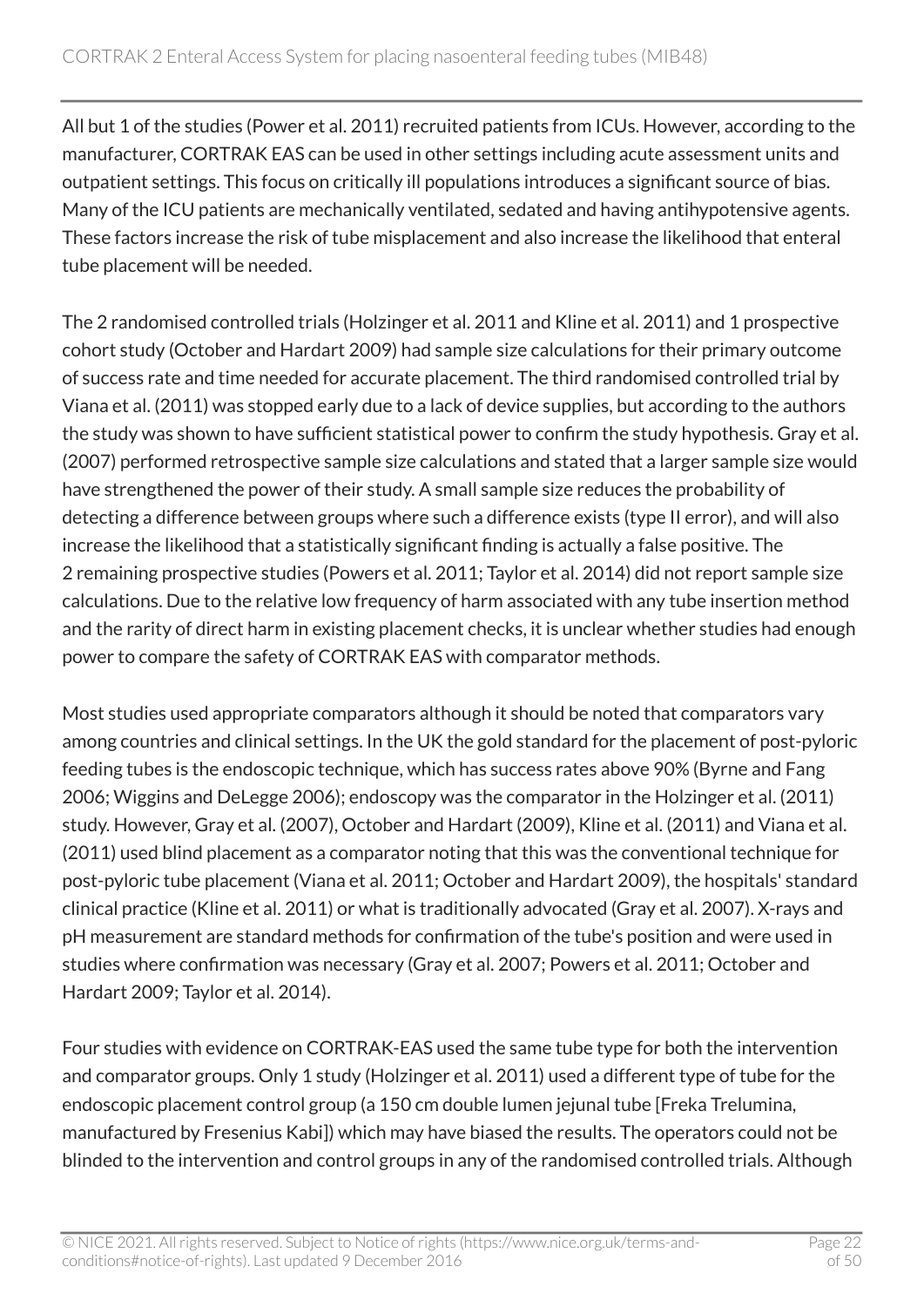this may introduce performance bias, this limitation is common in studies involving medical devices.

In medical device procedures, another source of potential bias is the training provided to use the device and the resulting proficiency with the procedure. Holzinger et al. (2011) stated that endoscopy was done by experienced gastroenterologists, whereas the CORTRAK EAS-guided procedure was done by a single ICU staff member with limited experience (only 3 CORTRAK EASguided tube placements) before study initiation. Kline et al (2011) reported that all 3 practitioners placing the post-pyloric feeding tubes had experience of blind placement, and although they had received training in using the CORTRAK EAS they each had the opportunity to place only 1 electromagnetically guided post-pyloric tube before the start of the study. Gray et al. (2007) reported that blind tube placements were done by experienced clinical personnel who had also been trained in using CORTRAK EAS by both an outside expert and a manufacturer representative. October and Hardart (2009) was the only study to report an extensive training phase during which the group of CORTRAK EAS operators was trained in the use of the device over a 2-week period followed by a 6-week practice period. Powers et al. stated that tubes were placed by an investigator experienced in the use of CORTRAK EAS and that X-rays were read and verified by 2 radiologists. Taylor et al. (2014) did not report whether operators had undergone prior training or their level of experience.

In the October and Hardart (2009) study there was a large difference in the time to successful placement between CORTRAK and the blind placement technique (1.7 hours compared with 21 hours respectively). Time to successful placement was defined as the time between the operator removing the tube from stock to the confirmatory abdominal X-ray being done. In the case of CORTRAK placements, the shorter time is partly attributable to the real-time imaging that the technology can afford and the fact that the operator would be able to make appropriate adjustments before obtaining the confirmatory abdominal X-ray. The blind placement technique, on the other hand, does not allow for real-time assessment of tube placement and thus might require repeated attempts and multiple X-rays before the final confirmatory X-ray can be taken. This could account for the large difference in 'time to successful placement' outcome.

Lastly, the manufacturer funded the time and equipment for the Taylor et al. (2014) study and the lead author had served on a CORPAK MedSystems consultation committee in 2007. This had the potential for introducing bias in the reporting of outcomes.

### Relevance to NICE guidance programmes

NICE has issued the following guidance: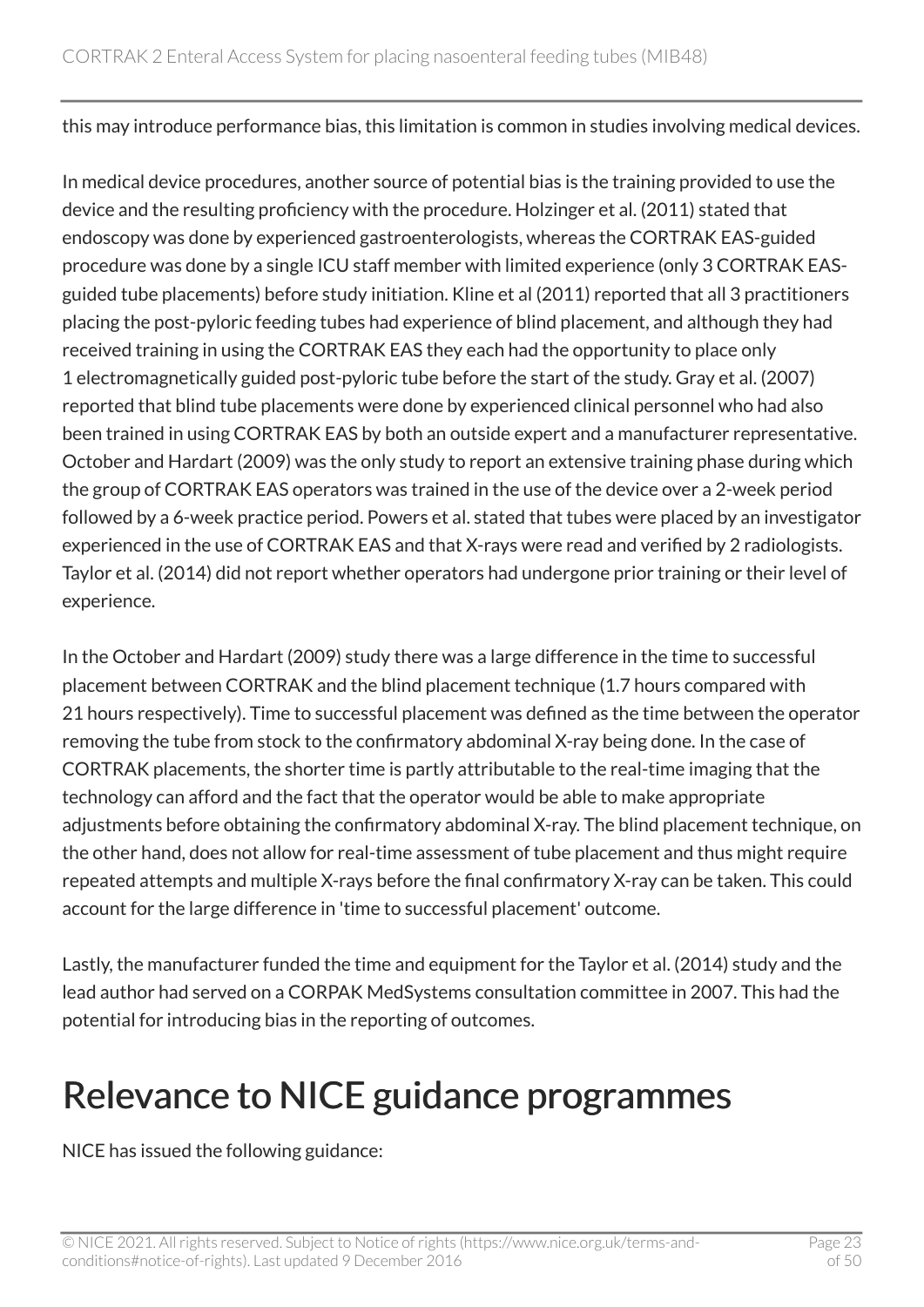• [Nutrition support for adults](http://www.nice.org.uk/guidance/cg32) (2006) NICE guideline CG32

### <span id="page-23-0"></span>References

British Association for Parenteral and Enteral Nutrition (2011) [The 'MUST' Explanatory Booklet: A](http://www.bapen.org.uk/screening-for-malnutrition/must/must-toolkit/the-must-explanatory-booklet) [guide to the 'Malnutrition Universal Screening Tool' \('MUST'\) for adults.](http://www.bapen.org.uk/screening-for-malnutrition/must/must-toolkit/the-must-explanatory-booklet) [online; accessed 4 October 2015]

Brown A-M, Handword C, Perebzak C et al. (2012) [Evaluation of post-pyloric feeding tube](http://journals.lww.com/ccmjournal/toc/2012/12001) [placement using electromagnetic placement device in the PICU.](http://journals.lww.com/ccmjournal/toc/2012/12001) Critical Care Medicine 40 (12) Supp 1: 1–328

Byrne KR and Fang JC (2006) [Endoscopic placement of enteral feeding catheters.](http://mobile.journals.lww.com/co-gastroenterology/_layouts/oaks.journals.mobile/articleviewer.aspx?year=2006&issue=09000&article=00012) Current Opinion in Gastroenterology 22: 546–50

Department of Health (2014) [NHS reference costs 2013-14](https://www.gov.uk/government/publications/nhs-reference-costs-2013-to-2014). [online; accessed 2 October 2015]

Great Ormond Street Hospital for Children (2014) [Nasogastric and orogastric tube management](http://www.gosh.nhs.uk/health-professionals/clinical-guidelines/nasogastric-and-orogastric-tube-management). [online; accessed 27 October 2015]

Gray R, Tynan C, Reed L et al. (2007) [Bedside electromagnetic-guided feeding tube placement: an](http://ncp.sagepub.com/content/22/4/436.long) [improvement over traditional placement technique?](http://ncp.sagepub.com/content/22/4/436.long) Nutrition in Clinical Practice 22: 436–44

Holzinger U, Brunner R, Miehsler W et al. (2011) Jejunal tube placement in critically ill patients: a [prospective, randomized trial comparing the endoscopic technique with the electromagnetically](http://journals.lww.com/ccmjournal/pages/articleviewer.aspx?year=2011&issue=01000&article=00012&type=abstract) [visualized method.](http://journals.lww.com/ccmjournal/pages/articleviewer.aspx?year=2011&issue=01000&article=00012&type=abstract) Critical Care Medicine 39: 73–7

Kline AM, Sorce L, Sullivan C et al. (2011) [Use of a noninvasive electromagnetic device to place](http://www.ncbi.nlm.nih.gov/pubmed/22045142) [transpyloric feeding tubes in critically ill children](http://www.ncbi.nlm.nih.gov/pubmed/22045142). American Journal of Critical Care 20: 453-60

Macmillan Cancer Support (2013) [Nutritional support \(artificial feeding\).](http://www.nhs.uk/ipgmedia/National/Macmillan%20Cancer%20Support/assets/Nutritionalsupport(artificialfeeding)(CB7pages).pdf) [online; accessed 27 October 2015]

Metheny NA, Meert KL, Clouse RE (2007) [Complications related to feeding tube placement](http://www.ncbi.nlm.nih.gov/pubmed/17268247). Current Opinion in Gastroenterology 32: 178–82

National Patient Safety Agency (2008) [Quarterly Data Summary Issue 9](http://www.nrls.npsa.nhs.uk/resources/?EntryId45=59849)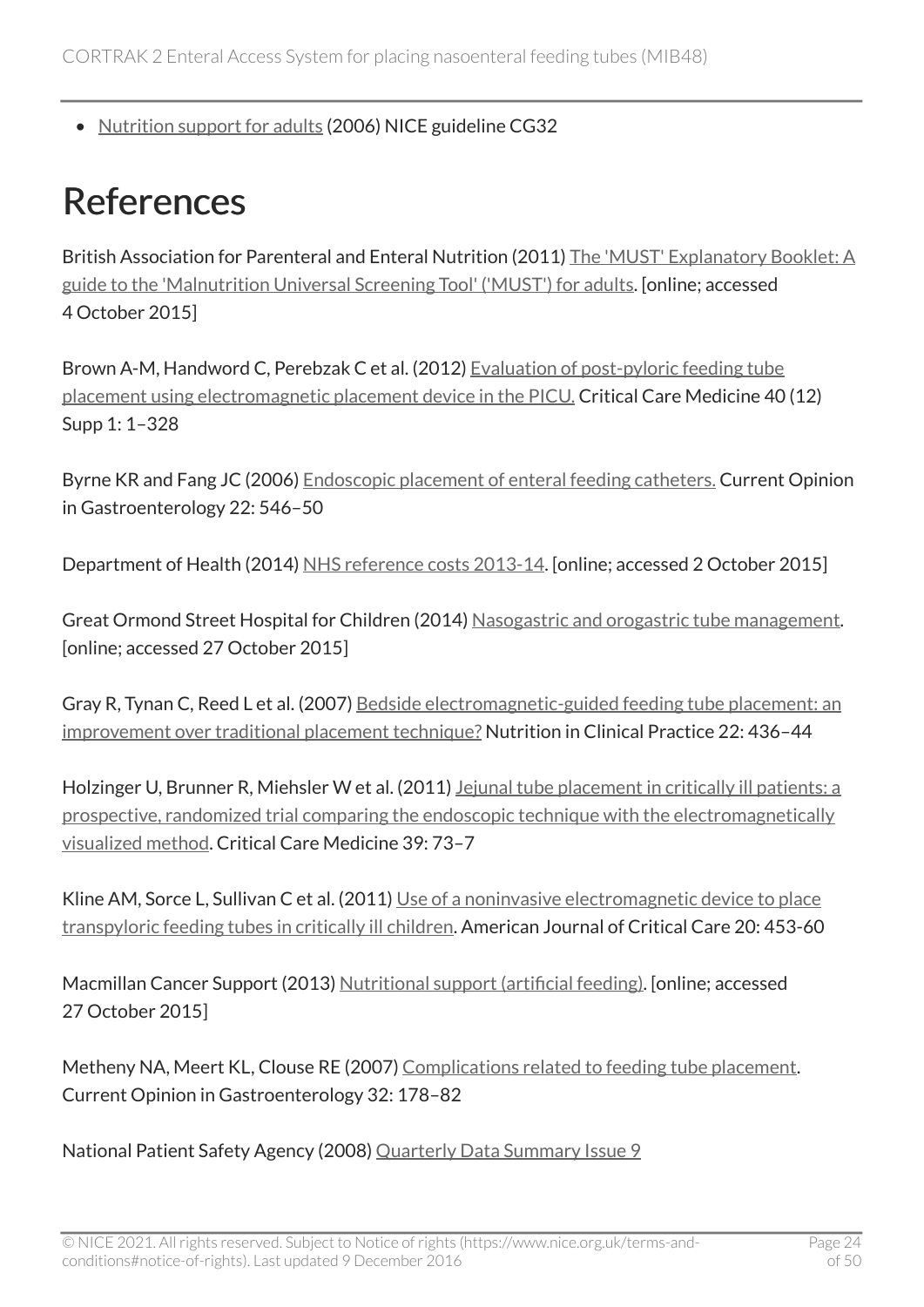National Patient Safety Agency (2011) [Reducing the harm caused by misplaced nasogastric feeding](http://www.nrls.npsa.nhs.uk/alerts/?entryid45=129640) [tubes in adults, children and infants.](http://www.nrls.npsa.nhs.uk/alerts/?entryid45=129640) NPSA/2011/PSA02

NHS England (2013) [Patient Safety Alert. Stage One: Warning. Placement devices for nasogastric](https://www.england.nhs.uk/wp-content/uploads/2013/12/psa-ng-tube.pdf)  [tube insertion. DO NOT replace initial position checks](https://www.england.nhs.uk/wp-content/uploads/2013/12/psa-ng-tube.pdf).

NHS Improvement (2016) [Nasogastric tube misplacement: continuing risk of death and severe](https://improvement.nhs.uk/news-alerts/nasogastric-tube-misplacement-continuing-risk-of-death-severe-harm/) [harm](https://improvement.nhs.uk/news-alerts/nasogastric-tube-misplacement-continuing-risk-of-death-severe-harm/). NHS/PSA/RE/2016/006.

October TW and Hardart GE (2009) [Successful placement of postpyloric enteral tubes using](http://www.ncbi.nlm.nih.gov/pubmed/19188874) [electromagnetic guidance in critically ill children](http://www.ncbi.nlm.nih.gov/pubmed/19188874). Pediatric Critical Care Medicine 10: 196–200

Roberts S, Echeverria P, Gabriel SA (2007) [Devices and techniques for bedside enteral feeding tube](http://ncp.sagepub.com/content/22/4/412.long)  [placement.](http://ncp.sagepub.com/content/22/4/412.long) Nutrition in Clinical Practice 22: 412–20

Sharma N and Nair P (2013) [Use of the electromagnetic NG CORTRAK device in ITU - A survey.](http://poster-consultation.esicm.org/ModuleConsultationPoster/posterDetail.aspx?intIdPoster=4764) Intensive Care Medicine 39: S470

Stroud M, Duncan, H, Nightingale J (2003) [Guidelines for enteral feeding in adult hospital patients](http://www.ncbi.nlm.nih.gov/pubmed/14612488). Gut 52 (Suppl 7): vii1–vii12

Taylor S, Allan K, McWilliam H et al. (2014) [Confirming nasogastric tube position: electromagnetic](http://www.magonlinelibrary.com/doi/abs/10.12968/bjon.2014.23.7.352)  [tracking.](http://www.magonlinelibrary.com/doi/abs/10.12968/bjon.2014.23.7.352) British Journal of Nursing 23: 352, 354–8

Taylor S, Manara AR, Brown J (2010) [Treating delayed gastric emptying in critical Illness:](http://pen.sagepub.com/content/34/3/289.long)  [Metoclopramide, erythromycin, and bedside \(CORTRAK\) nasointestinal tube placement.](http://pen.sagepub.com/content/34/3/289.long) Journal of Parenteral and Enteral Nutrition 34: 289–94

Viana RA, Rezende E, Batista MA et al. (2011) [Effectiveness of post-pyloric tube placement using](http://www.rbti.org.br/artigo/detalhes/0103507X-23-1-9)  [magnetic guidance.](http://www.rbti.org.br/artigo/detalhes/0103507X-23-1-9) Revista Brasileira de Terapia Intensiva 23: 49–55

Wiggins TF and DeLegge MH (2006) [Evaluation of a new technique for endoscopic nasojejunal](http://www.sciencedirect.com/science/article/pii/S0016510705031664)  [feeding-tube placement.](http://www.sciencedirect.com/science/article/pii/S0016510705031664) Gastrointestinal Endoscopy 63: 590–5

Windle EM, Beddow D, Hall E et al. (2010) [Implementation of an electromagnetic imaging system](http://onlinelibrary.wiley.com/doi/10.1111/j.1365-277X.2009.01010.x/abstract;jsessionid=FC6E604D21C171BAF1E900CDCE0A3FA4.f02t04) [to facilitate nasogastric and post-pyloric feeding tube placement in patients with and without](http://onlinelibrary.wiley.com/doi/10.1111/j.1365-277X.2009.01010.x/abstract;jsessionid=FC6E604D21C171BAF1E900CDCE0A3FA4.f02t04)  [critical illness.](http://onlinelibrary.wiley.com/doi/10.1111/j.1365-277X.2009.01010.x/abstract;jsessionid=FC6E604D21C171BAF1E900CDCE0A3FA4.f02t04) Journal of Human Nutrition and Dietetics 23: 61–8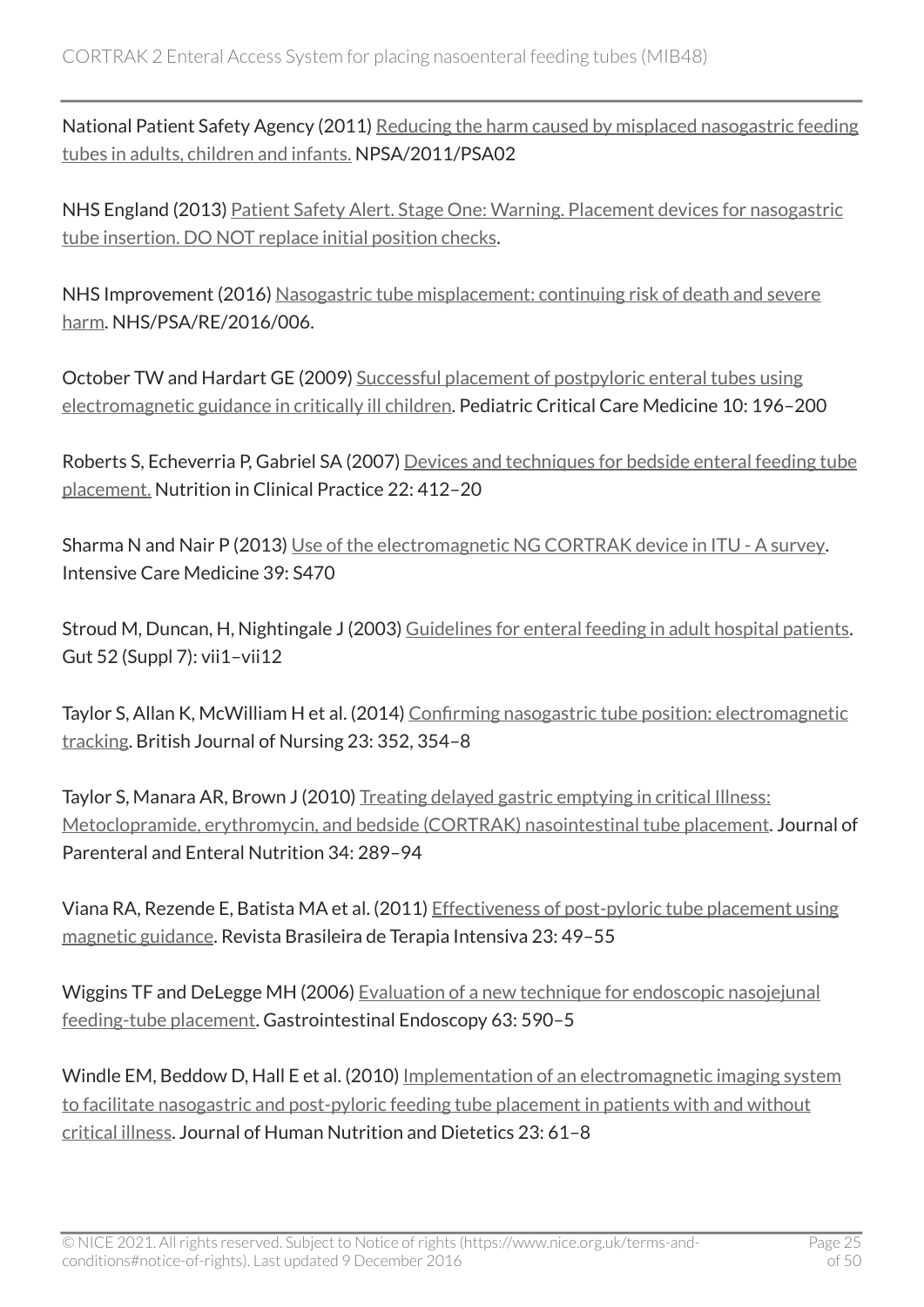# Appendix

### **Contents**

### Data tables

[Table 1](#page-25-0): Overview of the Holzinger et al. (2011) trial

[Table 2](#page-27-0): Summary of results from the Holzinger et al. (2011) trial

[Table 3](#page-28-0): Overview of the Gray et al. (2007) study

[Table 4](#page-31-0): Overview of the October and Hardart (2009) study

[Table 5](#page-34-0): Overview of the Kline et al. (2011) trial

[Table 6](#page-36-0): Overview of the Viana et al. (2011) study

[Table 7](#page-39-0): Overview of the Powers et al. (2011) study

[Table 8](#page-42-0): Overview of the Taylor et al. (2014) study

[Table 9](#page-43-0): Summary of the economic studies (Brown et al. 2012; Gray et al. 2007; October and Hardart 2009; Sharma and Nair 2013; Taylor et al. 2010; Windle et al. 2010)

### <span id="page-25-0"></span>Table 1 Overview of the Holzinger et al. (2011) trial

| <b>Study</b><br>component | <b>Description</b>                                                                                                                                |
|---------------------------|---------------------------------------------------------------------------------------------------------------------------------------------------|
| Objectives/<br>hypotheses | To compare the success rate of NJ feeding tube placement using CORTRAK<br>1 EAS with that of the endoscopic technique in critically ill patients. |
| Study<br>design           | Single centre randomised controlled trial                                                                                                         |
| Setting                   | Two ICUs at a university hospital in Austria; May 2007- February 2009<br>No follow up period was reported.                                        |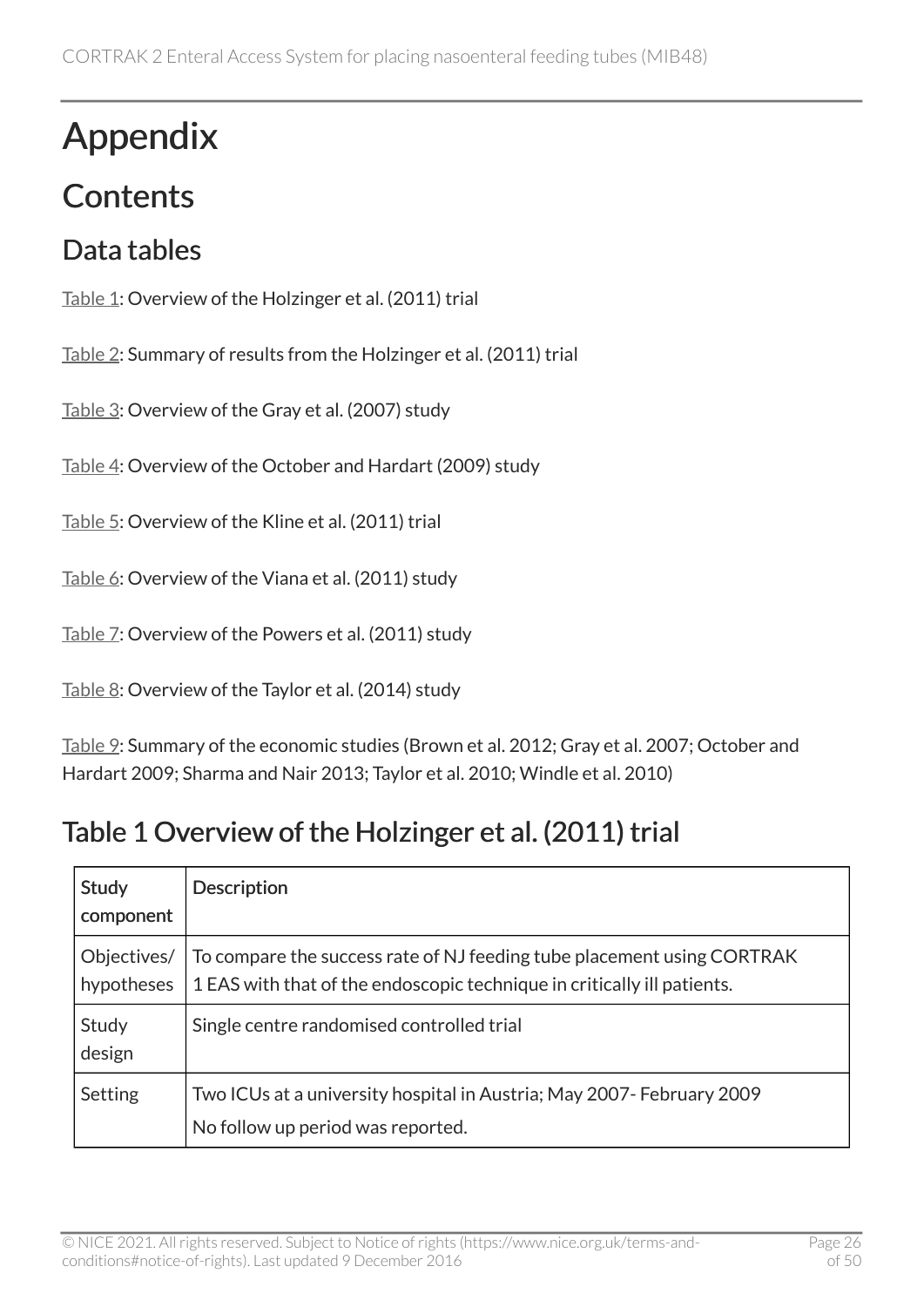| Inclusion/             | Inclusion:                                                                                                                                                               |
|------------------------|--------------------------------------------------------------------------------------------------------------------------------------------------------------------------|
| exclusion<br>criteria  | $\bullet$ > 18 years of age                                                                                                                                              |
|                        | intubated, mechanically ventilated,                                                                                                                                      |
|                        | intolerance of intragastric enteral nutrition.<br>$\bullet$                                                                                                              |
|                        | Exclusion:                                                                                                                                                               |
|                        | contraindication for enteral nutrition or upper gastrointestinal endoscopy                                                                                               |
|                        | previous upper gastrointestinal surgery                                                                                                                                  |
|                        | signs of active upper gastrointestinal bleeding                                                                                                                          |
|                        | severe nasopharyngeal injuries or stenosis.                                                                                                                              |
| Primary                | Primary outcome:                                                                                                                                                         |
| outcomes               | The success rate of correct NJ tube placement after 24 hours                                                                                                             |
|                        | Secondary outcomes:                                                                                                                                                      |
|                        | Success rate                                                                                                                                                             |
|                        | Placement time (mins)                                                                                                                                                    |
|                        | Nose bleeding events                                                                                                                                                     |
|                        | Number of tube placement<br>$\bullet$                                                                                                                                    |
|                        | Time in right location (days)                                                                                                                                            |
|                        | Intensive care unit survival                                                                                                                                             |
|                        | Hospital survival                                                                                                                                                        |
| Statistical<br>methods | The study aimed to detect a difference in success probability of 30% given a<br>baseline probability of nearly 100% at a power of 80% and a significance level of<br>5%. |
|                        | For the comparison of the "number of attempts" a chi-square test was used.                                                                                               |
|                        | Multiple linear regression was used to adjust the continuous variables for reflux.                                                                                       |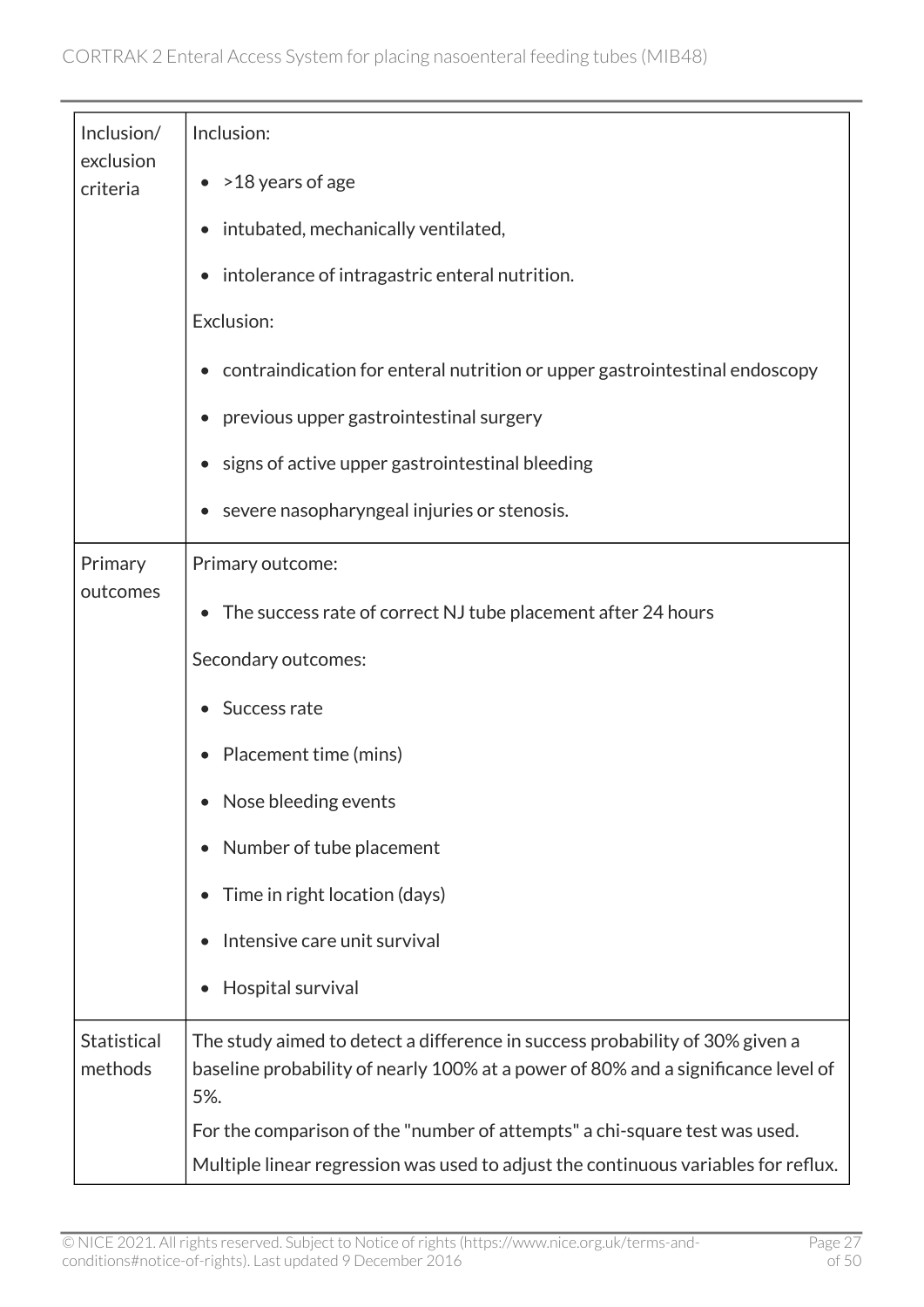| Patients<br>included | In total 66 critically ill adults who were unable to tolerate intragastric nutrition<br>were recruited.                                                                                    |
|----------------------|--------------------------------------------------------------------------------------------------------------------------------------------------------------------------------------------|
|                      | CORTRAK 1 EAS (study group):                                                                                                                                                               |
|                      | n=44, age=55±18 years; 64% male, 35% female.                                                                                                                                               |
|                      | Admission reason: 9% septic shock, 18% heart failure, 21% acute lung injury/<br>adult respiratory distress syndrome, 41% burn injury, 11% others.                                          |
|                      | Endoscopic technique using a 150 cm double lumen jejunal tube (Freka<br>Trelumina, manufactured by Fresenius Kabi; control group):                                                         |
|                      | n=22, age=56±15 years; 82% male, 18% female.                                                                                                                                               |
|                      | Admission reason: 9% septic shock, 23% heart failure, 27% acute lung injury/<br>adult respiratory distress syndrome, 36% burn injury, 5% others.                                           |
| <b>Results</b>       | Correct NJ tube placement was achieved in 21 of 22 patients using the<br>endoscopic technique (control group) and in 40 of 44 patients using CORTRAK<br>(intervention group) $(p=0.571)$ . |
|                      | The placement times were not significantly different between the two groups<br>$(p=0.23)$ .                                                                                                |
|                      | CORTRAK resulted in the correct nasojejunal position more often at the first<br>attempt ( $p=0.009$ ).                                                                                     |
|                      | Nose bleeding occurred equally in both groups (p=0.99). None of the nose<br>bleeding events needed intervention or transfusion.                                                            |
|                      | There was no significant difference between groups in the amount of time the<br>tubes stayed in the correct location (mean difference - 1.32 days, CI-2.09 to<br>$+1.21$ ).                |
|                      | Neither ICU survival (p=0.72) nor hospital survival p=0.84) were different<br>between the groups.                                                                                          |
| <b>Conclusions</b>   | Correct NJ feeding tube placement using the CORTRAK system was as fast, safe,<br>and successful as the endoscopic method in a comparative ICU patient<br>population.                       |
|                      | Abbreviations: CI, confidence interval; NJ, nasojejunal; n, number of patients; RR, relative risk.                                                                                         |

### <span id="page-27-0"></span>Table 2 Summary of results from the Holzinger et al. (2011) trial

|       | CORTRAK   Endoscopic   Analysis |  |
|-------|---------------------------------|--|
| 1 EAS | technique                       |  |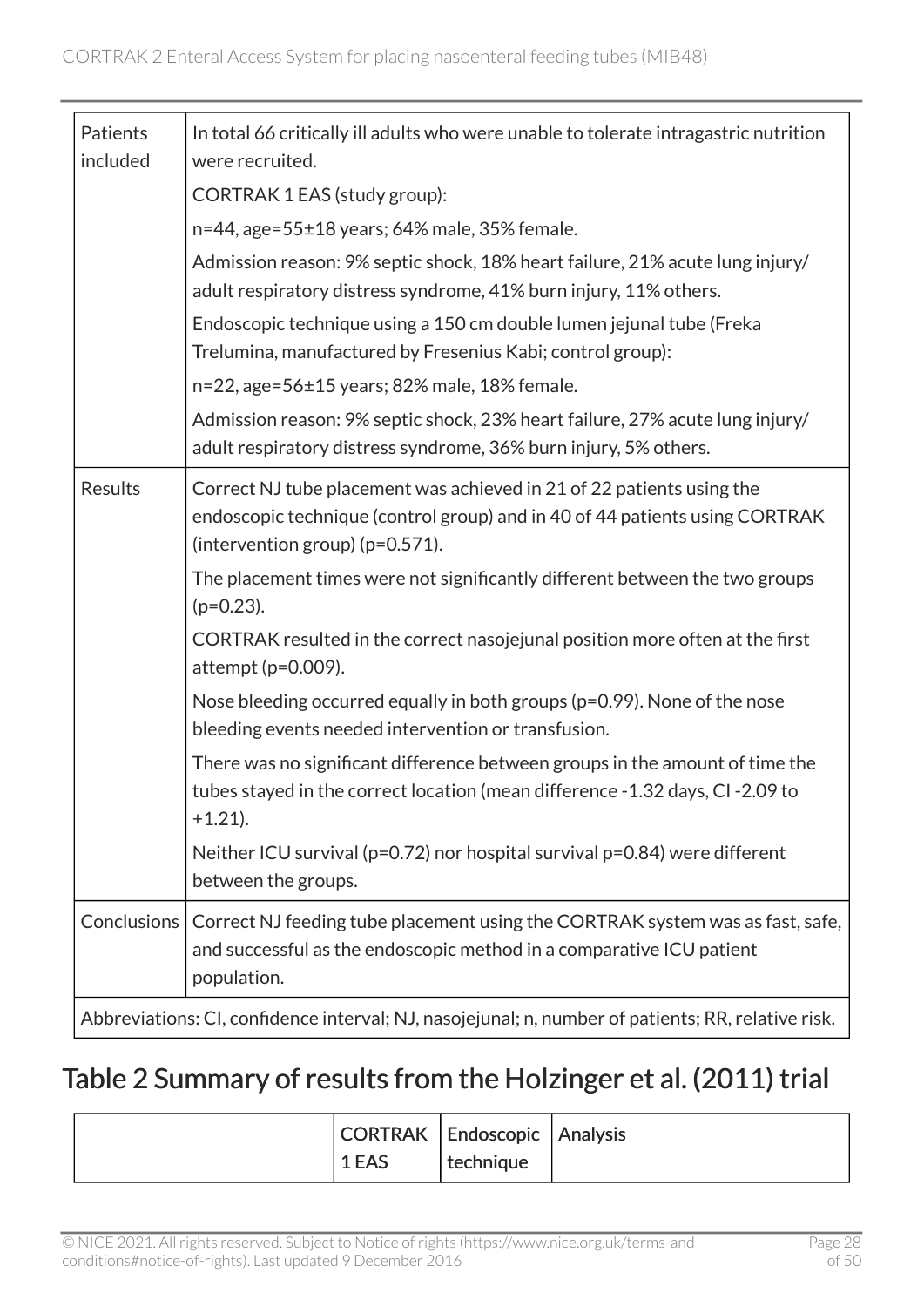| Randomised                                              | $n = 44$          | $n = 22$           |                                                                 |
|---------------------------------------------------------|-------------------|--------------------|-----------------------------------------------------------------|
| <b>Efficacy</b>                                         | $n = 44$          | $n = 22$           |                                                                 |
| Primary outcome: successful<br>implantation of the tube | 91.0% (40/<br>44) | 95.0% (21/<br>(22) | RR: 0.95, 95% CI 0.80 to 1.12<br>$p=0.57$                       |
| Selected secondary outcomes:                            |                   |                    |                                                                 |
| Placement time mean and<br>range (minutes)              | $11(6-19)$        | $15(10-21)$        | mean difference - 1.26 minutes,<br>95% CI-1.88 to +1.17, p=0.23 |
| Number of attempts                                      | $1.18 \pm 0.54$   | $1.82 \pm 0.79$    | $1.18\pm0.54$ , p < 0.0001                                      |
| Nose bleeding                                           | 18.0% (8/<br>44)  | 18.0% (4/<br>(22)  | RR 1.00, 95% CI 0.01 to 140.69,<br>$p=0.99$                     |
| Time left in right location<br>mean and range (days)    | $9(4.5-16.5)$     | $13(9-20)$         | $p=0.27$                                                        |
| <b>ICU</b> survival                                     | 72.0%(32/<br>44)  | 68.0%(15/<br>22)   | RR 1.07, 95% CI 0.75 to 1.51,<br>$p=0.72$                       |
| Hospital survival                                       | 61.0%(27/<br>44)  | 59.0%(13/<br>22)   | RR 1.04, 95%CI 0.73 to 1.48,<br>$p = 0.84$                      |
| Safety                                                  | $n = 44$          | $n = 22$           |                                                                 |
| Patients reporting serious<br>adverse events            | 0% (0/44)         | $0.0\% (0/22)$     |                                                                 |

Abbreviations: CI, confidence interval; ICU, intensive care unit; n, number of patients; RR, relative risk.

### <span id="page-28-0"></span>Table 3 Overview of the Gray et al. (2007) study

| Study<br>component        | <b>Description</b>                                                                                  |
|---------------------------|-----------------------------------------------------------------------------------------------------|
| Objectives/<br>hypotheses | To evaluate the safety of CORTRAK 1 EAS for placing feeding tubes compared<br>with blind placement. |
| Study<br>design           | Single centre prospective observational study                                                       |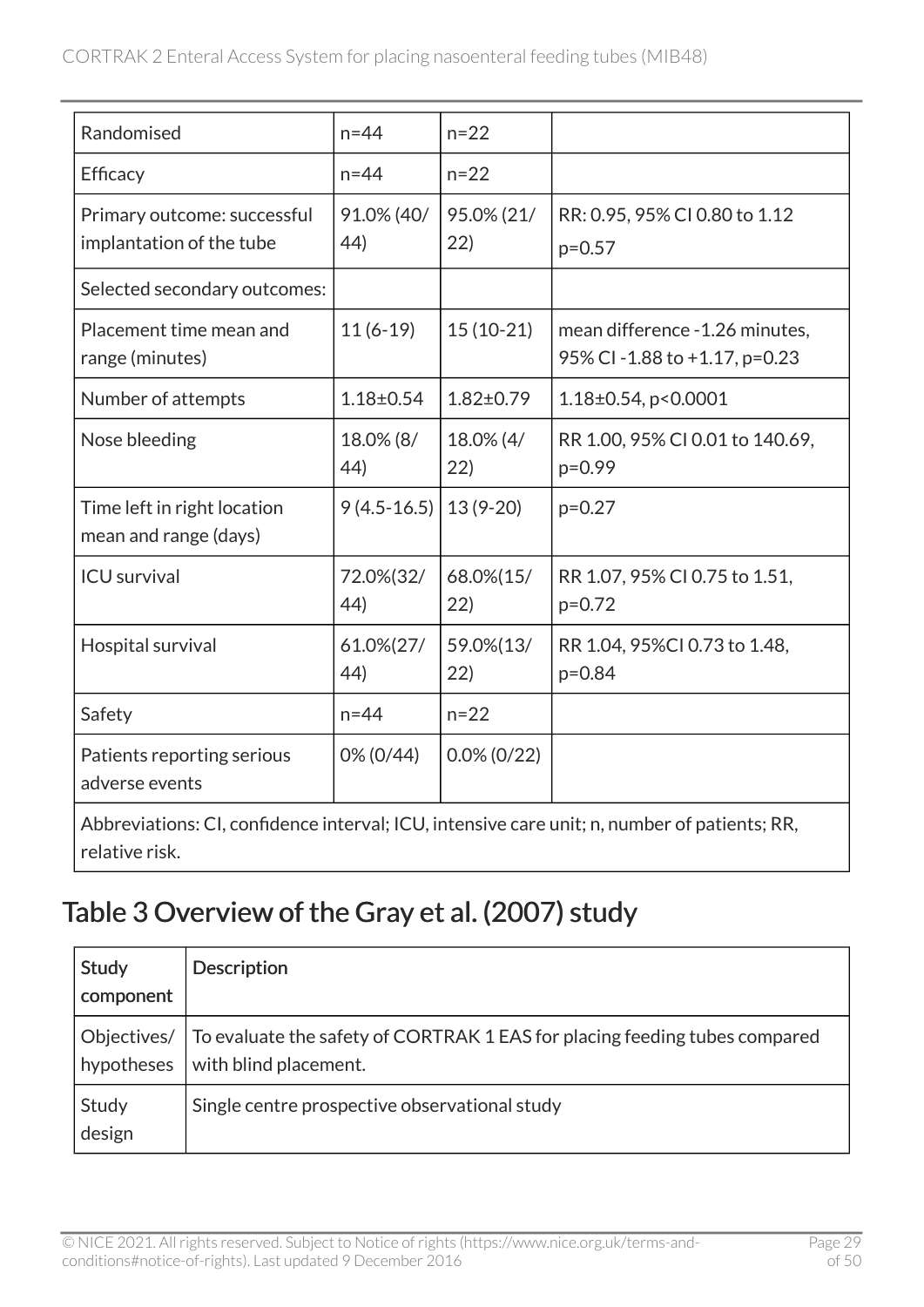| Setting                             | <b>ICU (USA)</b><br>Control group recruitment: February 2004 to May 2005<br>Study group recruitment: August 2005 to March 2006<br>No follow up period was reported.                                                                                                                                                                                                                  |
|-------------------------------------|--------------------------------------------------------------------------------------------------------------------------------------------------------------------------------------------------------------------------------------------------------------------------------------------------------------------------------------------------------------------------------------|
| Inclusion/<br>exclusion<br>criteria | Inclusion:<br>• ICU patients who needed post-pyloric feeding tubes<br>Exclusion:<br>implantable devices: automatic internal cardiac defibrillator (AICD), cardiac<br>or gastric pacemaker<br>head trauma involving sinuses or nares                                                                                                                                                  |
|                                     | severe bleeding/clotting disorders such as disseminated intravascular<br>coagulation (DIC).                                                                                                                                                                                                                                                                                          |
| Primary<br>outcomes                 | Primary outcome:<br>safety/complications related to post-pyloric tube placement<br>$\bullet$<br>Secondary outcomes:<br>success rate of accurate placement into the small intestine<br>number of X-rays needed to confirm placement<br>basic cost of post-pyloric tube placement<br>time from clinician request to placement<br>time from placement to initiation of enteral feeding. |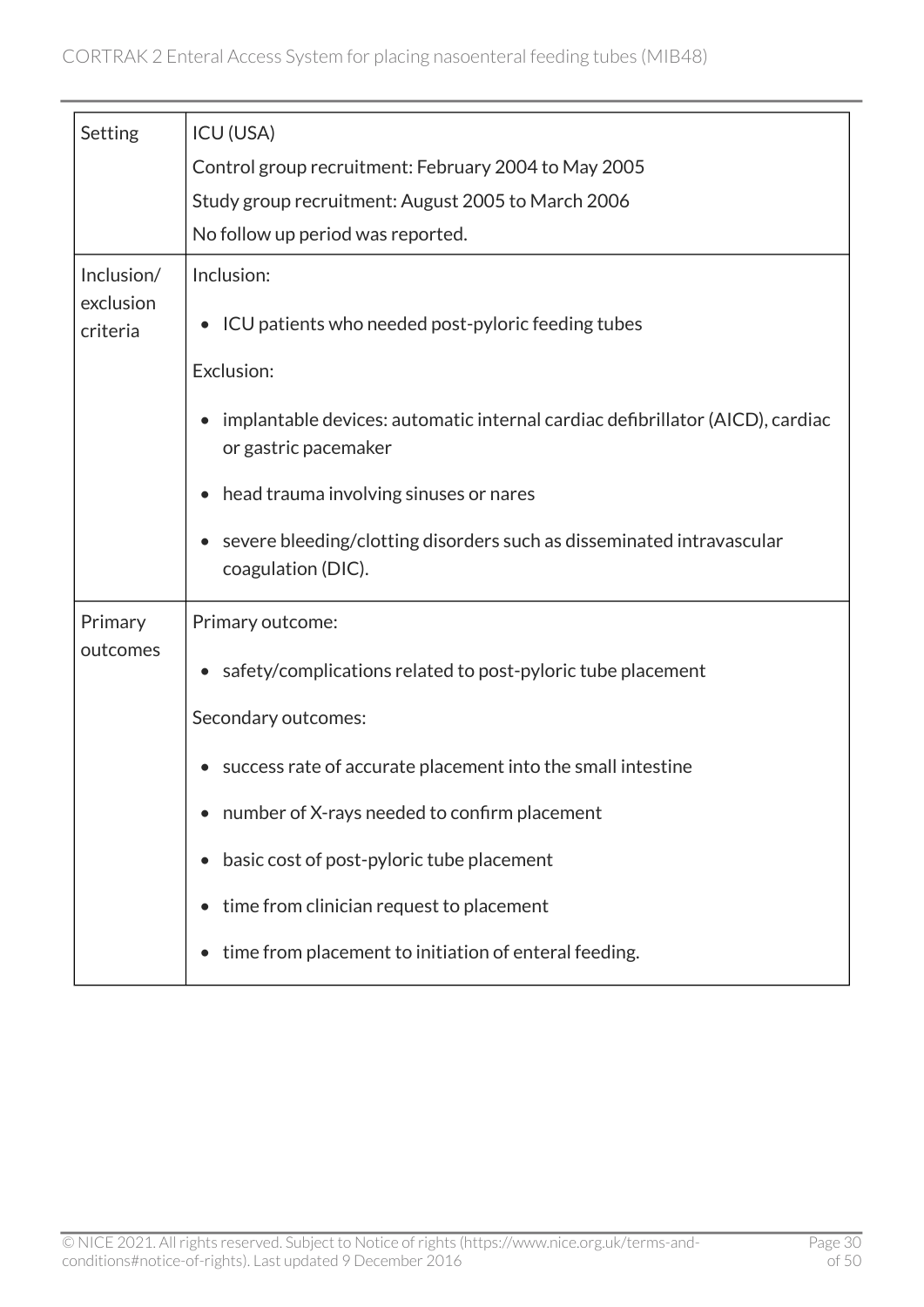| <b>Statistical</b><br>methods | Statistical analysis was performed using the Wilcoxon signed rank test to<br>compare:                                                                                                             |
|-------------------------------|---------------------------------------------------------------------------------------------------------------------------------------------------------------------------------------------------|
|                               | number of abdominal X-rays needed to confirm placement.                                                                                                                                           |
|                               | basic cost of post-pyloric tube placement                                                                                                                                                         |
|                               | time from clinician request to placement                                                                                                                                                          |
|                               | time from placement to feeding                                                                                                                                                                    |
|                               | The post-pyloric tube placement success rate was analysed using chi-squared<br>and Fisher's exact test.                                                                                           |
| Patients                      | A total of 101 adults were recruited from ICU.                                                                                                                                                    |
| included                      | CORTRAK 1 EAS (intervention group):                                                                                                                                                               |
|                               | n=81 (mean age: 55.9 years, 31% female, 69% male).                                                                                                                                                |
|                               | Admission reason: 5% cardiovascular surgery, 10% gastrointestinal, 12%<br>haematology/oncology, 14% sepsis/organ failure, 18% neurology/trauma, 18%<br>organ transplant, 23% respiratory failure. |
|                               | Blind placement (control group): n=20 (mean age: 53.8 years, 60% female, 40%<br>male).                                                                                                            |
|                               | Admission reason: 5% neurology/trauma, 10% haematology/oncology, 20%<br>organ transplant, 25% respiratory failure, 40% sepsis/organ failure.                                                      |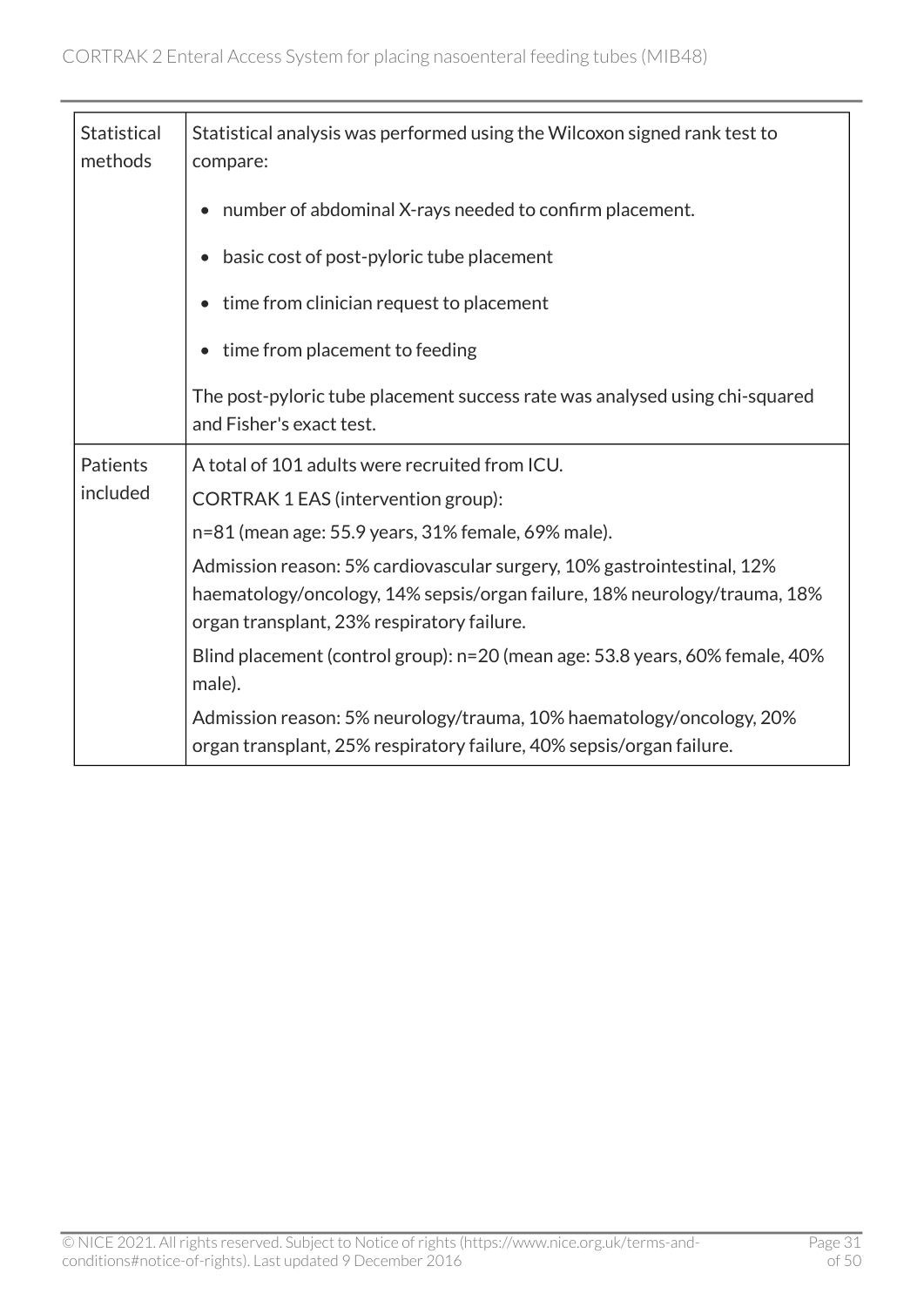| <b>Results</b>     | Primary outcome:                                                                                                                                                                                                                                                                      |
|--------------------|---------------------------------------------------------------------------------------------------------------------------------------------------------------------------------------------------------------------------------------------------------------------------------------|
|                    | No complications or adverse events were reported in the intervention or the<br>control groups.                                                                                                                                                                                        |
|                    | Secondary outcomes:                                                                                                                                                                                                                                                                   |
|                    | • Successful placement of the post-pyloric tubes into the small intestine was<br>78% in the CORTRAK group vs 63% in the blind placement group (not<br>significant).                                                                                                                   |
|                    | • Median number of X-rays was 1 in the CORTRAK group vs 2 in the control<br>group (p=0.0001).                                                                                                                                                                                         |
|                    | • The total time between clinician request for post-pyloric tube placement and<br>initiation of feeding was 66% lower in the CORTRAK group versus the control<br>group (median time of 7.75 hours versus 22.25 hours, p=0.0032).                                                      |
|                    | • Median time between tube placement and initiation of enteral feeding was<br>4.0 hours in the CORTRAK group and 4.5 hours in the control group (not<br>significant).                                                                                                                 |
|                    | • The time between clinician request (for tube placement) and actual tube<br>placement was 2.5 hours for CORTRAK) versus 4.75 hours (controls) (p=0.0059).                                                                                                                            |
| <b>Conclusions</b> | No adverse events occurred during post-pyloric tube placement in the<br>intervention or control group. The use of CORTRAK resulted in fewer X-rays for<br>confirmation of placement and more timely initiation of enteral feeding<br>compared with blind placement.                   |
|                    | Abbreviations: DIC, disseminated intravascular coagulation; GERD, gastroesophageal reflux<br>disease; INR, international normalized ratio; ICU, intensive care unit; n, number of patients; PT,<br>prothrombin time; PTT, partial thromboplastin time; USA, United States of America. |

### <span id="page-31-0"></span>Table 4 Overview of the October and Hardart (2009) study

| Study<br>component | <b>Description</b>                                                                                                                                                     |
|--------------------|------------------------------------------------------------------------------------------------------------------------------------------------------------------------|
| hypotheses         | Objectives/   To evaluate the clinical and cost effectiveness of CORTRAK 1 EAS for bedside<br>post-pyloric tube placement in comparison with standard blind placement. |
| Study<br>design    | Prospective cohort trial with serial control groups                                                                                                                    |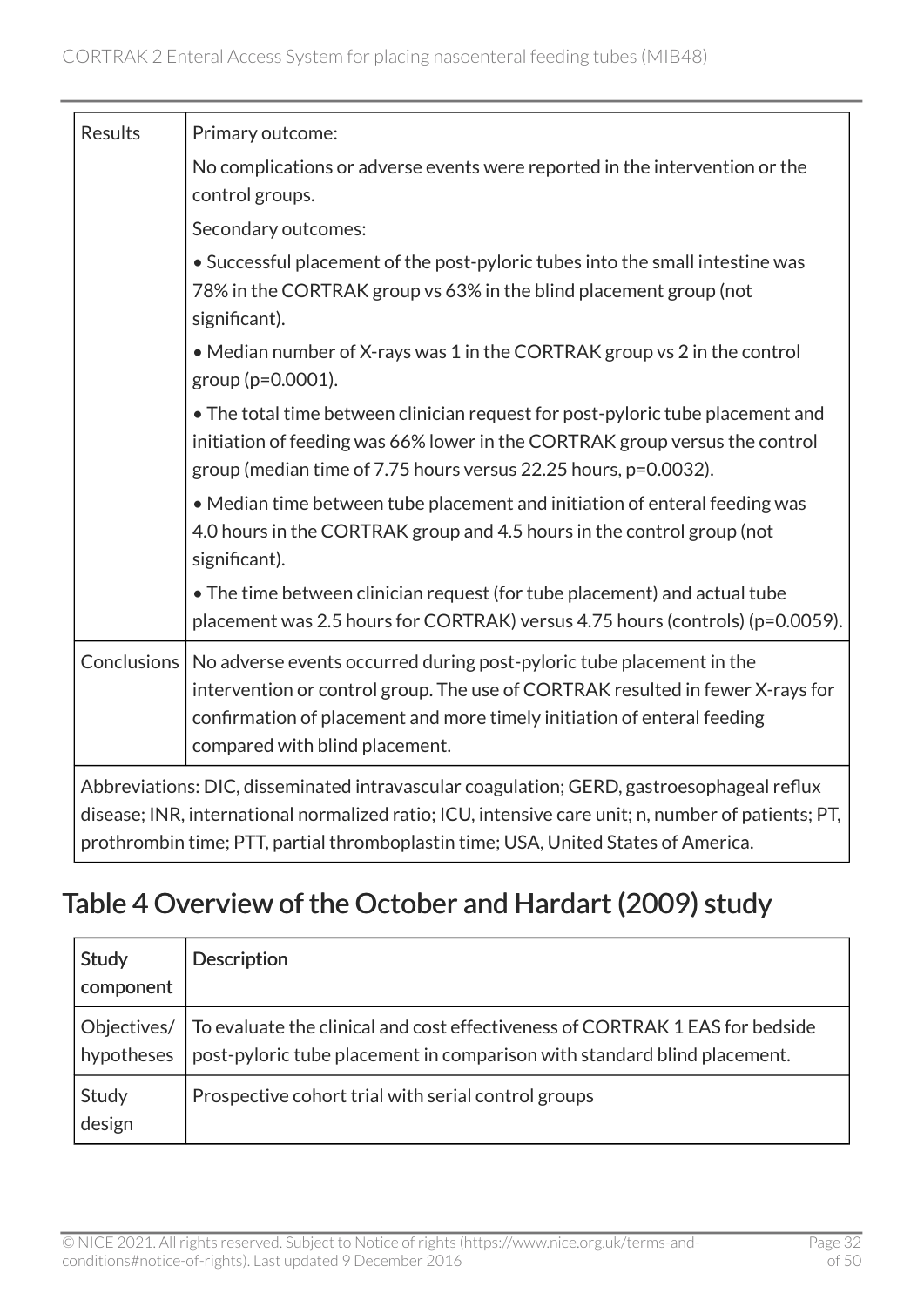| Setting                             | Paediatric ICU at a tertiary care children's hospital (USA); from September<br>2005 to April 2006                                    |
|-------------------------------------|--------------------------------------------------------------------------------------------------------------------------------------|
|                                     | No follow up period was reported.                                                                                                    |
| Inclusion/<br>exclusion<br>criteria | Inclusion:<br>• children in ICU who underwent post-pyloric tube placement between 7am<br>and 7pm.<br>Exclusion:                      |
|                                     | • weight <5 kilograms                                                                                                                |
|                                     | post-pyloric tube placement between 7pm and 7am                                                                                      |
|                                     | presence of an internal cardiac pacemaker or defibrillator device, or external<br>cardiac pacing during post-pyloric tube placement. |
| Primary                             | Primary outcome: success rate of tube placement as determined by abdominal                                                           |
| outcomes                            | X-ray.                                                                                                                               |
|                                     | success overall                                                                                                                      |
|                                     | Secondary outcomes:                                                                                                                  |
|                                     | correct location of the tube                                                                                                         |
|                                     | number of abdominal X-rays needed to confirm tube placement,                                                                         |
|                                     | time to success placement (hours)                                                                                                    |
|                                     | complications,                                                                                                                       |
|                                     | number of tubes used,                                                                                                                |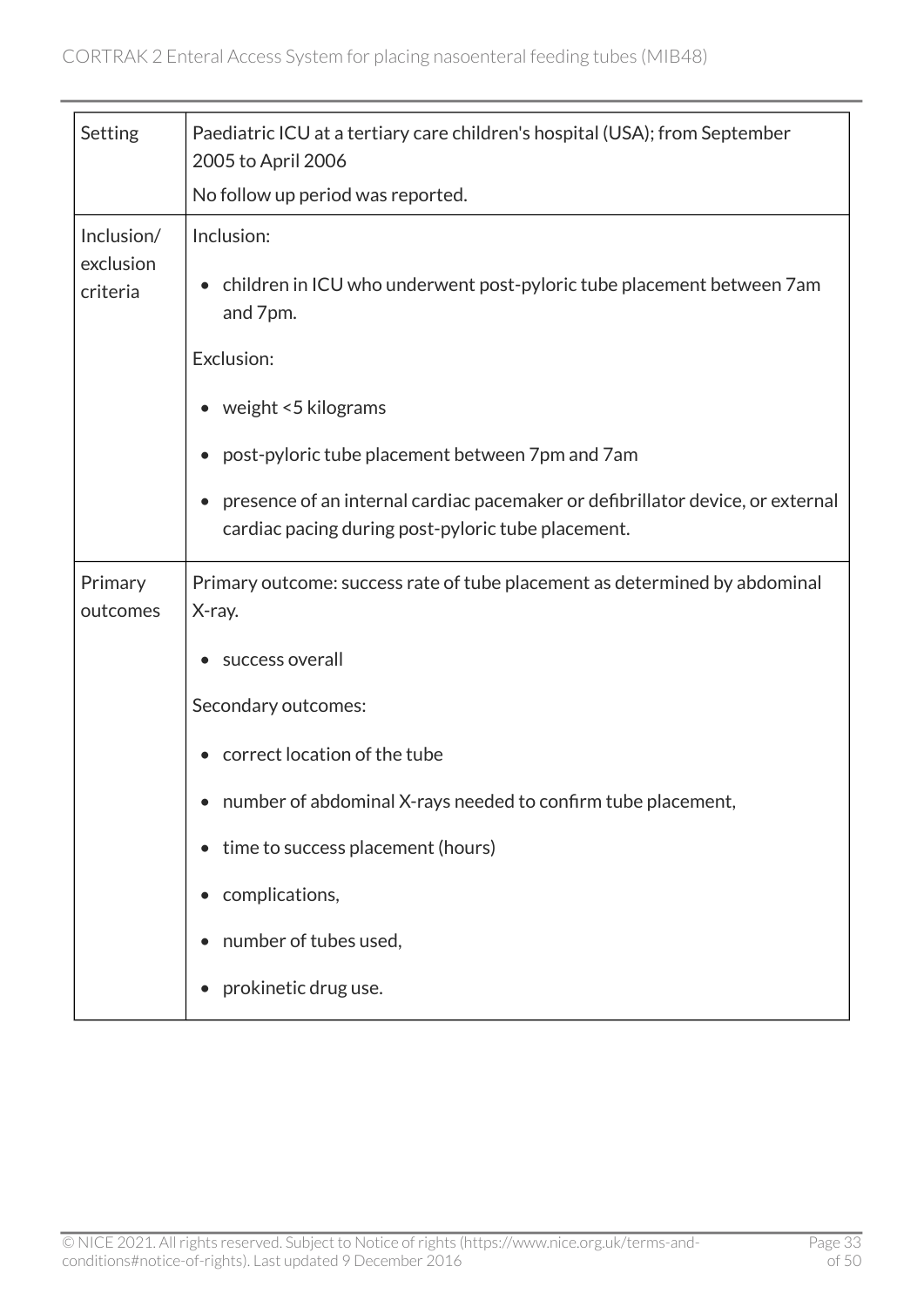| <b>Statistical</b>   | Categorical variables were assessed by chi-square or Fisher's exact test.                                                                                                                                                   |
|----------------------|-----------------------------------------------------------------------------------------------------------------------------------------------------------------------------------------------------------------------------|
| methods              | Continuous variables were analysed using unpaired Student's t test for<br>parametric data and the Wilcoxon signed rank test for nonparametric data.                                                                         |
|                      | Ordinal variables were analysed with the Cochran-Armitage Test.                                                                                                                                                             |
|                      | Two logistic regression models were performed; 1 with a response variable of<br>successful outcome and 1 with successful placement dichotomized to <24 hours<br>or >24 hours.                                               |
|                      | Multivariate regression analyses were used to adjust for more than one variable.<br>Cumulative-event curves were estimated using the Kaplan-Meier method and<br>the treatment groups were compared using the log-rank test. |
|                      | All statistical tests were two-sided with a significance level of 0.05.                                                                                                                                                     |
| Patients<br>included | A total of 107 children in ICU were recruited.<br>CORTRAK 1 EAS (intervention group): n=50, age (months): median (range),<br>31 (1-211); 48% male, 52% female.                                                              |
|                      | Admission reason: 24% cardiac (medical and surgical); 16% neuromuscular<br>disease; 50% respiratory failure; 10% sepsis; 0% trauma.                                                                                         |
|                      | Blind placement (control group): n=57; age (months): median (range), 39 (2-296);<br>61% male, 39% female.                                                                                                                   |
|                      | Admission reason: 38.6% cardiac (medical and surgical); 12.3% neuromuscular<br>disease; 35.1% respiratory failure; 8.8% sepsis; 5.3% trauma.                                                                                |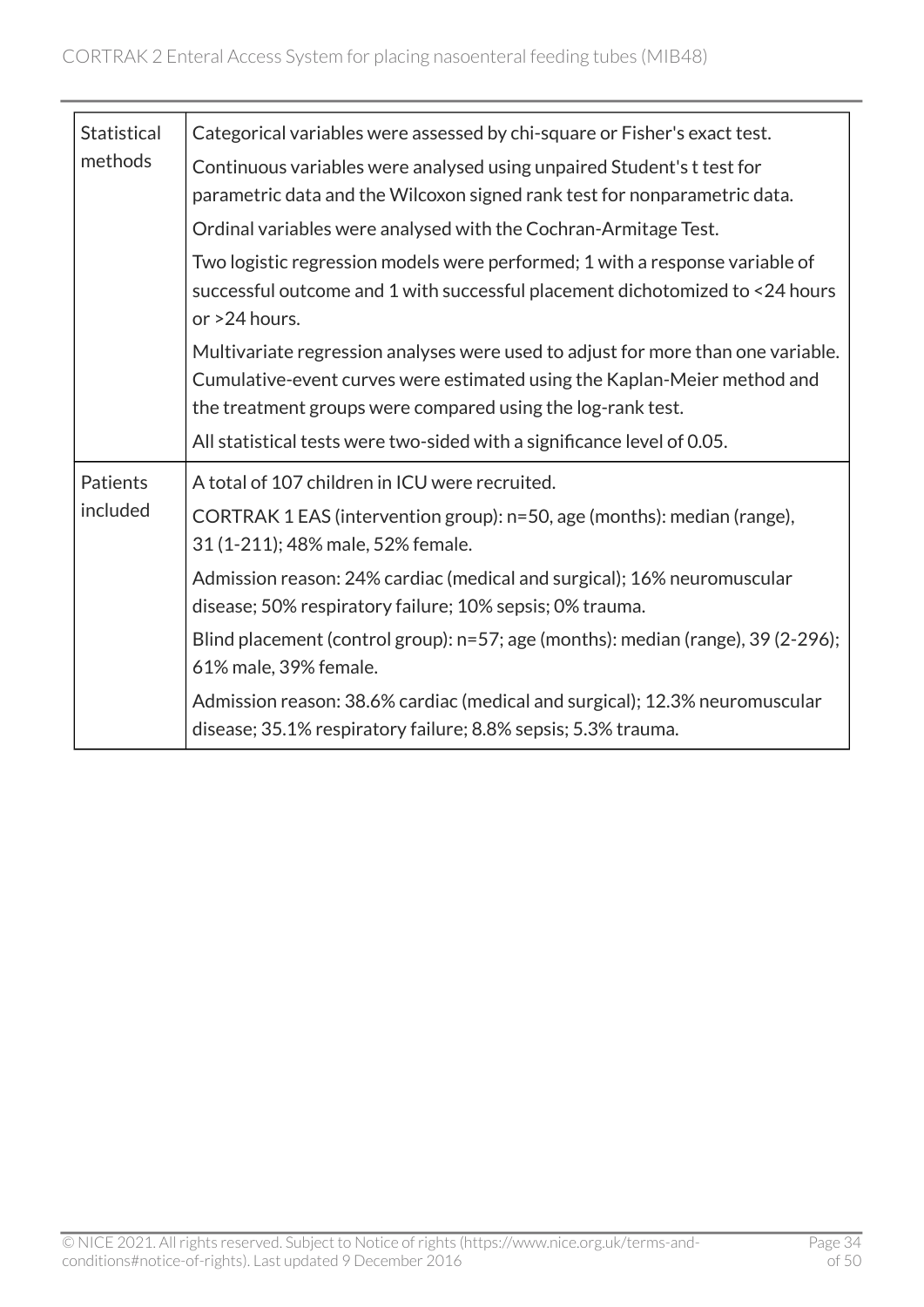| <b>Results</b>                                                                                                  | <b>CORTRAK 1 EAS vs blind placement technique:</b>                                                                                                                                                                        |
|-----------------------------------------------------------------------------------------------------------------|---------------------------------------------------------------------------------------------------------------------------------------------------------------------------------------------------------------------------|
|                                                                                                                 | Success rate (% patients): 82.0% vs 39.0% (p<0.0001)                                                                                                                                                                      |
|                                                                                                                 | Placement success in <24 hours (% patients): $78.0\%$ versus $21.1\%$ (p<0.0001)                                                                                                                                          |
|                                                                                                                 | Median time to successful placement including confirmation (range): 1.7 hours<br>(0.2-130 hours) versus 21.0 hours (1-477 hours) (p<0.0001).                                                                              |
|                                                                                                                 | Significantly fewer abdominal X-rays were needed in the CORTRAK 1 EAS group<br>(mean, SE) $(1.3\pm0.6)$ than in the controls (mean, SE) $(2.4\pm1.4)$ (p<0.0001).                                                         |
|                                                                                                                 | There was no difference in location (duodenum) of successful post-pyloric tube<br>placements between the 2 groups.                                                                                                        |
|                                                                                                                 | CORTRAK 1 EAS was the only predictor of successful placement (odds ratio 8.4;<br>95% CI 2.6 -27.8) and early successful placement (success within 24 hours)<br>(odds ratio 13.3; 95% CI 5.3-33.5) by univariate analysis. |
|                                                                                                                 | No difference was detected in the time to initiation of feeding between the<br>2 groups.                                                                                                                                  |
|                                                                                                                 | There were no acute complications during the trial period in either group.                                                                                                                                                |
| Conclusions                                                                                                     | CORTRAK 1 EAS is an effective system for bedside post-pyloric tube placement<br>in critically ill children.                                                                                                               |
| Abbreviations: CI, confidence interval; n, number of patients; ICU, intensive care unit; SE,<br>standard error. |                                                                                                                                                                                                                           |

### <span id="page-34-0"></span>Table 5 Overview of the Kline et al. (2011) trial

| Study<br>component        | <b>Description</b>                                                                                                                                                                                                  |
|---------------------------|---------------------------------------------------------------------------------------------------------------------------------------------------------------------------------------------------------------------|
| Objectives/<br>hypotheses | To determine whether CORTRAK 1 EAS shortens the time needed to achieve<br>accurate placement of post-pyloric feeding tubes in critically ill children when<br>compared with the standard blind placement technique. |
| Study<br>design           | Single centre randomised controlled trial                                                                                                                                                                           |
| Setting                   | Paediatric ICU (USA)<br>No follow-up period was reported                                                                                                                                                            |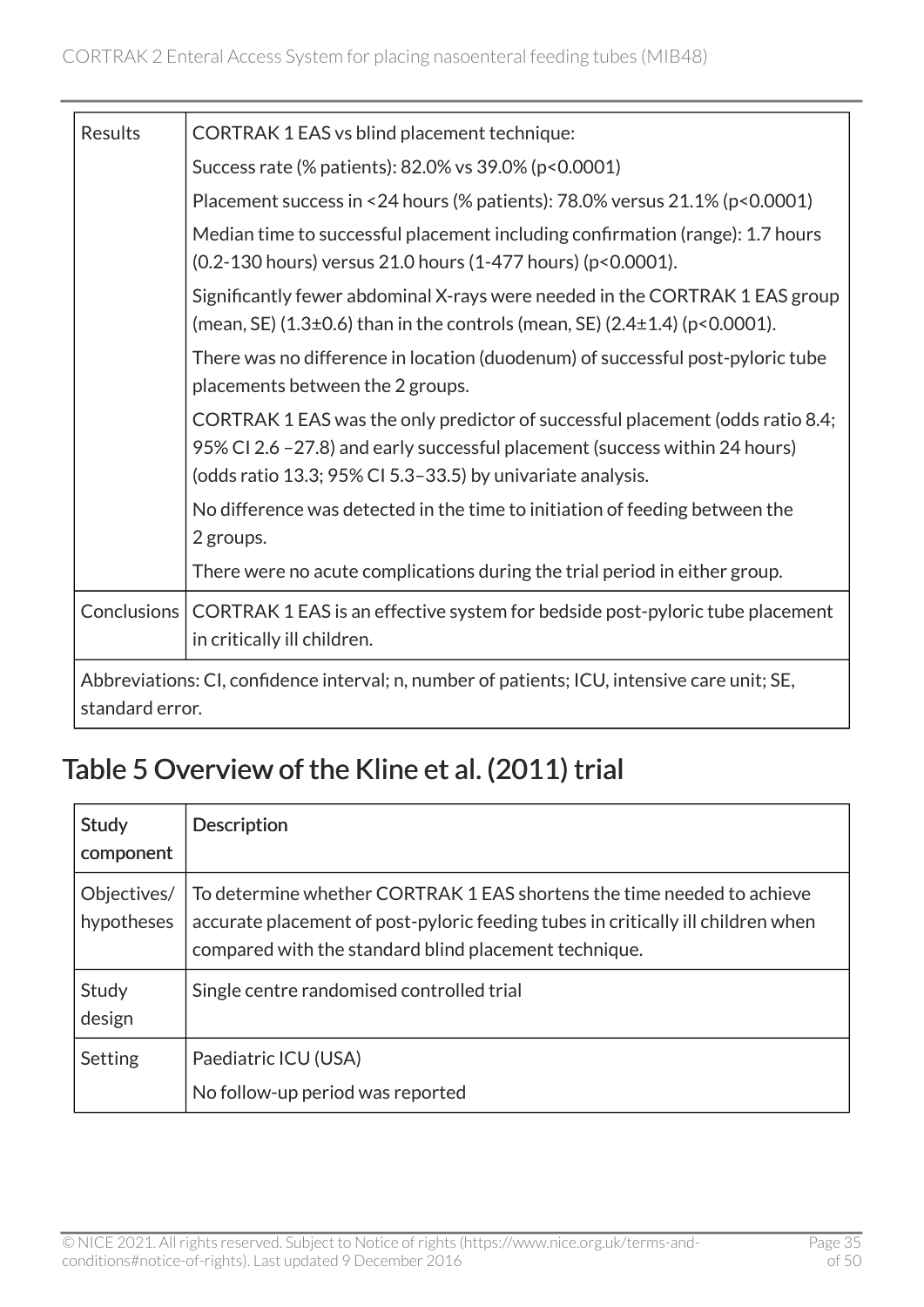| Inclusion/             | Inclusion:                                                                                                                                                                                                             |
|------------------------|------------------------------------------------------------------------------------------------------------------------------------------------------------------------------------------------------------------------|
| exclusion<br>criteria  | neonates to less than 18 years of age                                                                                                                                                                                  |
|                        | request for placement of a post-pyloric feeding tube.                                                                                                                                                                  |
|                        | Exclusion:                                                                                                                                                                                                             |
|                        | presence of a permanent or temporary pacemaker                                                                                                                                                                         |
|                        | presence of a gastrostomy or jejunostomy tube                                                                                                                                                                          |
|                        | gastrointestinal surgery in the preceding 90 days                                                                                                                                                                      |
|                        | recent gastrointestinal haemorrhage                                                                                                                                                                                    |
|                        | cardiac surgery in the preceding 2 weeks.                                                                                                                                                                              |
| Primary                | Primary outcome:                                                                                                                                                                                                       |
| outcomes               | Time needed for accurate placement of a post-pyloric feeding tube.<br>$\bullet$                                                                                                                                        |
|                        | Secondary outcome:                                                                                                                                                                                                     |
|                        | The placement success rate, as confirmed by X-rays.                                                                                                                                                                    |
| Statistical<br>methods | A Kaplan-Meier curve was used to examine differences in time to placement<br>between the 2 groups and to estimate median time to placement, with Cox<br>proportional hazards modelling used to determine significance. |
|                        | Differences in the rate of successful placement between groups were tested by<br>using Fisher's exact test.                                                                                                            |
|                        | Associations of time to placement with confounding factors were examined by<br>using Cox proportional hazards modelling, again adjusting for clustering by<br>practitioner by using robust standard errors.            |
|                        | Differences between the 2 methods were compared by using a chi-squared test<br>for nominal variables and a t-test for continuous variables.                                                                            |
|                        | The level of significance used was 0.05.                                                                                                                                                                               |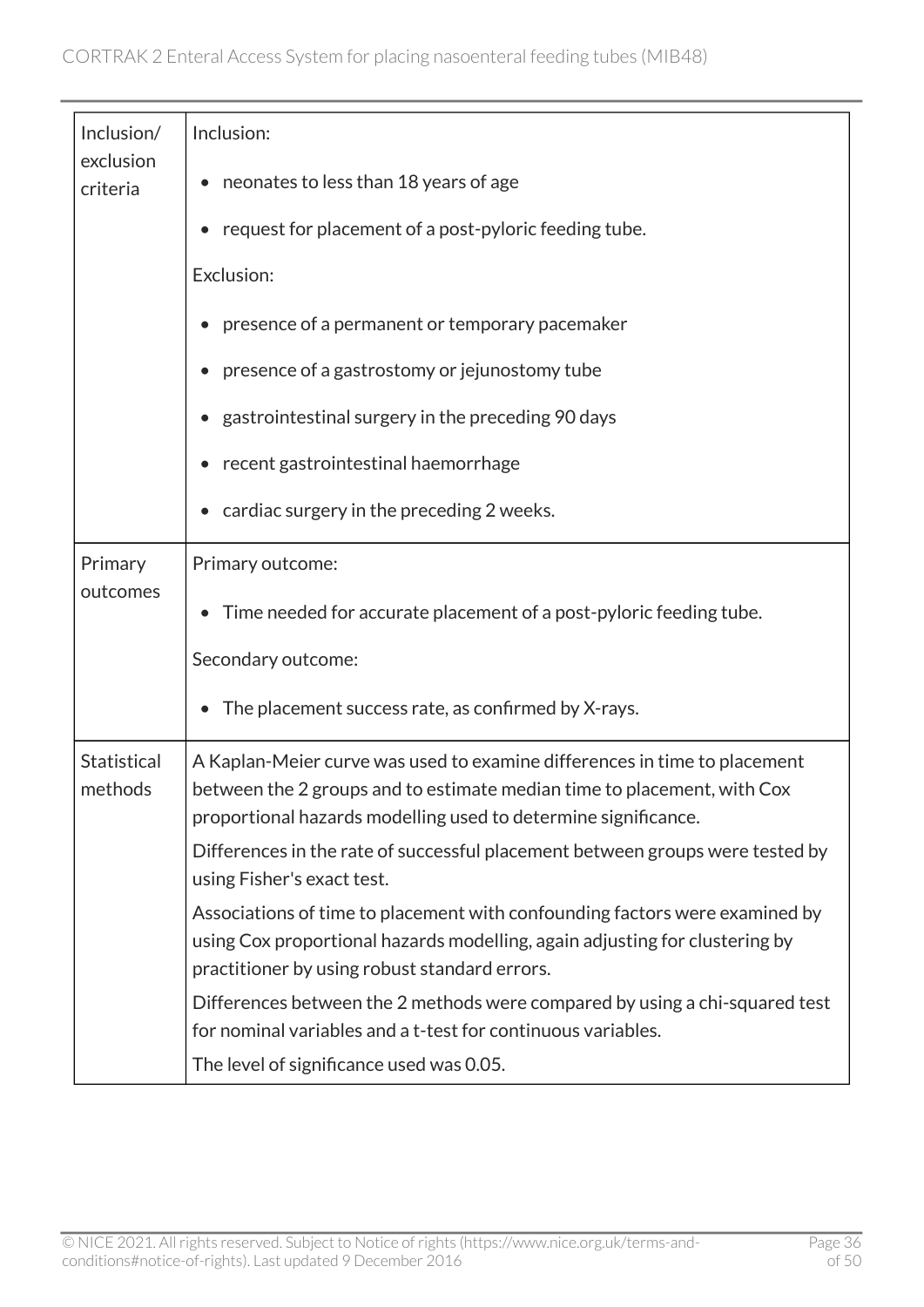| Patients       | In total 49 children were recruited.                                                                                                                                                                                                                                     |  |
|----------------|--------------------------------------------------------------------------------------------------------------------------------------------------------------------------------------------------------------------------------------------------------------------------|--|
| included       | CORTRAK 1 EAS (intervention group):                                                                                                                                                                                                                                      |  |
|                | n=22; age (mean±SD): 1.9±3.0 years; 32% male, 68% female.                                                                                                                                                                                                                |  |
|                | Blind placement (control group):                                                                                                                                                                                                                                         |  |
|                | n=27; age (mean±SD): 2.1±4.2 years; 63% male, 37% female.                                                                                                                                                                                                                |  |
| <b>Results</b> | Primary outcome:                                                                                                                                                                                                                                                         |  |
|                | Time to placement was significantly longer in the                                                                                                                                                                                                                        |  |
|                | CORTRAK group than in the control group ((9.5 vs 5.0 minutes; HR=2.10, 95% CI<br>1.10 to 4.10; $p=0.03$ ).                                                                                                                                                               |  |
|                | Secondary outcome(s):                                                                                                                                                                                                                                                    |  |
|                | The success rate, as confirmed by X-rays, was 92% in the control group and<br>$\bullet$<br>100% in the intervention group ( $p=0.49$ ).                                                                                                                                  |  |
|                | No adverse events were noted during tube placement in either the<br>intervention or control group.                                                                                                                                                                       |  |
|                | Conclusions   The use of CORTRAK 1 EAS does not benefit experienced practitioners in<br>correctly placing post-pyloric feeding tubes in critically ill children when<br>compared to the use of other routinely used techniques such as the blind<br>placement technique. |  |
|                | Abbreviations: CI, confidence interval; n, number of patients; ICU, intensive care unit; HR,<br>hazard ratio; SD, standard deviation.                                                                                                                                    |  |

### <span id="page-36-0"></span>Table 6 Overview of the Viana et al. (2011) study

| Study<br>component        | <b>Description</b>                                                                                                                                                         |
|---------------------------|----------------------------------------------------------------------------------------------------------------------------------------------------------------------------|
| Objectives/<br>hypotheses | The aim was to evaluate the success rate of post-pyloric feeding tube placement<br>using CORTRAK 1 EAS compared to the conventional placement method (blind<br>placement). |
| Study<br>design           | Single centre randomised controlled trial                                                                                                                                  |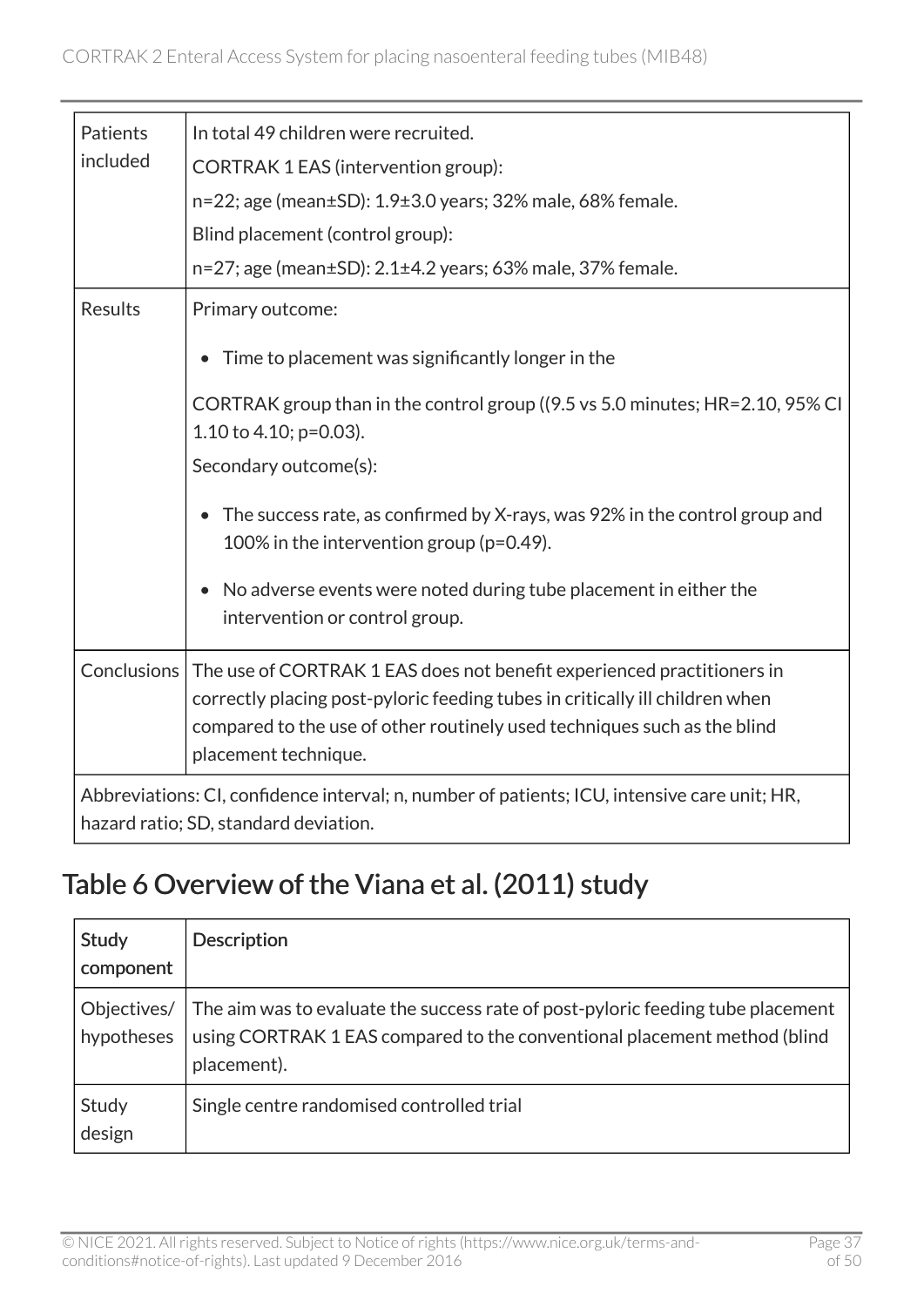| Setting                             | General ICU of a tertiary hospital (Brazil)                                               |
|-------------------------------------|-------------------------------------------------------------------------------------------|
|                                     | September 2008-December 2008                                                              |
|                                     | No follow up period was reported.                                                         |
| Inclusion/<br>exclusion<br>criteria | Inclusion:<br>• > 18 years of age and at least one of the following                       |
|                                     | criteria:                                                                                 |
|                                     | Exclusion:                                                                                |
|                                     | active gastrointestinal bleeding                                                          |
|                                     | history of oesophageal or gastric varices                                                 |
|                                     | severe thrombocytopenia (<50,000)                                                         |
|                                     | recent oesophageal or stomach surgery                                                     |
|                                     | pharyngeal or laryngeal obstruction                                                       |
|                                     | psychomotor agitation                                                                     |
|                                     | contraindications for >30° angle of the head of the bed, head or face<br>trauma           |
|                                     | requirement for non-invasive mechanic ventilation.                                        |
| Primary<br>outcomes                 | Primary outcome:                                                                          |
|                                     | the success rate of post-pyloric placement (as verified by pH aspirations and<br>$X-ray)$ |
|                                     | Secondary outcomes:                                                                       |
|                                     | time required to perform the entire procedure                                             |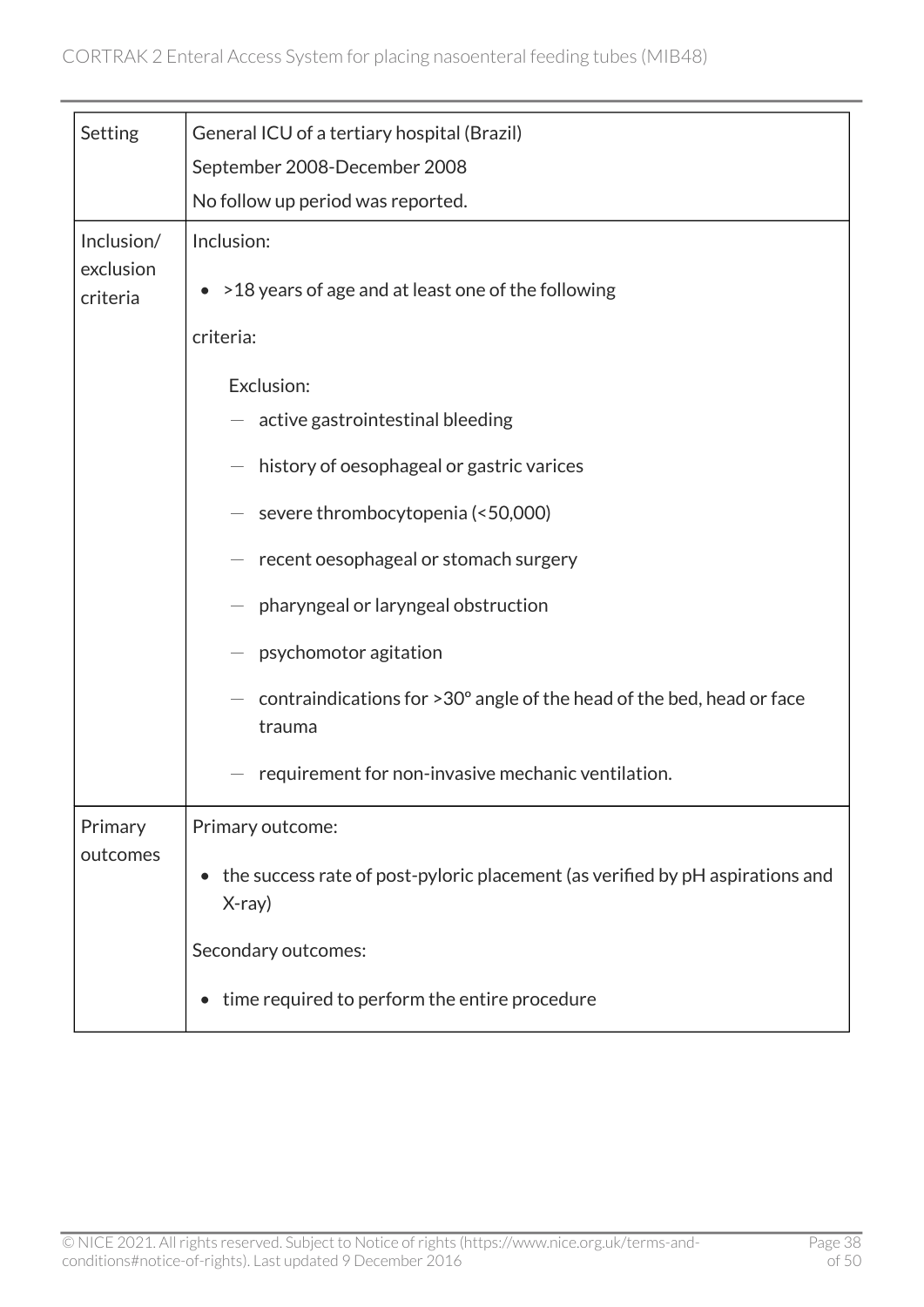| <b>Statistical</b><br>methods | For continuous, normally distributed variables the Student's t-test was used. The<br>Mann-Whitney U test was used for non-normally distributed continuous<br>variables.                                                                                                             |
|-------------------------------|-------------------------------------------------------------------------------------------------------------------------------------------------------------------------------------------------------------------------------------------------------------------------------------|
|                               | For nominal variables, the Fisher exact test was used, with confidence intervals<br>based on a normal approximation of a binomial distribution.                                                                                                                                     |
|                               | Values of p<0.05 were considered significant.                                                                                                                                                                                                                                       |
| Patients                      | In total 37 adults were recruited.                                                                                                                                                                                                                                                  |
| included                      | CORTRAK 1 EAS (study group):                                                                                                                                                                                                                                                        |
|                               | n=18, age=65.8±11.3 years; 44.4% male, 55.6% female.                                                                                                                                                                                                                                |
|                               | Admission reason: clinical patients 38.9%, elective surgery 38.9%, emergency<br>surgery 22.2%, invasive mechanical ventilation 92.3%, use of vasopressors<br>29.4%, use of gastric protectors 50.0%, fluid form digestive tube 47.2%<br>aspiration, tube replacement required 5.4%. |
|                               | Blind placement (control group):                                                                                                                                                                                                                                                    |
|                               | n=19, age=68.7±16.7 years; 47.4% male, 52.6% female.                                                                                                                                                                                                                                |
|                               | Admission reason: clinical patients 52.6%, elective surgery 21.1%, emergency<br>surgery 26.3%, invasive mechanical ventilation 88.2%, use of vasopressors<br>47.4%, use of gastric protectors 55.6%, fluid from digestive aspiration 36.8%,<br>tube replacement required 5.3%.      |
| <b>Results</b>                | Primary outcome:                                                                                                                                                                                                                                                                    |
|                               | The CORTRAK 1 EAS group achieved more post-pyloric placement than the<br>control group (p<0.001)                                                                                                                                                                                    |
|                               | Secondary outcomes:                                                                                                                                                                                                                                                                 |
|                               | Time required to perform the entire procedure was shorter in the<br>$\bullet$<br>CORTRAK1 EAS than in the control group (p<0.001).                                                                                                                                                  |
| Conclusions                   | The CORTRAK method was quicker and provided better placement accuracy<br>than the blind placement technique.                                                                                                                                                                        |
|                               | Abbreviations: EAS, enteral access system; ICU, intensive care unit; n, number of patients.                                                                                                                                                                                         |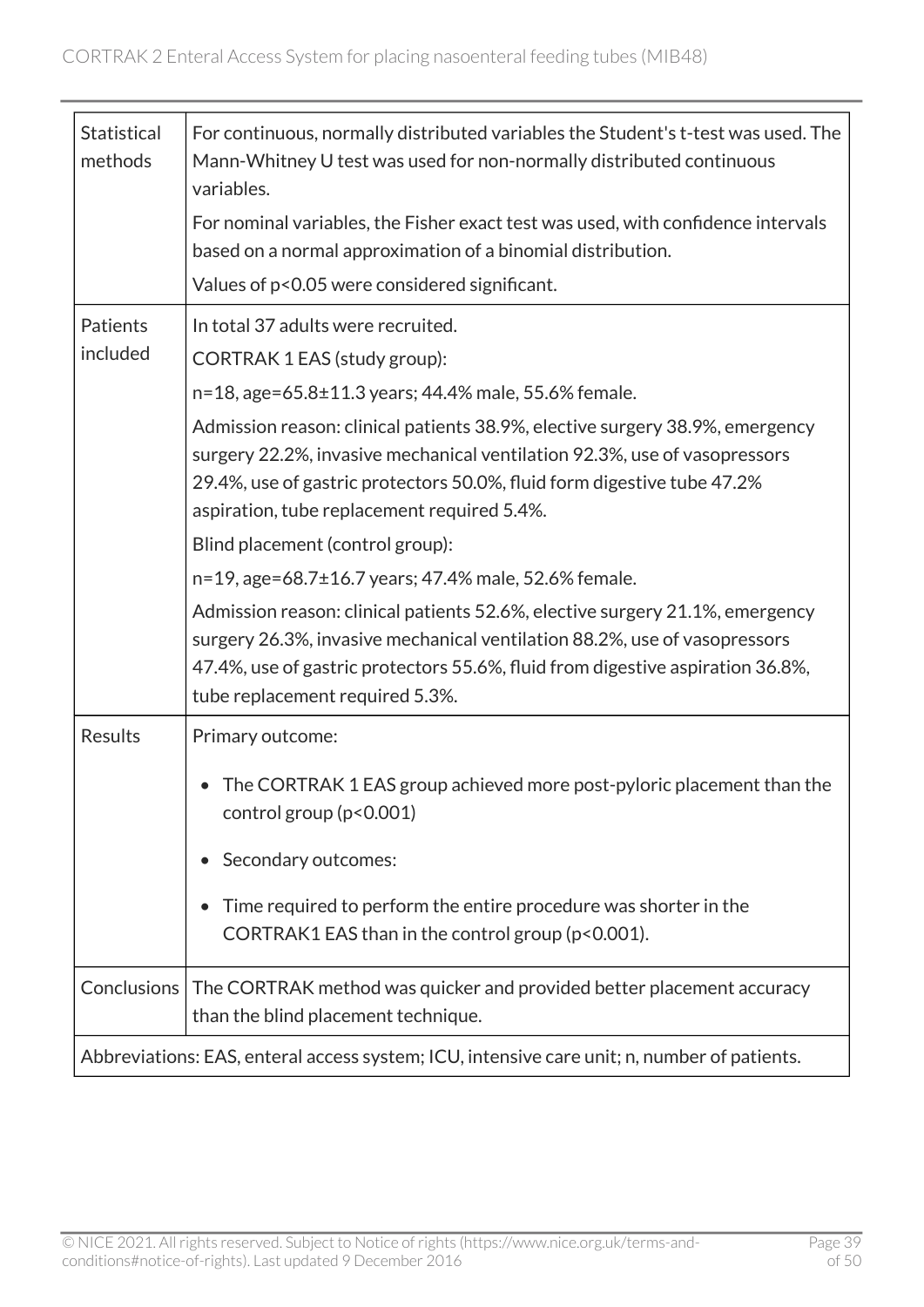#### <span id="page-39-0"></span>Table 7 Overview of the Powers et al. (2011) study

| <b>Study</b><br>component           | Description                                                                                                                                                                                                                                                                                                                                        |
|-------------------------------------|----------------------------------------------------------------------------------------------------------------------------------------------------------------------------------------------------------------------------------------------------------------------------------------------------------------------------------------------------|
| Objectives/<br>hypotheses           | To compare the accuracy of CORTRAK 1 EAS versus abdominal X-ray for<br>confirmation of bedside placement of post-pyloric feeding tubes.                                                                                                                                                                                                            |
| Study<br>design                     | Multicentre prospective cohort study                                                                                                                                                                                                                                                                                                               |
| Setting                             | The study was carried out in 3 tertiary referral centres in the USA.<br>No follow up period was reported.                                                                                                                                                                                                                                          |
| Inclusion/<br>exclusion<br>criteria | Inclusion:<br>any inpatient with a request for post-pyloric feeding tube placement<br>Exclusion:<br>subjects who were unable to have bedside placement because of gastric<br>bypass surgery, hiatal hernia, or bleeding complications.<br>pregnancy<br>hyperthyroidism<br>contraindications to the use of barium.                                  |
| Primary<br>outcomes                 | Primary outcome:<br>Accuracy of post-pyloric tube placement (% of agreement between<br>CORTRAK 1 EAS interpretation and abdominal X-ray).<br>Secondary outcomes:<br>Success rate of post-pyloric feeding tube placement.<br>Percent where inadvertent airway placement was avoided.<br>Median time for feeding tube placement using CORTRAK 1 EAS. |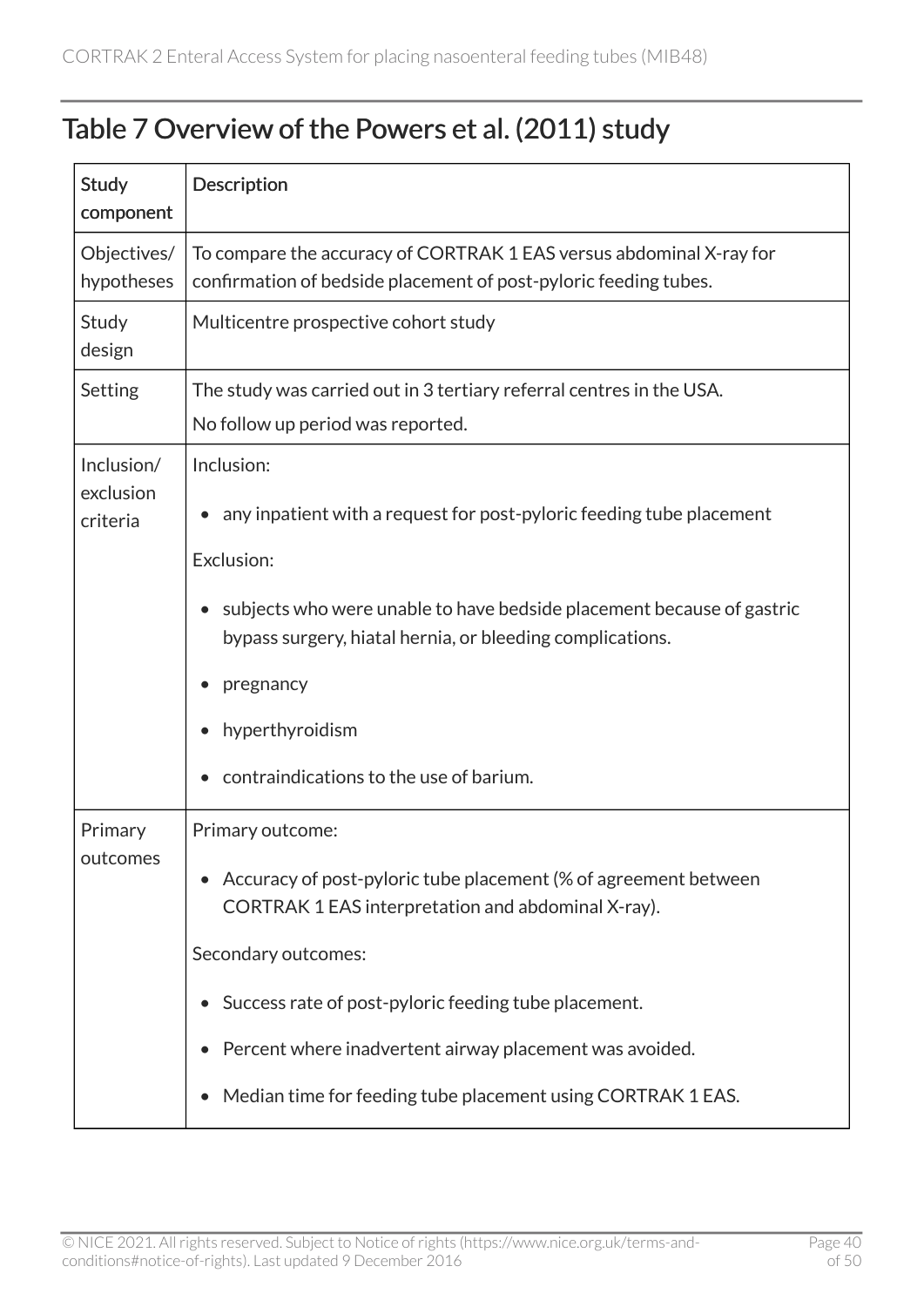| <b>Statistical</b><br>methods | Accurate placement using the CORTRAK 1 EAS and abdominal X-rays were<br>compared using percentage of agreement.                                                                                 |
|-------------------------------|-------------------------------------------------------------------------------------------------------------------------------------------------------------------------------------------------|
|                               | All variables were assessed to determine any possible correlations between<br>gender, diagnosis, duration of placement, and investigator as predictors of<br>proper placement or complications. |
| Patients                      | A total of 194 people were recruited (including 18 children).                                                                                                                                   |
| included                      | Age: Mean for all patients (range): 55 years (12 days-102 years)                                                                                                                                |
|                               | 60% male, 40% female                                                                                                                                                                            |
|                               | Admission reason: 50.2% medical, 25.4% neurological, 13.2% trauma, 11.2%                                                                                                                        |
|                               | surgery,                                                                                                                                                                                        |
|                               | Admitting service: 78.4% ICU, 12.4% non-ICU, 9.2% paediatric.                                                                                                                                   |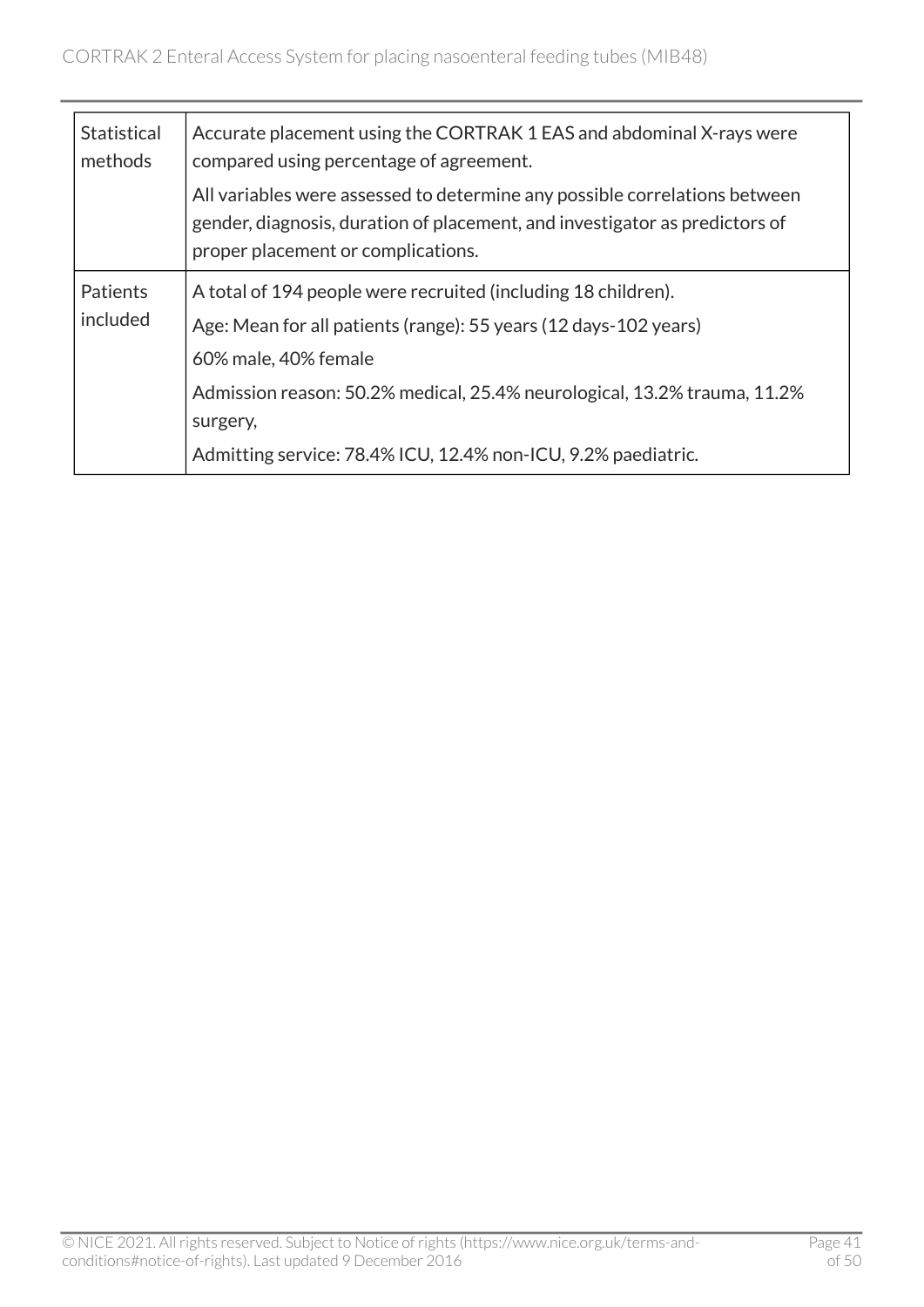| Results            | Primary outcome:                                                                                                                                                                                                                                 |
|--------------------|--------------------------------------------------------------------------------------------------------------------------------------------------------------------------------------------------------------------------------------------------|
|                    | Percentage agreement between CORTRAK 1 EAS interpretation and:<br>$\bullet$                                                                                                                                                                      |
|                    | $-1$ <sup>st</sup> abdominal X-ray: 86.9                                                                                                                                                                                                         |
|                    | $-2^{nd}$ abdominal X-ray: 97.4                                                                                                                                                                                                                  |
|                    | Independent X-ray: 99.5                                                                                                                                                                                                                          |
|                    | Secondary outcomes:                                                                                                                                                                                                                              |
|                    | • Successful placement at the bedside: 191 post-pyloric feeding tubes (98.4%)                                                                                                                                                                    |
|                    | Avoidance of inadvertent airway placement (based on detection with<br>CORTRAK 1 EAS): 7.5% of patients,                                                                                                                                          |
|                    | Median time for feeding tube placement using CORTRAK 1 EAS in minutes<br>$\bullet$<br>(range): $12(1-52)(1$ outlier of $122$ minutes).                                                                                                           |
|                    | No complications associated with the use of CORTRAK 1 EAS were identified.                                                                                                                                                                       |
|                    | Paediatric subset data results:                                                                                                                                                                                                                  |
|                    | Median time for post-pyloric feeding tube placement (min, range): 20 (1-45).                                                                                                                                                                     |
|                    | Correlation between CORTRAK 1 EAS interpretation and the first X-ray:<br>99.4% and 100% (before and after injection of water-soluble contrast<br>respectively)                                                                                   |
|                    | Avoidance of inadvertent airway placement: 22%.                                                                                                                                                                                                  |
|                    | No complications were encountered during placement.                                                                                                                                                                                              |
| <b>Conclusions</b> | Findings indicate that the use of CORTRAK 1 EAS can accurately confirm<br>placement of post-pyloric tubes at the bedside when compared to X-ray.<br>CORTRAK 1 EAS can be used safely at the bedside to facilitate placement of<br>feeding tubes. |
|                    | Abbreviations: ICU, intensive care unit.                                                                                                                                                                                                         |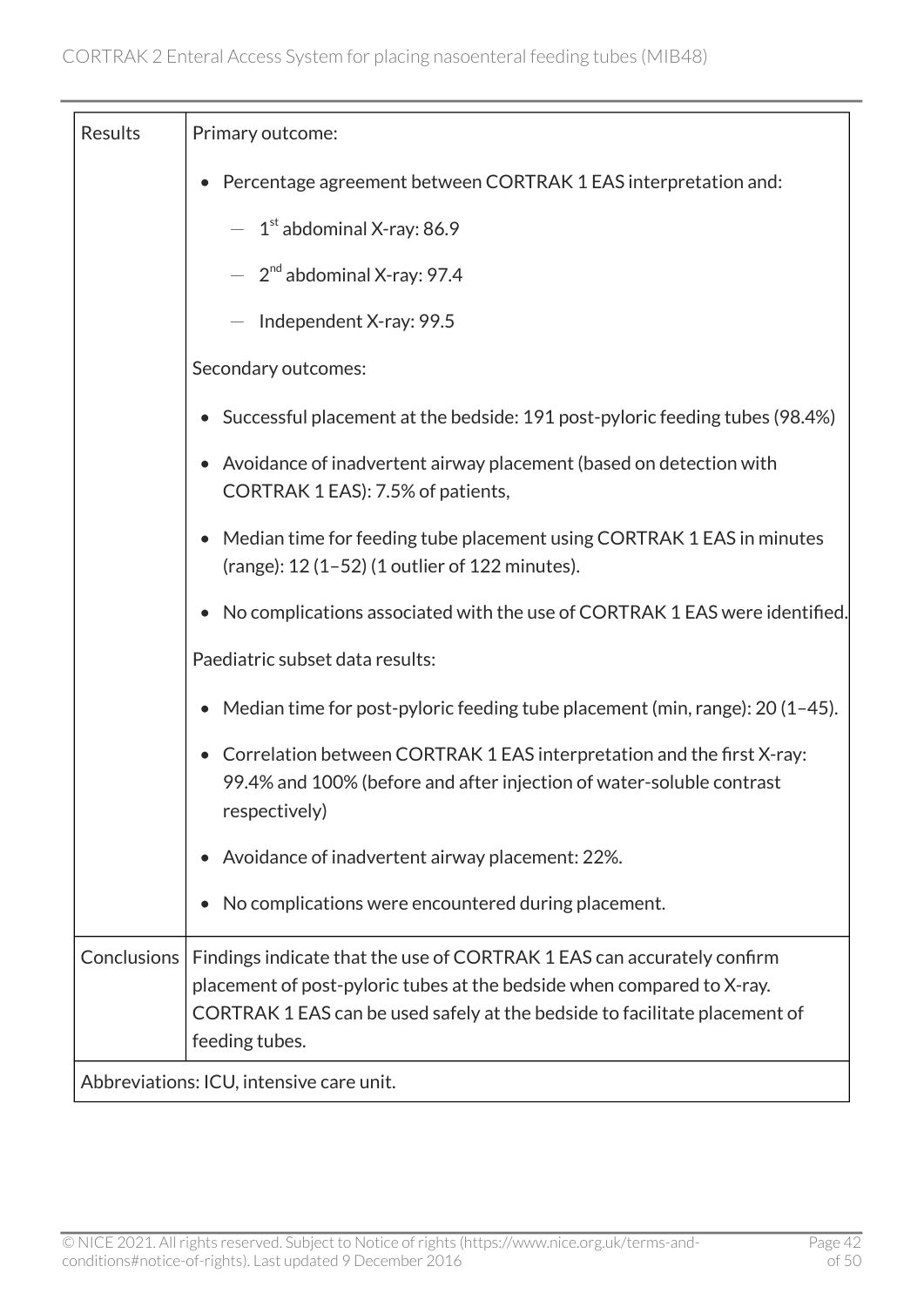#### <span id="page-42-0"></span>Table 8 Overview of the Taylor et al. (2014) study

| <b>Study</b><br>component     | Description                                                                                                                                                  |
|-------------------------------|--------------------------------------------------------------------------------------------------------------------------------------------------------------|
| Objectives/<br>hypotheses     | To determine accuracy of the CORTRAK EAS in guiding NG feeding tube location<br>when compared with pH and, in cases where results were inconclusive, X-rays. |
| Study<br>design               | Prospective, single centre study                                                                                                                             |
| Setting                       | <b>ICU (UK)</b>                                                                                                                                              |
|                               | No follow up period was reported.                                                                                                                            |
| Inclusion/                    | Inclusion:                                                                                                                                                   |
| exclusion<br>criteria         | ICU adults requiring a new or replacement nasogastric tube.<br>$\bullet$                                                                                     |
|                               | Exclusion:                                                                                                                                                   |
|                               | No exclusion criteria were provided                                                                                                                          |
| Primary                       | Primary outcome:                                                                                                                                             |
| outcomes                      | Success rate of nasogastric tube placement as determined by pH and X-ray                                                                                     |
|                               | Secondary outcome:                                                                                                                                           |
|                               | Time to confirmation of placement                                                                                                                            |
| <b>Statistical</b><br>methods | Agreement between CORTRAK EAS NG tube placement with the other methods<br>was tested using Cohen's kappa coefficient.                                        |
| Patients<br>included          | A total of 113 adults were recruited from ICU (with a total of 127 tube<br>placements).                                                                      |
|                               | Age: median (IQR); 53 (36, 66)                                                                                                                               |
|                               | Weight: median (IQR); 80 kg (68, 90)                                                                                                                         |
|                               | Height: median (IQR) 174 cm (166, 180)                                                                                                                       |
|                               | 66% male, 34% female                                                                                                                                         |
|                               | Admission reason: 30% medical, 12% neurosurgery, 14% surgery (general), 44%                                                                                  |
|                               | trauma.                                                                                                                                                      |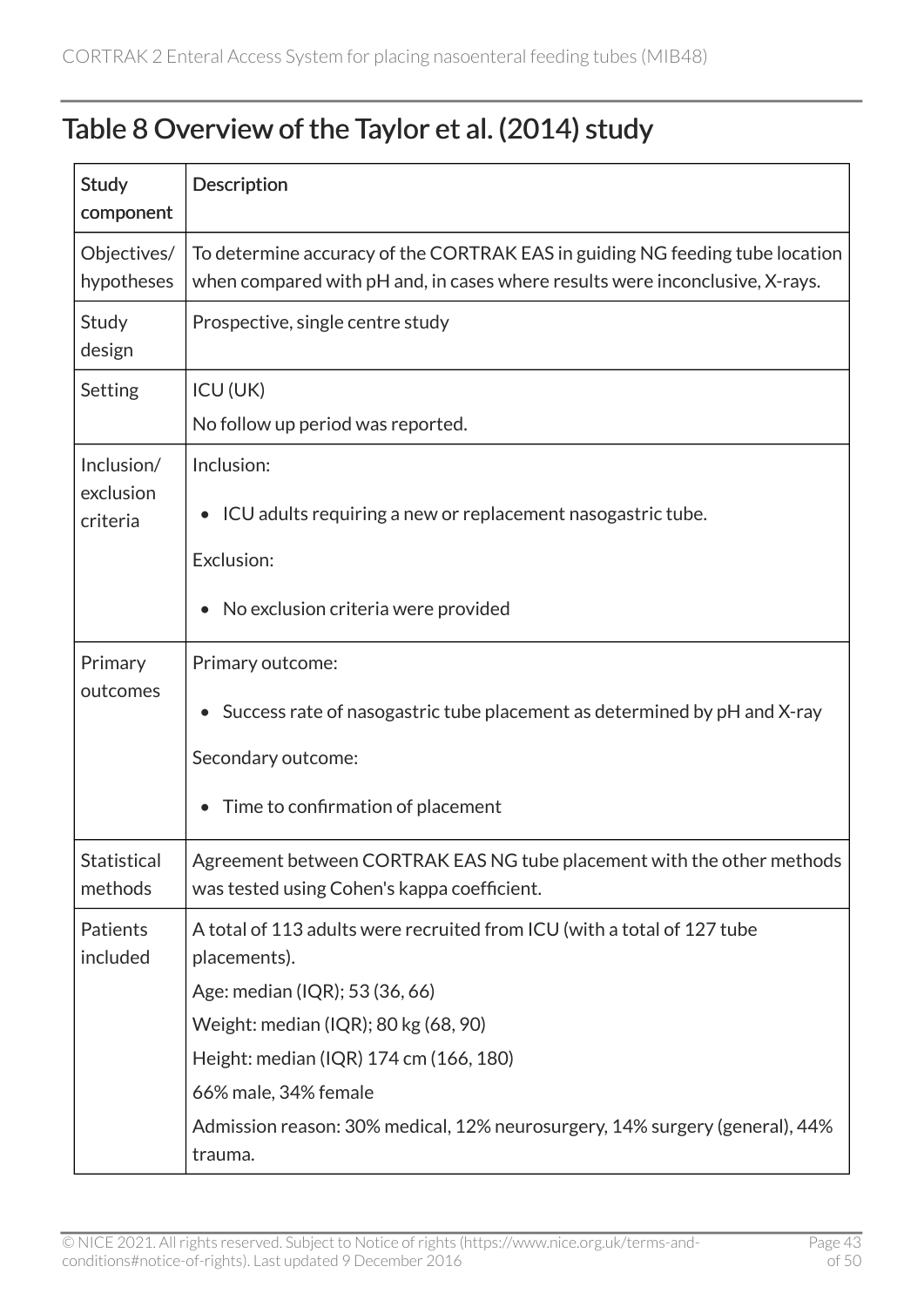| Results                                                                                                                                | Primary outcome:                                                                                                                                                                                                                                                                                                                                                                         |  |  |  |  |
|----------------------------------------------------------------------------------------------------------------------------------------|------------------------------------------------------------------------------------------------------------------------------------------------------------------------------------------------------------------------------------------------------------------------------------------------------------------------------------------------------------------------------------------|--|--|--|--|
|                                                                                                                                        | Success rate: of 127 placements, 125 of 127 placements (98%) were confirmed<br>as correctly NG.                                                                                                                                                                                                                                                                                          |  |  |  |  |
|                                                                                                                                        | Secondary outcomes:                                                                                                                                                                                                                                                                                                                                                                      |  |  |  |  |
|                                                                                                                                        | CORTRAK EAS placement and confirmation of placement took a median of<br>6.4 minutes (IQR: 4, 10.4) and was completed in the late morning (median 11:30:<br>11:00, 12:24) during the 8:00-12:00 no feeding 'rest' period, whereas X-ray,<br>when needed, was completed later (median 14:00: 13:00, 15:00).<br>Confirmation of position was immediate for CORTRAK and pH but X-ray delayed |  |  |  |  |
|                                                                                                                                        | feeding and medicines by 2 hours.                                                                                                                                                                                                                                                                                                                                                        |  |  |  |  |
|                                                                                                                                        | Conclusions   The use of CORTRAK EAS results in quick and successful placement of most NG<br>tubes.                                                                                                                                                                                                                                                                                      |  |  |  |  |
| Abbreviations: CI, confidence interval; ICU, intensive care unit; IQR, interguartile range; NG,<br>nasogastric; n, number of patients. |                                                                                                                                                                                                                                                                                                                                                                                          |  |  |  |  |

### <span id="page-43-0"></span>Table 9 Summary of the economic studies

| Author<br>(year)       | <b>Country</b> | Intervention<br>and<br>comparator                              | <b>Total</b><br>patients<br>(total SP;<br>total AP) | <b>Costs included</b>                                          | Original<br>costs                     | Adjusted<br>costs (PPP<br>ER,<br>inflation) |
|------------------------|----------------|----------------------------------------------------------------|-----------------------------------------------------|----------------------------------------------------------------|---------------------------------------|---------------------------------------------|
| <b>Brown</b><br>(2012) | <b>USA</b>     | <b>CORTRAK</b><br>EAS,<br>conventional<br>blind<br>placement   | 77 (83; 152)                                        | Tubes, X-rays, intra-<br>hospital transports<br>and staff time | \$132 cost<br>saving per<br>episode   | $E94$ cost<br>saving per<br>episode         |
| Gray<br>(2007)         | <b>USA</b>     | <b>CORTRAK</b><br>1 EAS,<br>conventional<br>blind<br>placement | 101(75;<br><b>100)</b>                              | Confirmatory X-<br>rays                                        | \$150 cost<br>saving per<br>placement | £115 cost<br>saving per<br>placement        |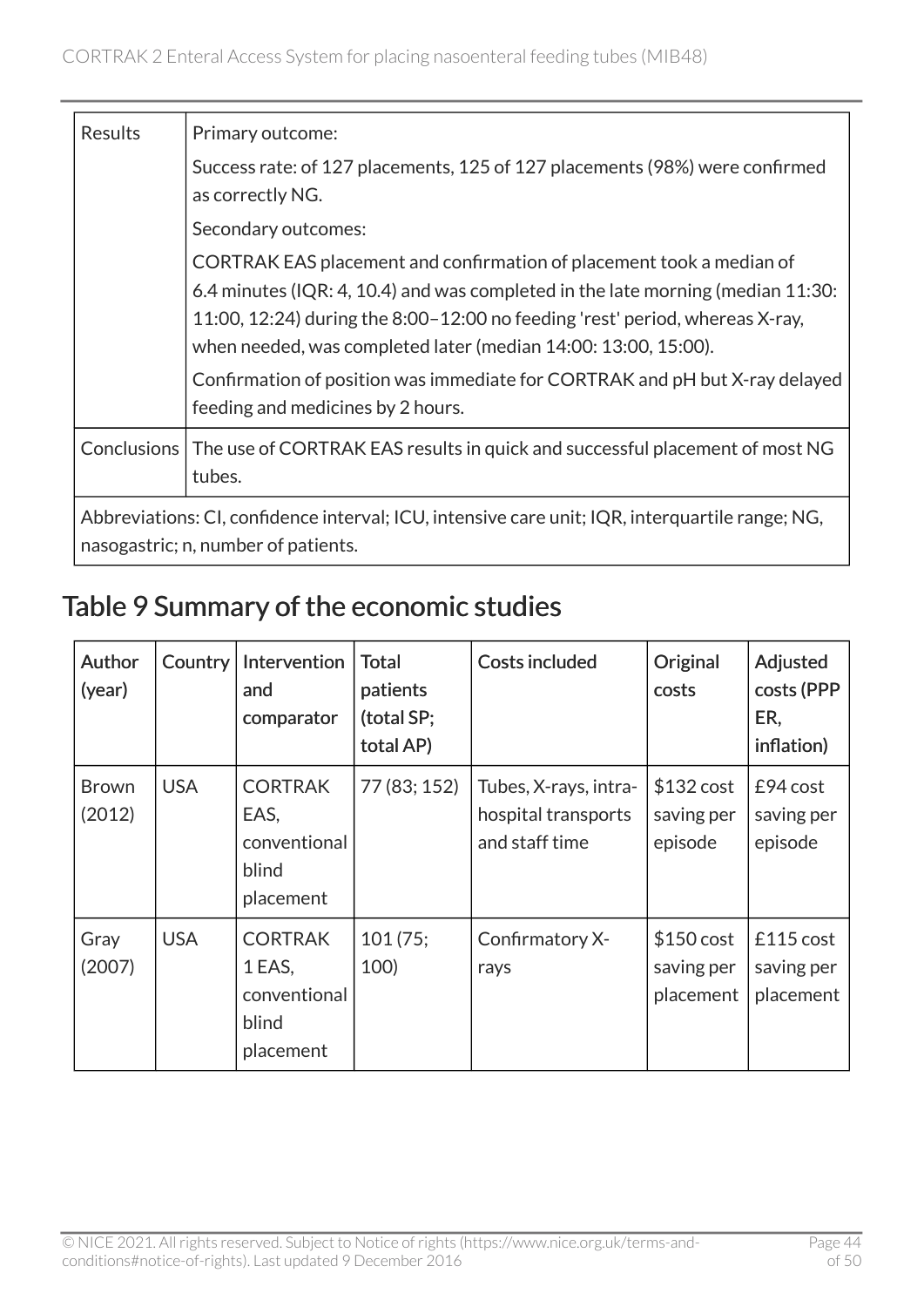| October  <br>(2009) | <b>USA</b> | <b>CORTRAK</b><br>1 EAS,<br>conventional<br>blind<br>placement      | 107 (126 SP) | Confirmatory<br>abdominal<br>radiographs                                                                      | \$56 cost<br>saving per<br>placement                                    | £41 cost<br>saving per<br>placement                                     |
|---------------------|------------|---------------------------------------------------------------------|--------------|---------------------------------------------------------------------------------------------------------------|-------------------------------------------------------------------------|-------------------------------------------------------------------------|
| Sharma<br>(2013)    | <b>UK</b>  | <b>CORTRAK</b><br>EAS only                                          | 41(48 AP)    | Confirmatory X-<br>rays                                                                                       | £83 X-ray<br>related<br>waste per<br>patient                            | £86 X-ray<br>related<br>waste per<br>patient                            |
| Taylor<br>(2010)    | <b>UK</b>  | <b>CORTRAK</b><br>1 EAS,<br>nasogastric<br>tube plus<br>prokinetics | 76 (69 SP)   | Tubes, prokinetic<br>agents and staff<br>costs                                                                | \$193 cost<br>saving per<br>treatment<br>course                         | £143 cost<br>saving per<br>treatment<br>course                          |
| Windle<br>(2010)    | <b>UK</b>  | <b>CORTRAK</b><br>1 EAS only                                        | 36(27; 39)   | Human resources,<br>consumables like<br>enteral feeding<br>tubes and X-ray<br>films and Nasal-<br>bridle kits | £111 cost<br>per tube<br>insertion<br>attempt<br>with<br><b>CORTRAK</b> | £122 cost<br>per tube<br>insertion<br>attempt<br>with<br><b>CORTRAK</b> |

Abbreviations: AP, attempted placement; ER, exchange rate; PPP, purchasing power parity; SP, successful placement

## Search strategy and evidence selection

### Search strategy

### For the clinical evidence

Embase 1980 to 2015 Week 35, Ovid MEDLINE(R) In-Process & Other Non-Indexed Citations and Ovid MEDLINE(R) 1946 to Present; searched 18 September 2015.

1. CORTRAK.mp. [mp=ti, ab, ot, nm, hw, kf, px, rx, ui, an, tn, dm, mf, dv, kw]

2. corpak.mp. [mp=ti, ab, ot, nm, hw, kf, px, rx, ui, an, tn, dm, mf, dv, kw]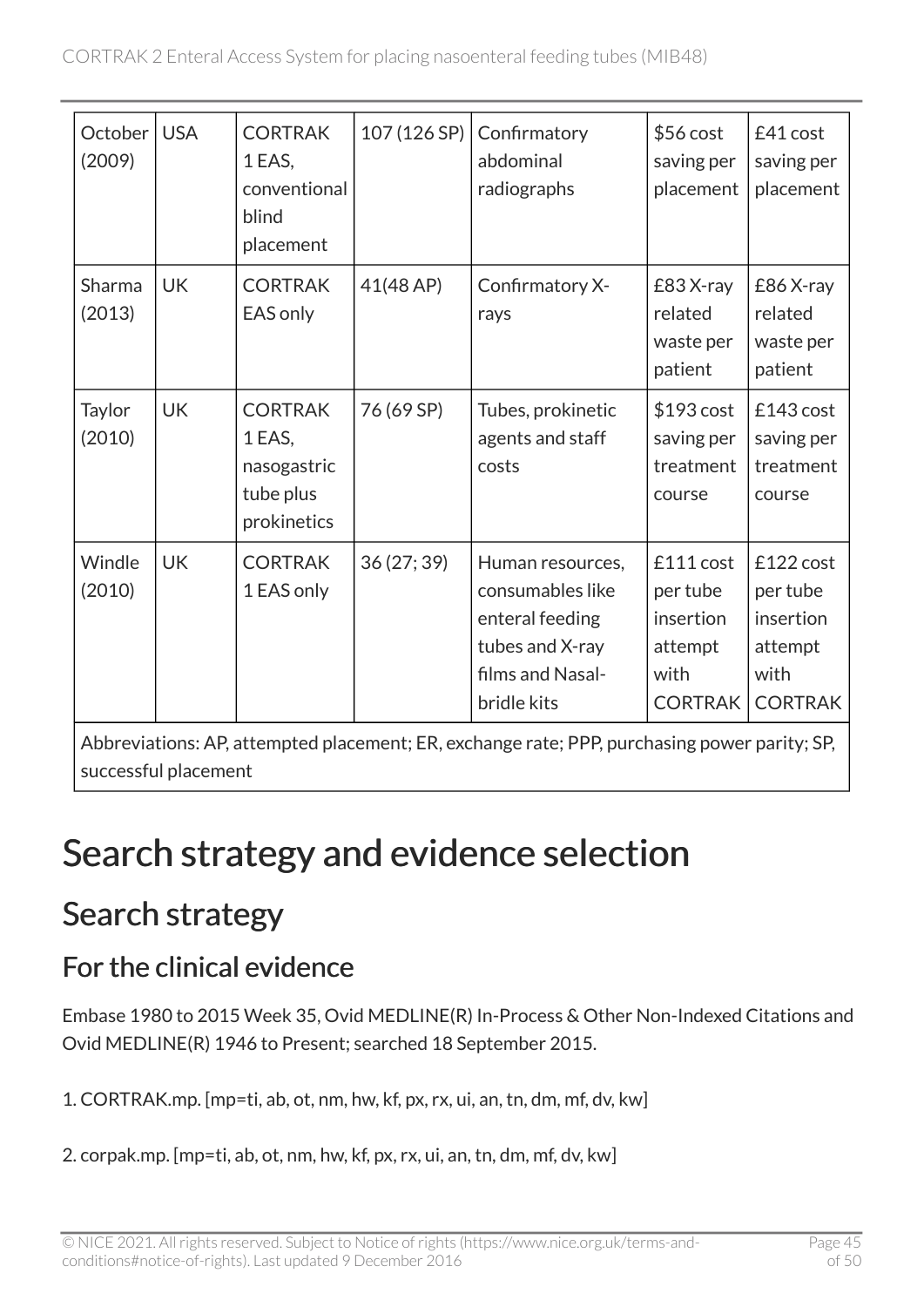3. viasys.mp. [mp=ti, ab, ot, nm, hw, kf, px, rx, ui, an, tn, dm, mf, dv, kw]

4. electrom\*.mp. [mp=ti, ab, ot, nm, hw, kf, px, rx, ui, an, tn, dm, mf, dv, kw]

5. feeding tub\*.mp. [mp=ti, ab, ot, nm, hw, kf, px, rx, ui, an, tn, dm, mf, dv, kw]

6. enteral feed\*.mp. [mp=ti, ab, ot, nm, hw, kf, px, rx, ui, an, tn, dm, mf, dv, kw]

7. 5 or 6

8. 4 and 7

9. 2 or 3

10. 4 and 9

11. 1 or 8 or 10

12. remove duplicates from 11

#### For the health economics evidence

Embase 1974 to 2015 September 29, Ovid MEDLINE(R) In-Process & Other Non-Indexed Citations and Ovid MEDLINE(R) 1946 to Present; Searched on 30 September 2015

1. CORTRAK.mp.

2. corpak.mp.

3. viasys.mp.

4. electrom\*.mp.

5. feeding tub\*.mp.

6. enteral feed\*.mp.

7. 5 or 6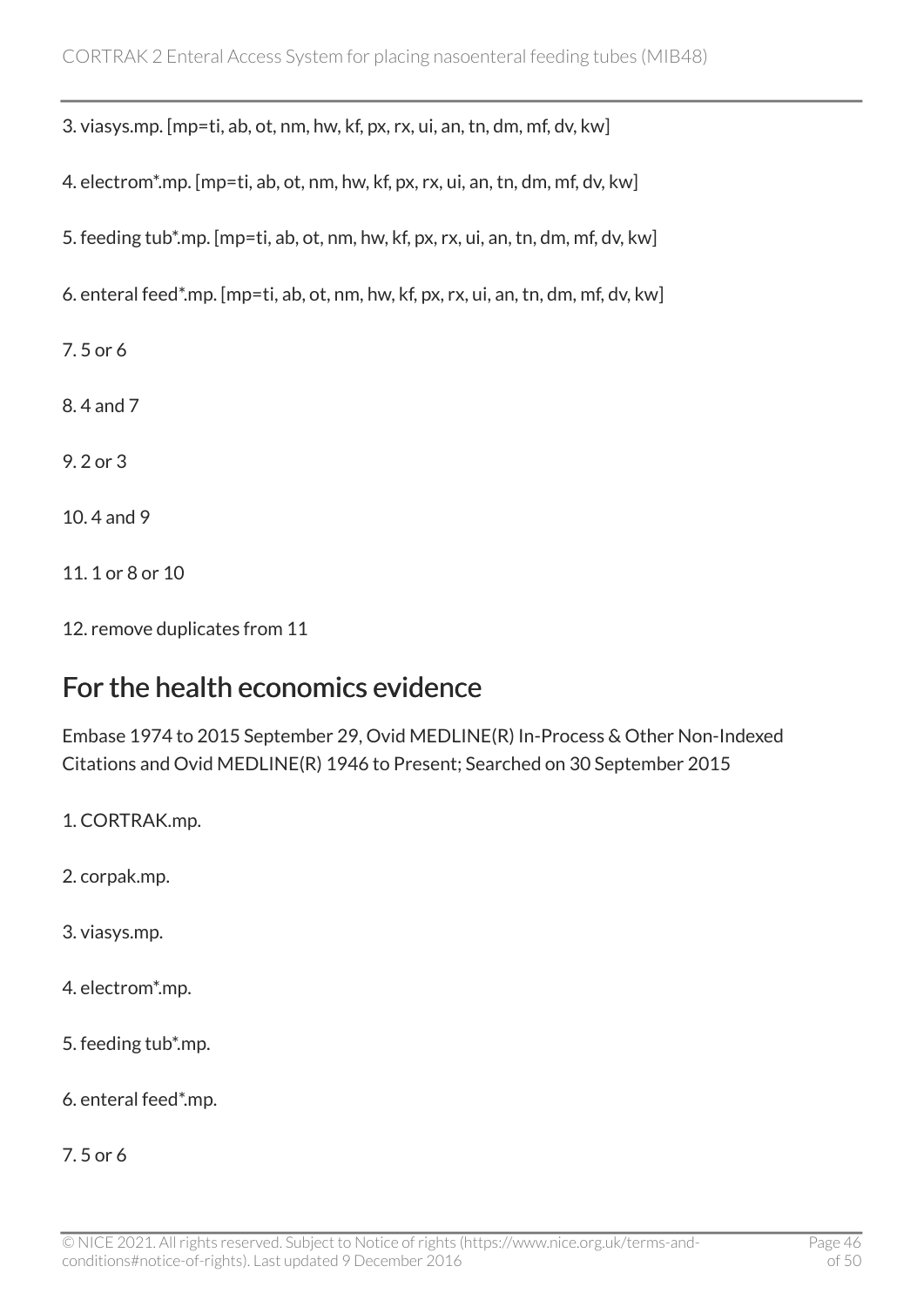8. 4 and 7

9. 2 or 3

10. 4 and 9

11. 1 or 8 or 10

12. remove duplicates from 11

13. cost\$.mp. [mp=ti, ab, hw, tn, ot, dm, mf, dv, kw, nm, kf, px, rx, an, ui]

14. economic\$.mp. [mp=ti, ab, hw, tn, ot, dm, mf, dv, kw, nm, kf, px, rx, an, ui]

15. 13 or 14

16. 12 and 15

Cochrane Database of Systematic Reviews: Issue 9 of 12, September 2015, Database of Abstracts of Reviews of Effect: Issue 2 of 4, April 2015, Cochrane Central Register of Controlled Trials: Issue 8 of 12, August 2015, Cochrane Methodology Register: Issue 3 of 4, July 2012, Health Technology Assessment Database: Issue 3 of 4, July 2015, NHS Economic Evaluation Database: Issue 2 of 4, April 2015

#1 CORTRAK (Word variations have been searched)

#2 corpak

#3 viasys

#4 electrom\*

#5 feeding tub\*

#6 enteral feed\*

#7 #5 or #6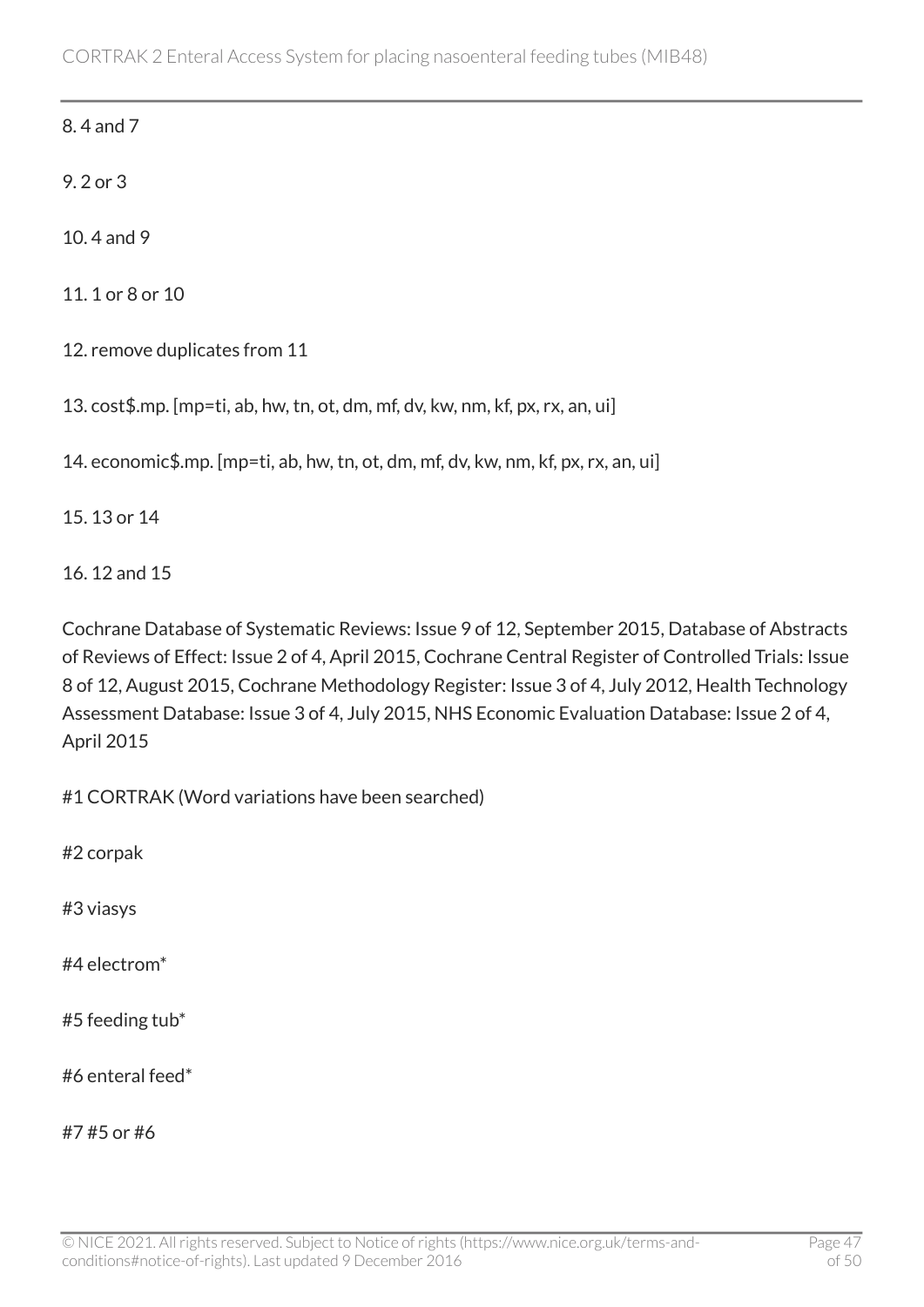#### #8 #4 and #7

#9 #2 or #3

#10 #4 and #9

#11 #1 or #8 or #10

#12 \$cost

#13 \$economic

#14 #12 or #13

#15 #11 and #14

### Evidence selection

#### For the clinical evidence

- Total number of publications reviewed: 48
- Total number of publications considered relevant: 20
- Total number of publications selected for inclusion in this briefing: 7

#### For the health economics evidence

Total abstracts: 53

Duplicates: 2

Abstracts reviewed: 51

Full papers reviewed: 10

Exclusion criteria: case studies, editorials, letters, reviews, conference proceedings/abstracts, animal studies, non-English language studies, not using the CORTRAK

Studies for review: 6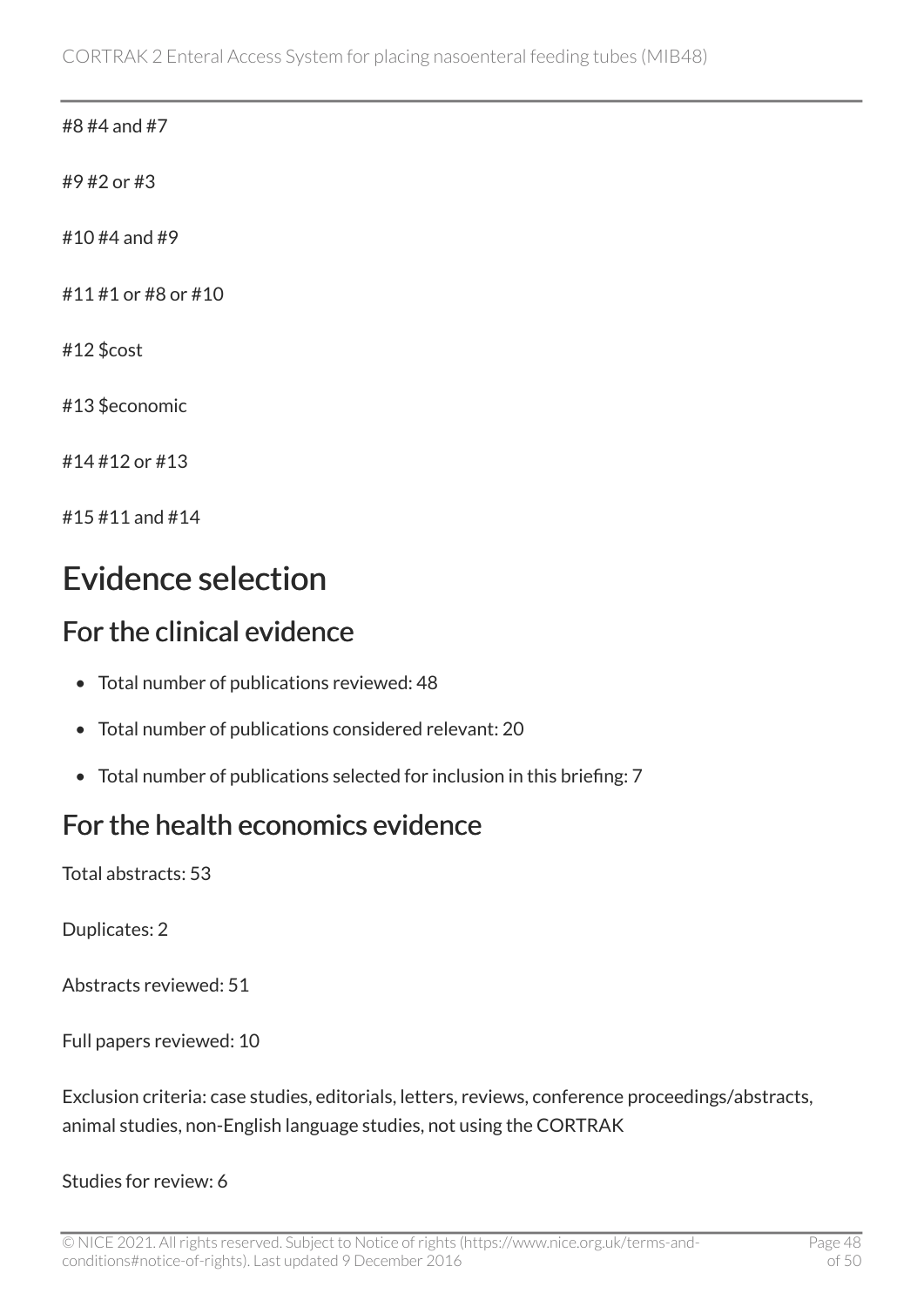# Update information

December 2016: Republished with revisions to the evidence; for further information please contact [nice@nice.org.uk.](mailto:nice@nice.org.uk)

September 2016: Withdrawn after external query.

June 2016: Reference to a [patient safety alert](#page-23-0) was added and changes were made to the [cost](#page-0-0) of comparator tubes. [Evidence](#page-15-0) from studies into guiding the placement of nasogastric and postpyloric tubes have now been presented separately from studies confirming the placement.

March 2016: Withdrawn after external query.

# About this briefing

Medtech innovation briefings summarise the published evidence and information available for individual medical technologies. The briefings provide information to aid local decision-making by clinicians, managers and procurement professionals.

Medtech innovation briefings aim to present information and critically review the strengths and weaknesses of the relevant evidence, but contain no recommendations and are not formal NICE guidance.

### Development of this briefing

This briefing was developed for NICE by King's Technology Evaluation Centre (KITEC). The [Interim](http://www.nice.org.uk/Media/Default/About/what-we-do/NICE-advice/Medtech-innovation-briefings/MIB-interim-process-methods-statement.pdf) [process and methods statement](http://www.nice.org.uk/Media/Default/About/what-we-do/NICE-advice/Medtech-innovation-briefings/MIB-interim-process-methods-statement.pdf) sets out the process NICE uses to select topics, and how the briefings are developed, quality-assured and approved for publication.

### Project team

- King's Technology Evaluation Centre, KiTEC
- Medical Technologies Evaluation Programme, NICE

### Peer reviewers and contributors

• Anastasia Chalkidou, Senior Health Technology Assessor, KiTEC